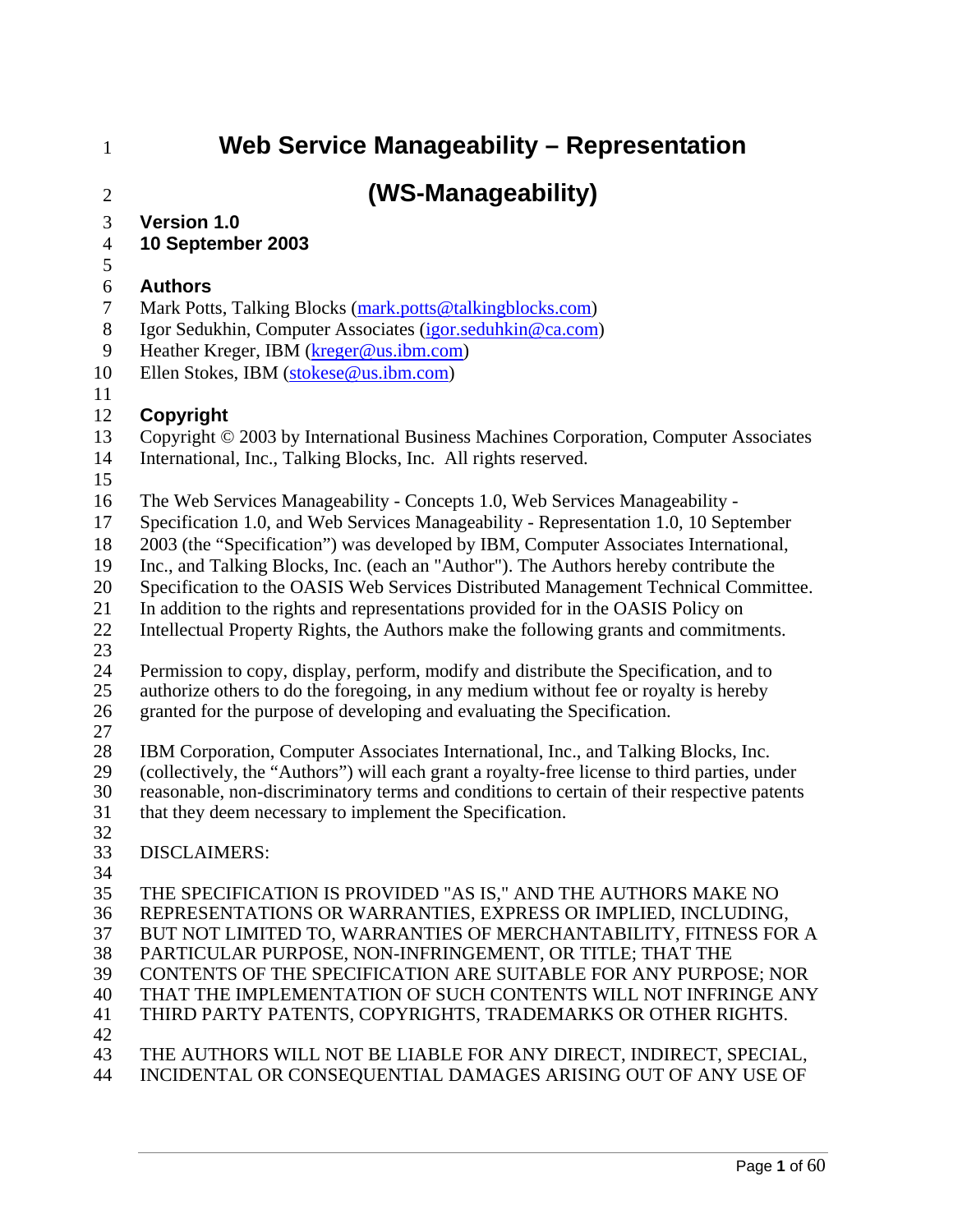#### 45 THE SPECIFICATION OR THE PERFORMANCE OR IMPLEMENTATION OF THE 46 CONTENTS THEREOF.

47

48 You may remove these disclaimers from your modified versions of the Specification 49 provided that you effectively disclaim all warranties and liabilities on behalf of all<br>50 convertient holders in the copies of any such modified versions you distribute.

50 copyright holders in the copies of any such modified versions you distribute.

51

52 The names and trademarks of the Authors may NOT be used in any manner, including<br>53 advertising or publicity pertaining to the Specification or its contents without specific.

advertising or publicity pertaining to the Specification or its contents without specific, 54 written prior permission. Title to copyright in the Specification will at all times remain with

- 55 the Authors.
- 56

57 No other rights are granted by implication, estoppel or otherwise.

### 58 59 **Status of this Document**

60 This document is provided as a submission to the OASIS Web Services Distributed

61 Management (WSDM) Technical Committee and to the Web service community in 62 general.

63

## 64 **Abstract**

65 As Web services become pervasive and critical to business operations, the task of 66 managing Web services and implementations of the Web services architecture will be

67 imperative to the success of business operations. Web services manageability is defined as

68 a set of capabilities for discovering the existence, availability, health, performance, and

69 usage, as well as the control and configuration of a Web service within the Web services

70 architecture. This implies that Web services can be managed using Web services

71 technologies. The importance of a standardized management model for Web services and

72 the promise of Web services as a management integration technology has driven industry

73 leaders in Web services and management technologies and applications to form a technical

74 committee in OASIS called the Web Services Distributed Management (WSDM) Technical 75 Committee.

76

77 The WSDM TC is chartered to develop the specifications for defining how to use Web

78 services to manage any IT resource – the "WSDM Management Using Web Services"

79 specification. They are also charted to define the manageability model for a Web service as

80 an IT resource and how to access that model using Web services – the "WSDM

81 Management OF Web Services" specification. WS-Manageability defines the later, the

82 manageability model for a Web service and how to access that model using Web services.

83 WS-Manageability does not provide a "Management Using Web Services" specification.

84 But it does provide insight, illustration, and input into how "Management Using Web

85 Services" should be developed to support Web services and Grid services communities 86 through a concrete use case: Managing Web services.

87

## 88 **WS-Manageability**

89 WS-Manageability is composed of three documents, a concepts document, a normative

90 specification, and renderings listing. These documents are summarized below:

91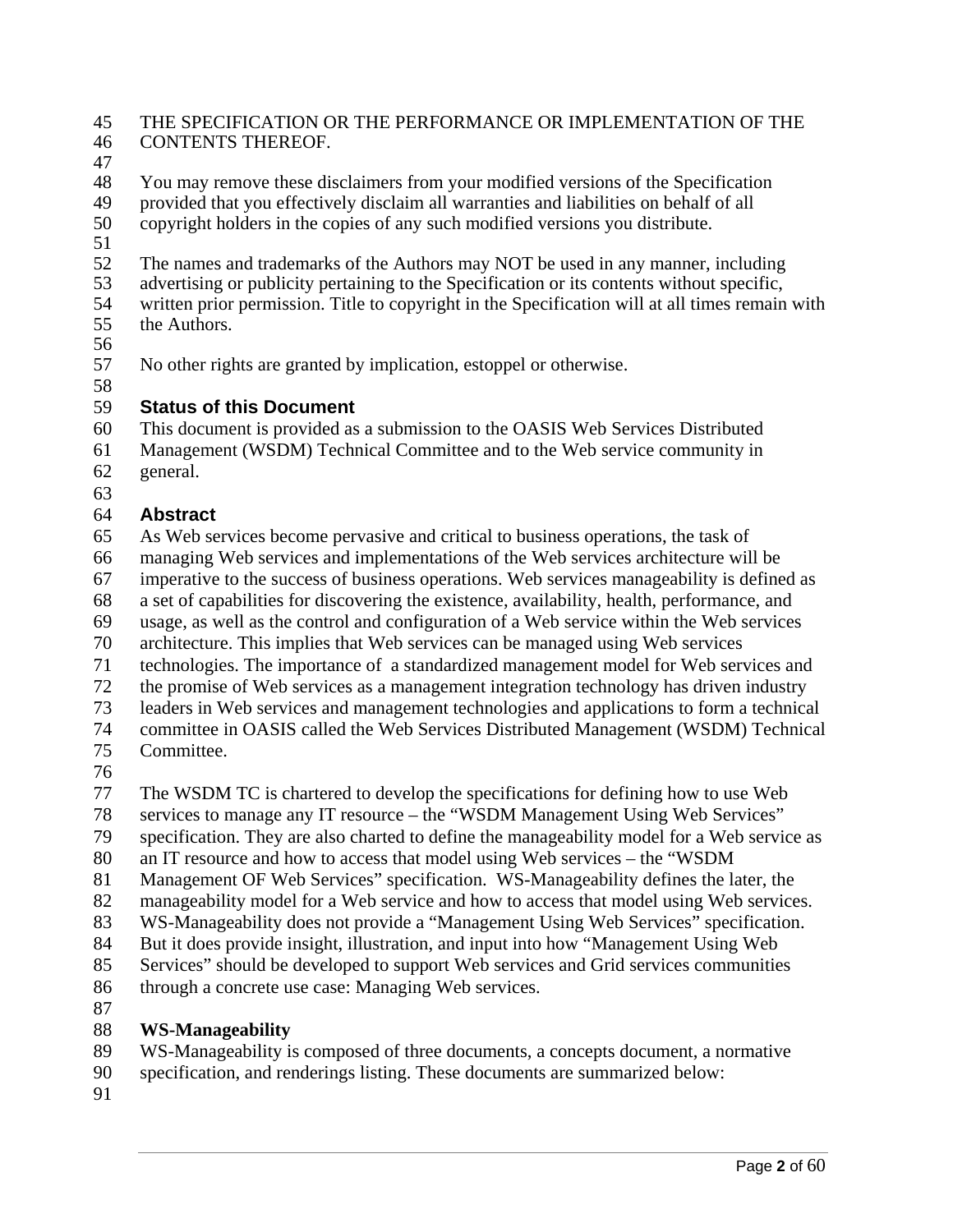92 **The WS-Manageability – Concepts** document outlines the scope and definitions for the 93 specification. It provides an overview of Web services architecture and implications for 94 management of that architecture. The Concepts document further defines the role of the 95 manager in the Web services architecture and provides practical information on 96 manageability implementation patterns and discovery considerations.

97

98 **The WS-Manageability - Specification** begins by introducing the general concepts of a 99 manageability model in terms of manageability topics, (identification, configuration, state, 100 metrics, and relationships) and the aspects (properties, operations and events) used to 101 define them. These abstract concepts apply to understanding and describing the 102 manageability information and behavior of any IT resource, not just Web services. We use 103 these concepts to organize our approach to Web services manageability.

104

105 The manageability model for Web services endpoint is defined as concrete models in UML 106 using the topics and aspects concepts, without implying any particular implementation or 107 locus of implementation. Appropriate manageability interfaces are defined based on the 108 UML manageability models. While some parts of this model may be useful for modeling 109 the manageability of any IT resource, this specification is focused exclusively on the 110 requirements of Web service endpoints and does not propose a complete generic resource 111 manageability model. The WSDM "Management Using Web Services" specification may 112 incorporate these more generic models.

113

114 **The WS-Manageability – Representation** document provides the interface definitions 115 based on the model as WSDL 1.1 and GWSDL renderings. These definitions are meant to 116 show how the topics and aspects concepts along with concrete models can influence the 117 development of consistent Web services interfaces for accessing the manageability 118 information of Web services. The interfaces illustrate how the manageability model for 119 Web services can be divided into aspects of topics that apply to all manageable resources 120 and aspects of topics that apply only to the manageability of Web service endpoints. The 121 interfaces that may apply to all manageable resources may be incorporated into the 122 "WSDM Management Using Web Services" specification. The details of these WSDL 123 interfaces specific to managing a Web service endpoint may change to remain consistent 124 with the "WSDM Management Using Web Services" specification when it is available.

125

126 This specification depends on Web services as a distributed platform. There are several 127 common functions which are required for management using Web services that are not 128 specific to management and not yet available as standardized Web service technologies. 129 Interim solutions have been proposed in this specification which will be replaced by 130 suitable standards when they become available. It is not expected that the WSDM TC will 131 continue specification of or standardization of the interim solutions.

132

133 This specification defines the manageability model for Web services, and then uses Web 134 services as a 'worked example' of how manageability interfaces in general, as well as Web 135 services manageability interfaces, may be rendered based on one approach to management

- 136 using Web services practices.
- 137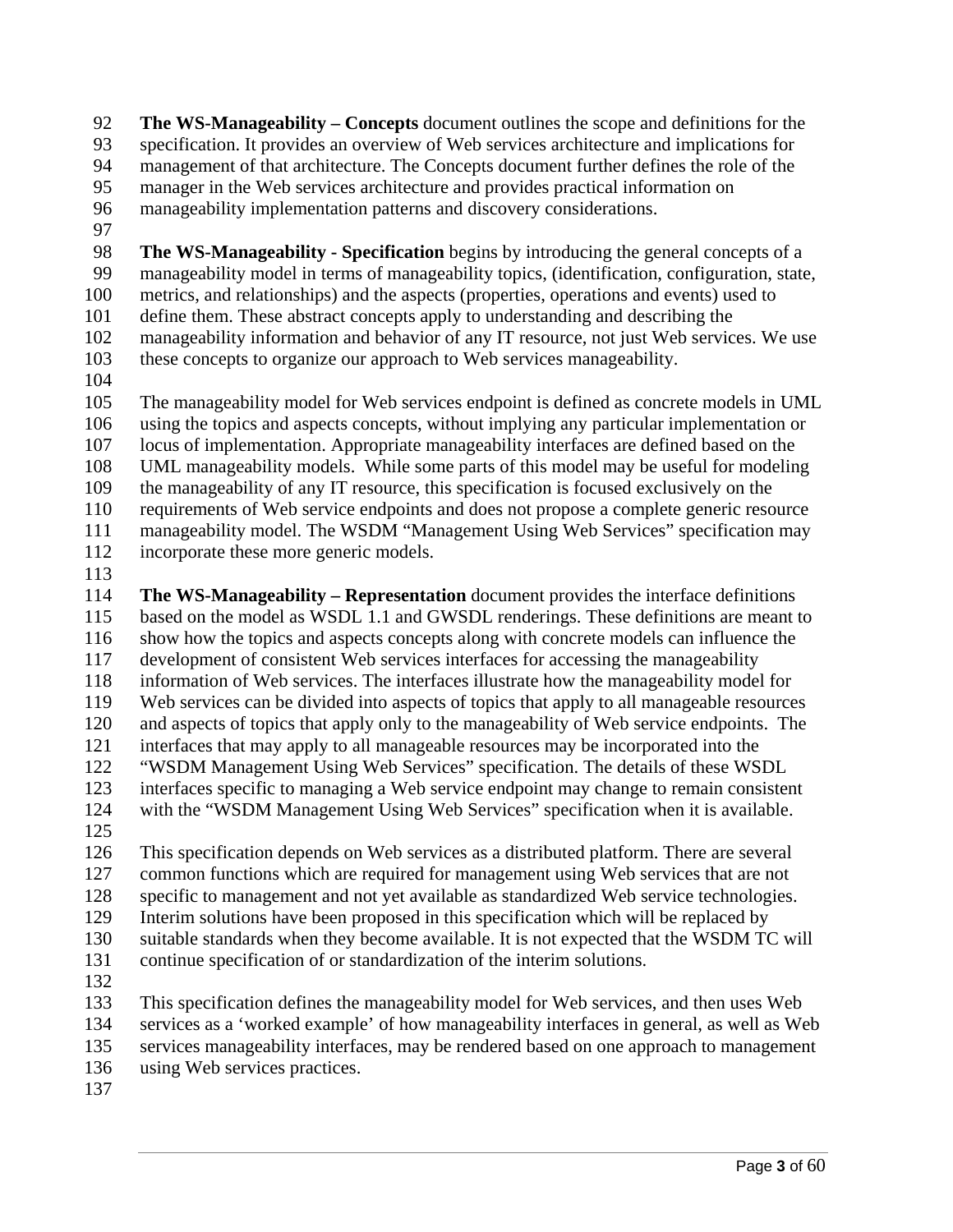### 138 **Notational Conventions**

139 The key words "MUST," "MUST NOT," "REQUIRED," "SHALL," "SHALL NOT,"

140 "SHOULD," "SHOULD NOT," "RECOMMENDED," "MAY," and "OPTIONAL" are to

141 be interpreted as described in RFC-2119 [RFC 2119]. This is not yet done consistently.

- 142 This specification uses namespace prefixes throughout; they are listed in Table 1. Note that
- 143 the choice of any namespace prefix is arbitrary at this time and not semantically significant.
- 144

| Prefix     | Namespace                                                  |
|------------|------------------------------------------------------------|
| wsmr       | urn:wsmr:common:relationships                              |
| wser       | urn:wsmr:webservice:endpoint:relationships                 |
| wsdl       | http://www.w3.org/2002/07/wsdl                             |
| soap       | http://schemas.xmlsoap.org/wsdl/soap/                      |
| gwsdl      | http://www.gridform.org/namespaces/2003/gridWSDLExtensions |
| ogsi       | http://www.gridforum.org/namespaces/2003/OGSI              |
| xsd        | http://www.w3.org/2001/XMLSchema                           |
| <b>WSD</b> | http://schemas.xmlsoap.org/ws/2002/12/policy               |

145 **Table 1:** *Some standard prefixes and namespaces commonly used in this document*.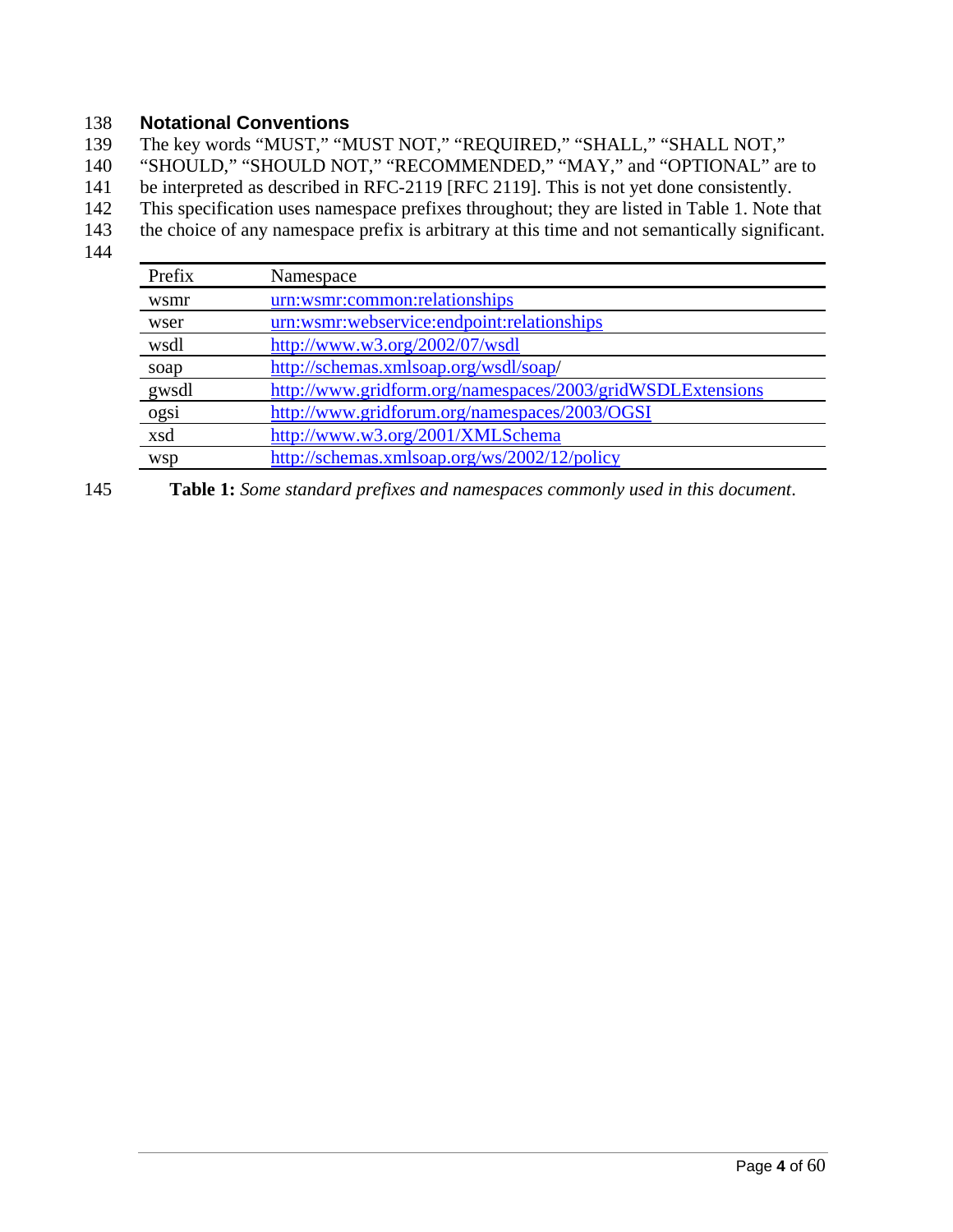### **Table of Contents**

| 148 | $\mathbf{1}$ | WEB SERVICE ENDPOINT MANAGEABILITY MODEL REPRESENTATION 6 |  |
|-----|--------------|-----------------------------------------------------------|--|
| 149 | 1.1          |                                                           |  |
| 150 | 1.1.1        |                                                           |  |
| 151 | 1.1.2        |                                                           |  |
| 152 | 1.1.3        |                                                           |  |
| 153 | 1.1.4        |                                                           |  |
| 154 | 1.1.5        |                                                           |  |
| 155 | 1.1.6        |                                                           |  |
| 156 | 1.1.7        |                                                           |  |
| 157 | 1.1.8        |                                                           |  |
| 158 | 1.1.9        |                                                           |  |
| 159 | 1.1.10       |                                                           |  |
| 160 | 1.1.11       |                                                           |  |
| 161 | 1.2          |                                                           |  |
| 162 | 1.2.1        |                                                           |  |
| 163 | 1.2.2        |                                                           |  |
| 164 | 1.2.3        |                                                           |  |
| 165 | 1.2.4        |                                                           |  |
| 166 | 1.2.5        |                                                           |  |
| 167 | 1.2.6        |                                                           |  |
| 168 | 1.2.7        |                                                           |  |
| 169 | 1.2.8        |                                                           |  |
| 170 | 1.2.9        |                                                           |  |
| 171 | 1.2.10       |                                                           |  |
| 172 | 1.2.11       |                                                           |  |
| 173 | 1.2.12       |                                                           |  |
| 174 | 1.2.13       |                                                           |  |
| 175 | 1.3          |                                                           |  |
| 176 | 1.3.1        |                                                           |  |
| 177 | 1.3.2        |                                                           |  |
| 178 | 1.3.3        |                                                           |  |
| 179 | 1.3.4        |                                                           |  |
| 180 | 1.3.5        |                                                           |  |
| 181 | 1.3.6        |                                                           |  |
| 182 | 1.3.7        |                                                           |  |
| 183 | 1.3.8        |                                                           |  |
| 184 | 1.3.9        |                                                           |  |
| 185 | 1.3.10       |                                                           |  |
| 186 | 1.3.11       |                                                           |  |
| 187 |              |                                                           |  |
| 100 |              |                                                           |  |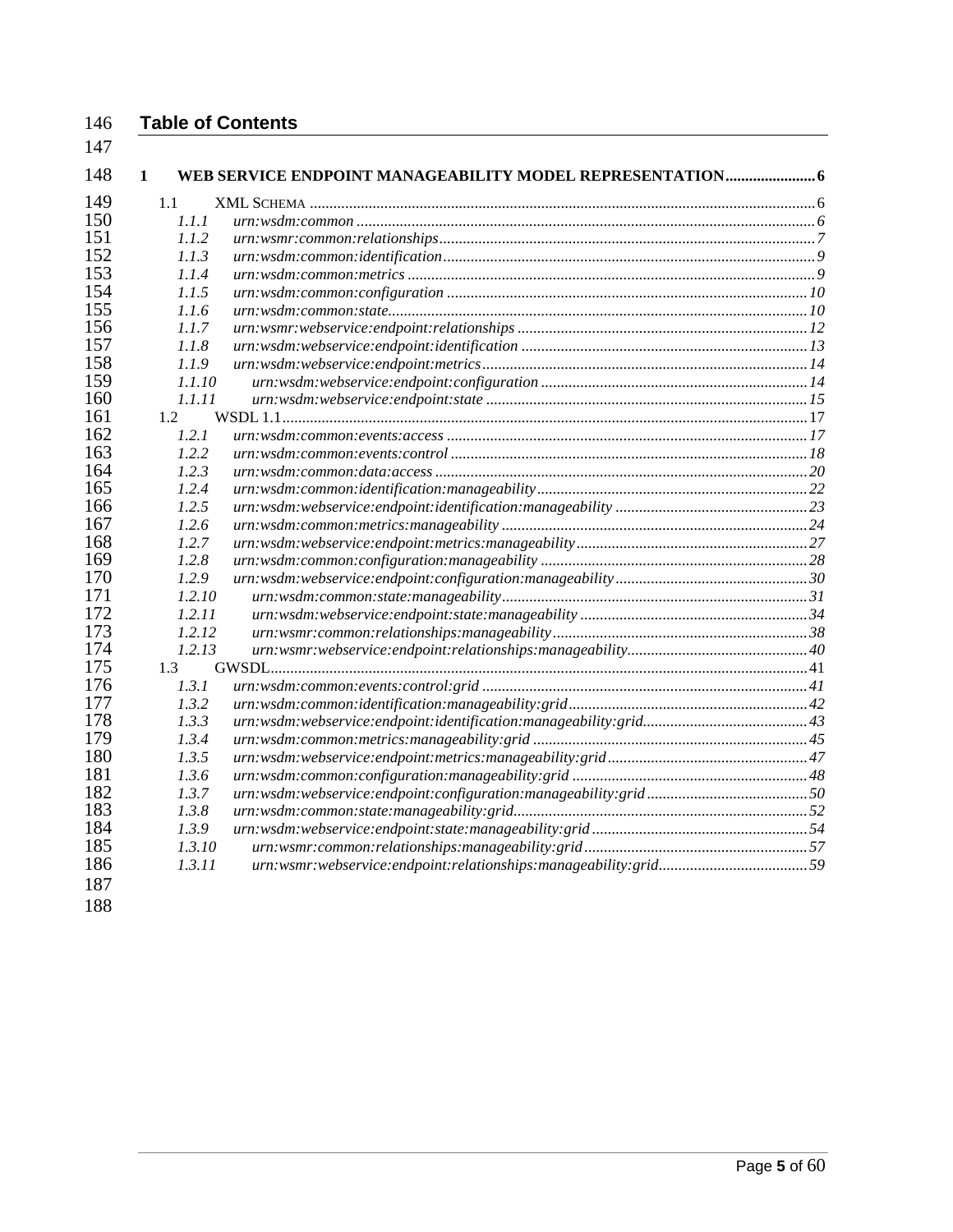# **1 Web Service Endpoint Manageability Model Representation**

### *1.1 XML Schema*

### **1.1.1 urn:wsdm:common**

```
194<br>195
195 <xsd:schema targetNamespace="urn:wsdm:common" 
196 xmlns:tns="urn:wsdm:common" 
197 xmlns:xsd="http://www.w3.org/2001/XMLSchema" 
198 xmlns:cbe="http://www.ibm.com/AC/commonbaseevent1_1" 
                  elementFormDefault="qualified">
200 
201 <xsd:import namespace="http://www.ibm.com/AC/commonbaseevent1_1"<br>202 schemaLocation="cbe.xsd"/>
                 schemaLocation="cbe.xsd"/>
203<br>204
204 <xsd:element name="enabledEvents" type="tns:ArrayOfEventIdentifiers"/> 
      205 <xsd:element name="availableProperies" type="tns:ArrayOfProperties"/> 
206 
207 <xsd:complexType name="ArrayOfEvents"> 
208 <xsd:sequence> 
209 <xsd:element name="event" type="cbe:CommonBaseEventType" 
210 minOccurs="0" maxOccurs="unbounded"/> 
211 </xsd:sequence><br>212 </xsd:complexType>
      212 </xsd:complexType> 
\frac{213}{214}214 <xsd:complexType name="ArrayOfProperties"> 
215 <xsd:sequence><br>216 <xsd:ele
216 <xsd:element name="property" type="xsd:QName"/> 
217 </xsd:sequence><br>218 </xsd:complexType>
      218 </xsd:complexType> 
219 
220 <xsd:complexType name="EventIdentifier"> 
221 <xsd:choice><br>222 <xsd:c
222 <xsd:element name="property" type="xsd:QName"/> 
223 <xsd:element name="transition" type="xsd:anyURI"/> 
224 <xsd:element name="name" type="xsd:string"/> 
225 <xsd:element name="other" type="xsd:anyType"/><br>226 </xsd:choice>
226 </xsd:choice><br>227 </xsd:complexType>
      227 </xsd:complexType> 
228 
229 <xsd:complexType name="ArrayOfEventIdentifiers"> 
230 <xsd:sequence> 
231 <xsd:element name="eventIdentifier" 
232 type="tns:EventIdentifier" 
233 minOccurs="0" maxOccurs="unbounded"/> 
234 </xsd:sequence><br>235 </xsd:complexType>
      235 </xsd:complexType> 
236<br>237
237 <xsd:complexType name="PropertyChangeInformation"> 
238 <xsd:sequence> 
239 <xsd:element name="property" type="xsd:QName" /> 
                  240 <xsd:element name="fromValue" type="xsd:anyType"
```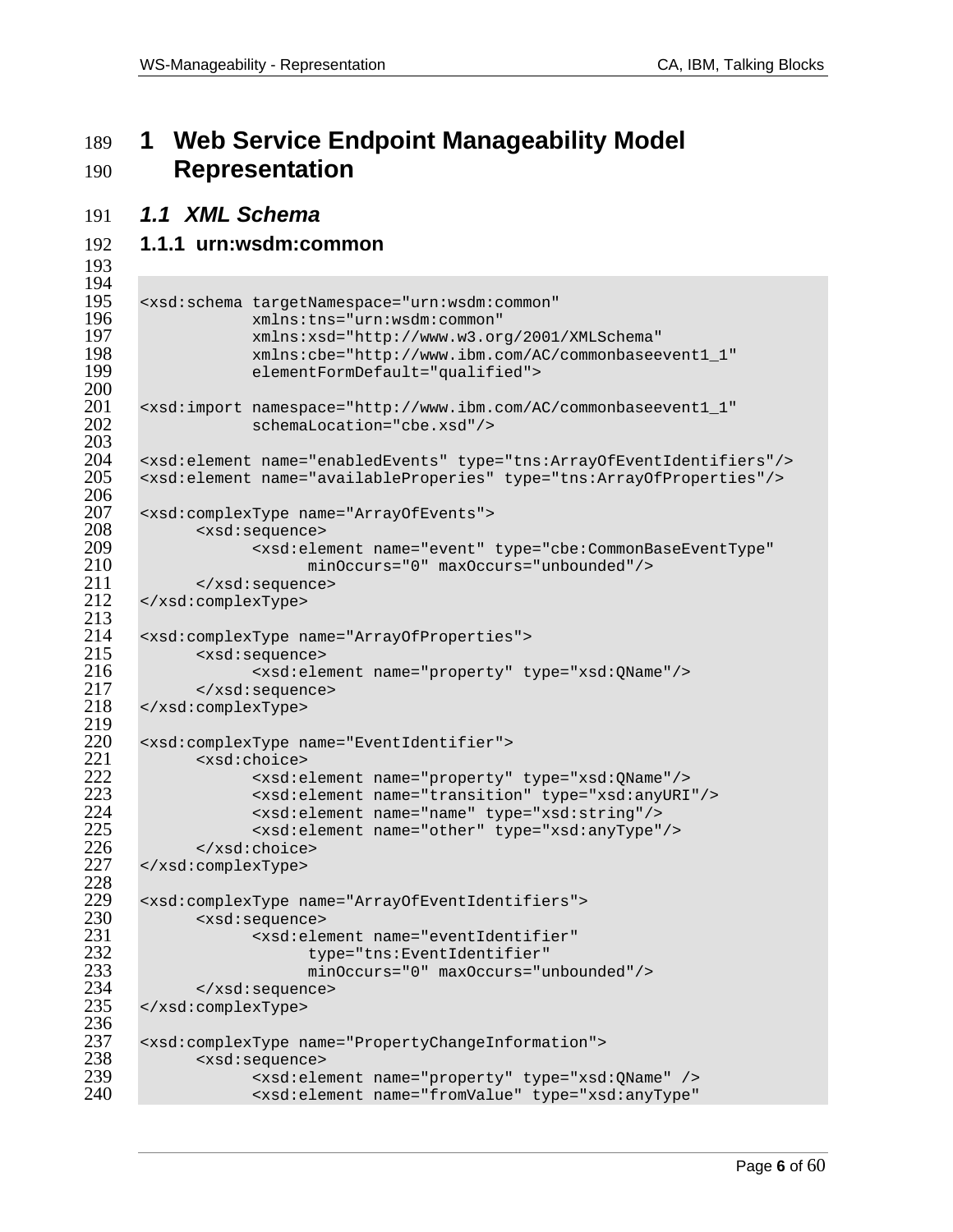```
241 minOccurs="0"/><br>242 sxsd:element.name="to
242 <xsd:element name="toValue" type="xsd:anyType"/> 
243 <xsd:any namespace="##other" processContents="lax" 
244 minOccurs="0" maxOccurs="unbounded"/> 
245 </xsd:sequence><br>246 </xsd:complexType>
       246 </xsd:complexType> 
247<br>248
248 <!-- to be used inside of CBE --><br>249 <xsd:element name="propertyChange
249 <xsd:element name="propertyChangeInformation" 
      250 type="tns:PropertyChangeInformation"/> 
251<br>252
252 <xsd:simpleType name="URL"> 
253 <xsd:restriction base="xsd:anyURI"/><br>254 </xsd:simpleType>
       254 </xsd:simpleType> 
255<br>256
256 <xsd:simpleType name="XPath"> 
257 <xsd:restriction base="xsd:string"/> 
      258 </xsd:simpleType> 
259 
260 <xsd:simpleType name="OnOff"> 
261 <xsd:restriction base="xsd:string"><br>262 <xsd:enumeration value="0n"/>
262 <xsd:enumeration value="On"/> 
263 <xsd:enumeration value="Off"/> 
264 </xsd:restriction><br>265 </xsd:simpleType>
      265 </xsd:simpleType> 
266<br>267
      \langle xsd:schema \rangle
```
### **1.1.2 urn:wsmr:common:relationships**

 

```
272 
273 <xsd:schema targetNamespace="urn:wsmr:common:relationships" 
274 xmlns:tns="urn:wsmr:common:relationships" 
275 xmlns:xsd="http://www.w3.org/2001/XMLSchema" 
276 xmlns:cbe="http://www.ibm.com/AC/commonbaseevent1_1" 
                  elementFormDefault="qualified">
278<br>279
279 <xsd:import 
280 namespace="http://www.ibm.com/AC/commonbaseevent1_1" 
            schemaLocation="cbe.xsd"/>
282 
283 <xsd:element name="relationships" type="tns:ArrayOfRelationships"/> 
284 <xsd:element name="availableRelationships" 
285 type="tns:ArrayOfAnyRelationshipTypes"/><br>286 <xsd:element name="availableRelationshipEvents
286 <xsd:element name="availableRelationshipEvents" 
            287 type="tns:ArrayOfAnyRelationshipTypes"/> 
288<br>289
289 <xsd:simpleType name="AnyRelationshipType"> 
290 <xsd:restriction base="xsd:anyURI"/><br>291 </xsd:simpleType>
      291 </xsd:simpleType> 
292<br>293
293 <xsd:complexType name="ArrayOfAnyRelationshipTypes"> 
294 <xsd:sequence> 
295 <xsd:element name="relatuonshipType" 
                         type="tns:AnyRelationshipType"
```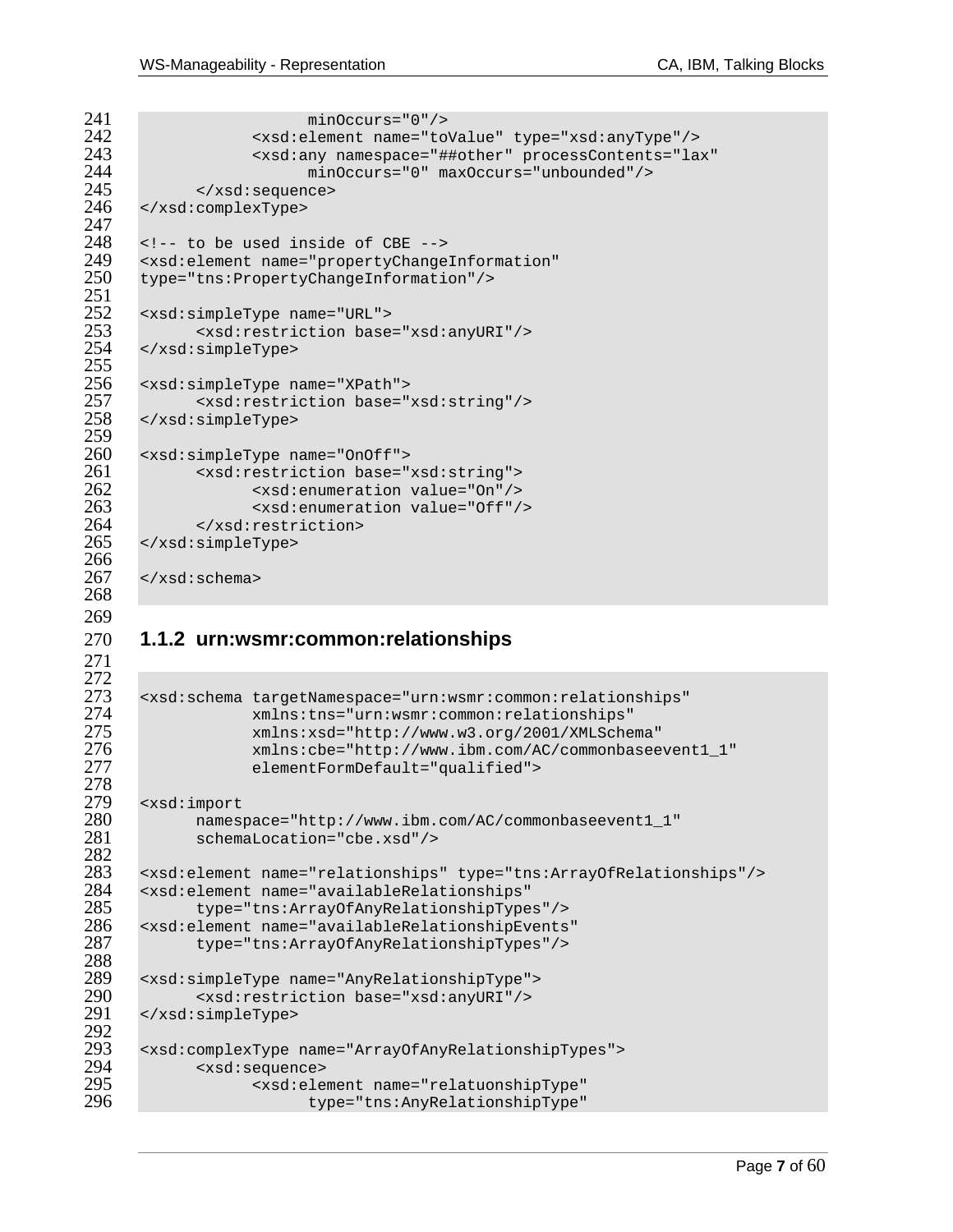```
297 minOccurs="0" maxOccurs="unbounded"/><br>298 </xsd:sequence>
298 </xsd:sequence><br>299 </xsd:complexType>
     299 </xsd:complexType> 
300<br>301
301 <xsd:complexType name="Relationship"> 
302 <xsd:sequence> 
303 <xsd:element name="type" type="tns:AnyRelationshipType" 
304 minOccurs="0"/> 
305 <xsd:element name="name" type="xsd:string" minOccurs="0"/> 
306 <xsd:element name="source" type="tns:Reference" 
307 minOccurs="0"/> 
308 <xsd:element name="target" type="tns:Reference"/> 
309 <xsd:any namespace="##other" processContents="lax" 
310 minOccurs="0" maxOccurs="unbounded" /><br>311 </xsd:sequence>
311 </xsd:sequence><br>312 </xsd:complexType>
     312 </xsd:complexType> 
313<br>314
314 <xsd:complexType name="Reference"><br>315 <xsd:sequence>
315 <xsd:sequence> 
316 <xsd:element name="role" type="xsd:string" minOccurs="0"/> 
317 <xsd:element name="resource" type="xsd:anyURI" 
318 minOccurs="0"/> 
319 <xsd:any namespace="##other" processContents="lax" 
320 minOccurs="0" maxOccurs="unbounded" /> 
321 </xsd:sequence> 
     322 </xsd:complexType> 
323<br>324
324 <xsd:complexType name="RelationshipQuery"> 
325 <xsd:sequence> 
326 <xsd:element name="type" type="tns:AnyRelationshipType" 
327 minOccurs="0"/> 
328 <xsd:element name="name" type="xsd:string" minOccurs="0"/> 
329 <xsd:element name="role" type="xsd:string" minOccurs="0"/> 
330 <xsd:element name="reference" type="tns:Reference" 
331 minOccurs="0"/> 
332 <xsd:any namespace="##other" processContents="lax" 
333 minOccurs="0" maxOccurs="unbounded"/> 
334 </xsd:sequence> 
     335 </xsd:complexType> 
336<br>337
337 <xsd:complexType name="RelationshipTargetChangeInformation"> 
338 <xsd:sequence> 
339 <xsd:element name="relationship" type="tns:Relationship"/> 
340 <xsd:element name="newTarget" type="tns:Reference"/> 
341 <xsd:any namespace="##other" processContents="lax" 
342 minOccurs="0" maxOccurs="unbounded"/> 
343 </xsd:sequence> 
     344 </xsd:complexType> 
345<br>346
346 <!-- to be used inside of CBE --> 
347 <xsd:element name="relationshipTargetChangeInformation" 
           348 type="tns:RelationshipTargetChangeInformation"/> 
349<br>350
350 <xsd:complexType name="ArrayOfRelationships"> 
351 <xsd:sequence> 
352 <xsd:element name="relationship" type="tns:Relationship" 
     353 minOccurs="0" maxOccurs="unbounded"/>
```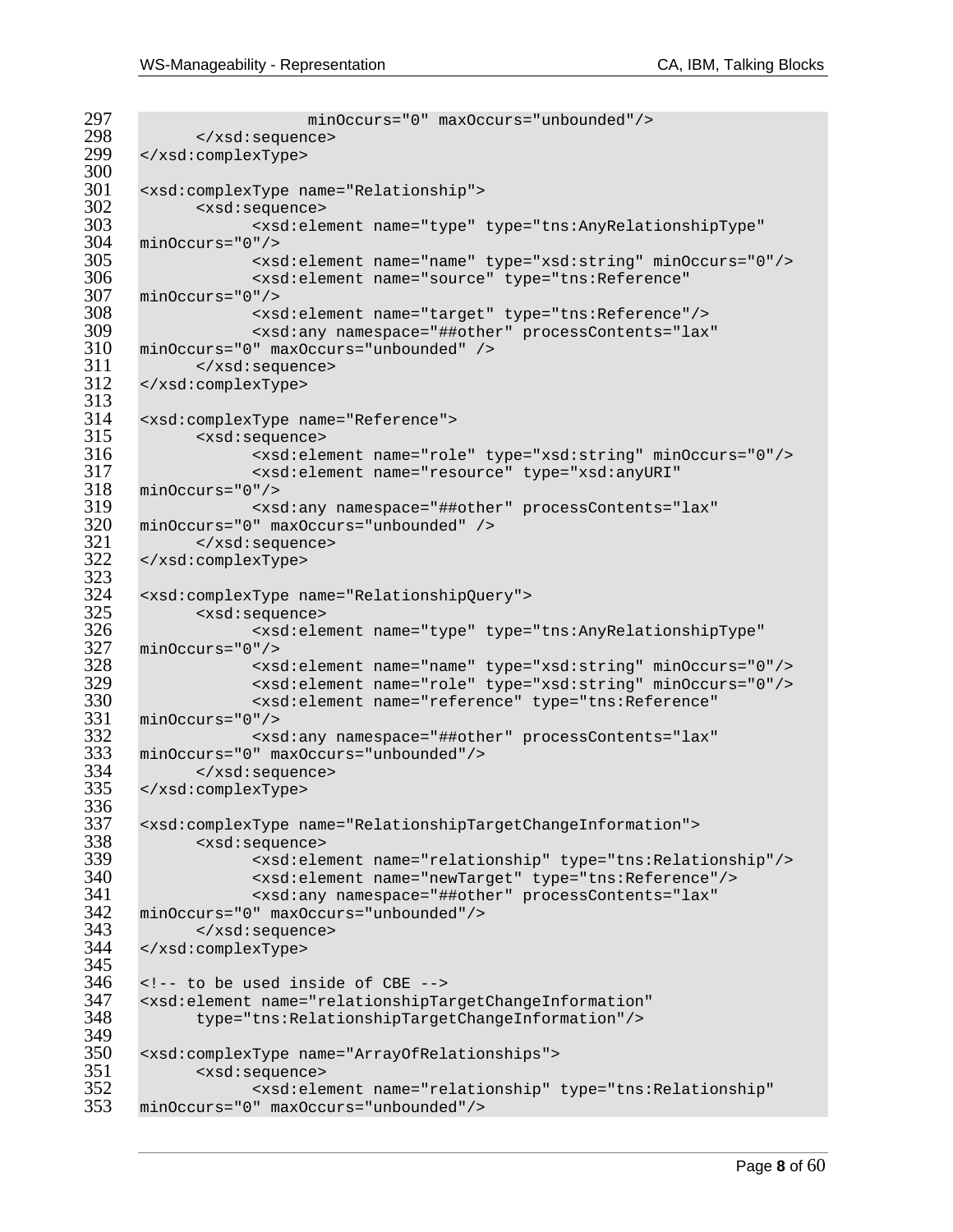```
354 </xsd:sequence><br>355 </xsd:complexType>
      355 </xsd:complexType> 
356<br>357
      </xsd:schema>
358 
359 
360 1.1.3 urn:wsdm:common:identification 
361 
362<br>363
363 <xsd:schema targetNamespace="urn:wsdm:common:identification" 
364 xmlns:tns="urn:wsdm:common:identification" 
365 xmlns:xsd="http://www.w3.org/2001/XMLSchema" 
366 xmlns:cmn="urn:wsdm:common" 
                  367 elementFormDefault="qualified"> 
368<br>369
369 <xsd:import namespace="urn:wsdm:common" 
                  schemaLocation="Common.xsd"/>
371<br>372
      372 <xsd:element name="identificationList" type="cmn:ArrayOfProperties"/> 
373 
374 \times /xsd:schema>
375 
376 
377 1.1.4 urn:wsdm:common:metrics 
378 
379<br>380
380 <xsd:schema targetNamespace="urn:wsdm:common:metrics" 
381 xmlns:tns="urn:wsdm:common:metrics" 
382 xmlns:xsd="http://www.w3.org/2001/XMLSchema" 
383 xmlns:wsdm-ext="urm:wsdm:extensions" 
384 xmlns:cmn="urn:wsdm:common" 
385 xmlns:cbe="http://www.ibm.com/AC/commonbaseevent1_1" 
                  elementFormDefault="qualified">
387<br>388
388 <xsd:import namespace="http://www.ibm.com/AC/commonbaseevent1_1" 
                  schemaLocation="cbe.xsd"/>
390<br>391
391 <xsd:import namespace="urn:wsdm:common" 
                  schemaLocation="Common.xsd"/>
393<br>394
394 <xsd:element name="metricsList" type="cmn:ArrayOfProperties"/> 
395 <xsd:element name="activeMetrics" type="cmn:ArrayOfProperties"/> 
      396 <xsd:element name="availableMetricEvents" type="cmn:ArrayOfProperties"/> 
397<br>398
398 <xsd:complexType name="MetricsGroup"> 
399 <xsd:sequence> 
400 <xsd:element name="timeStampAtZero" type="xsd:dateTime"/> 
401 <xsd:any namespace="##other" processContents="lax" 
402 minOccurs="0" maxOccurs="unbounded"/><br>403 </xsd:sequence>
403 </xsd:sequence><br>404 </xsd:complexType>
      404 </xsd:complexType> 
405<br>406
406 <xsd:complexType name="MetricChangeInformation"> 
407 <xsd:complexContent><br>408 <xsd:extension
            408 <xsd:extension base="cmn:PropertyChangeInformation"/>
```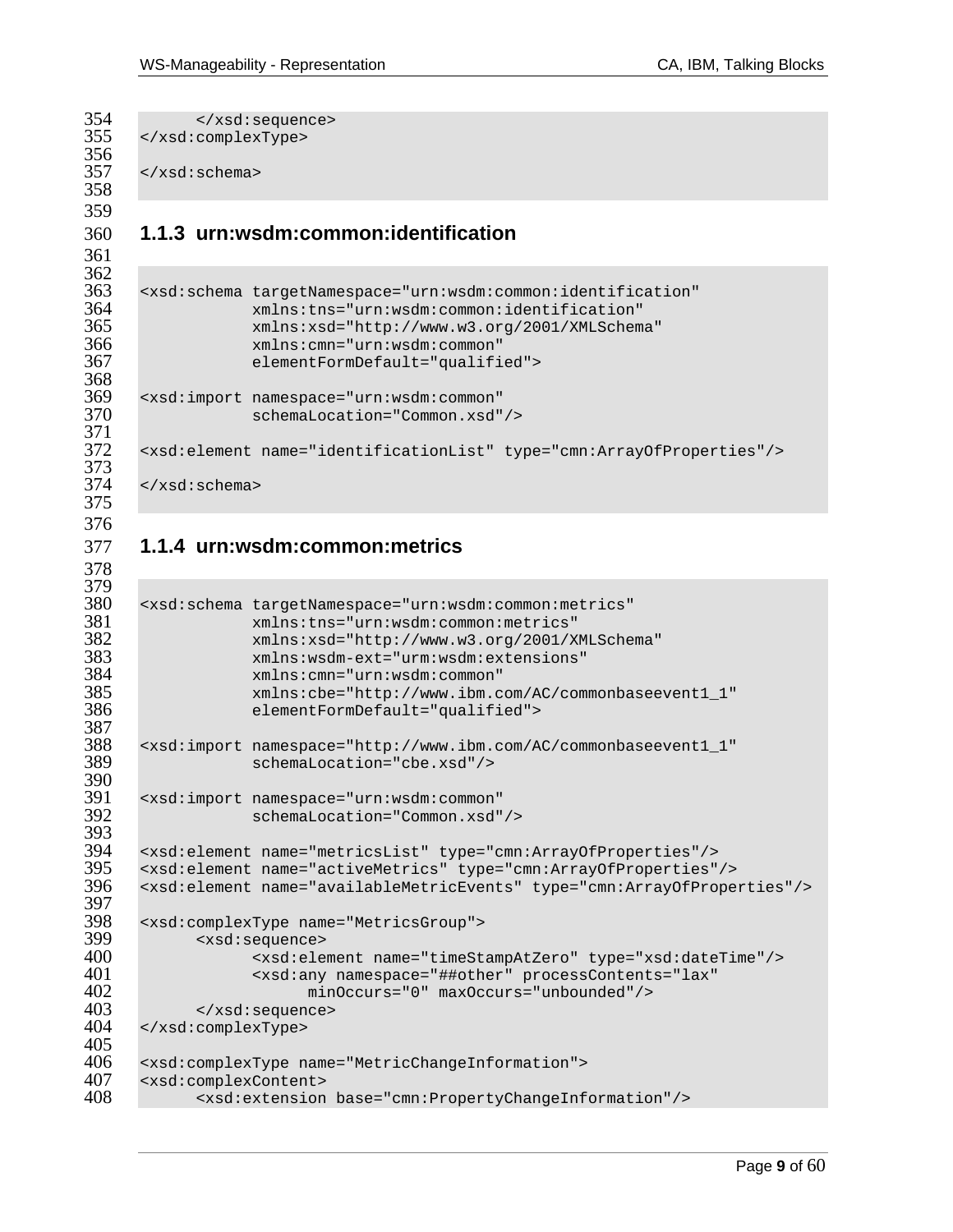```
409 </xsd:complexContent><br>410 </xsd:complexType>
      410 </xsd:complexType> 
411<br>412
412 <!-- to be used inside of CBE --><br>413 <xsd:element name="metricChangeIn
413 <xsd:element name="metricChangeInformation" 
             414 type="tns:MetricChangeInformation"/> 
415<br>416
416 <xsd:complexType name="MetricsGroupResetInformation"> 
417 <xsd:sequence> 
418 <xsd:element name="group" type="xsd:QName"/> 
419 <xsd:any namespace="##other" processContents="lax" 
420 minOccurs="0" maxOccurs="unbounded"/> 
421 </xsd:sequence><br>422 </xsd:complexType>
      422 </xsd:complexType> 
423<br>424
424 <!-- to be used inside of CBE --><br>425 <xsd:element name="metricsGroupRe
425 <xsd:element name="metricsGroupResetInformation" 
             426 type="tns:MetricsGroupResetInformation"/> 
427<br>428
      428 </xsd:schema> 
429 
430 
431 1.1.5 urn:wsdm:common:configuration 
432 
433<br>434
434 <xsd:schema targetNamespace="urn:wsdm:common:configuration" 
435 xmlns:tns="urn:wsdm:common:configuration" 
436 xmlns:xsd="http://www.w3.org/2001/XMLSchema" 
437 xmlns:cmn="urn:wsdm:common" 
                    elementFormDefault="qualified">
439<br>440
440 <xsd:import namespace="urn:wsdm:common" 
                    schemaLocation="Common.xsd"/>
442<br>443
443 <xsd:element name="configurationList" type="cmn:ArrayOfProperties"/> 
444 <xsd:element name="availableConfigurationEvents" 
      445 type="cmn:ArrayOfProperties"/> 
446 
447 <xsd:complexType name="ConfigurationChangeInformation"> 
448 <xsd:complexContent><br>449 <xsd:extension
449 <xsd:extension base="cmn:PropertyChangeInformation"/><br>450 </xsd:complexContent>
450 </xsd:complexContent><br>451 </xsd:complexType>
```

```
451 </xsd:complexType> 
452<br>453
```

```
453 <!-- to be used inside of CBE --><br>454 <xsd:element name="configurationC
454 <xsd:element name="configurationChangeInformation" 
                455 type="tns:ConfigurationChangeInformation"/> 
456
```
 $457 \times xsd:$ schema>

 

| 460 |  | 1.1.6 urn:wsdm:common:state |
|-----|--|-----------------------------|
|-----|--|-----------------------------|

 

<xsd:schema targetNamespace="urn:wsdm:common:state"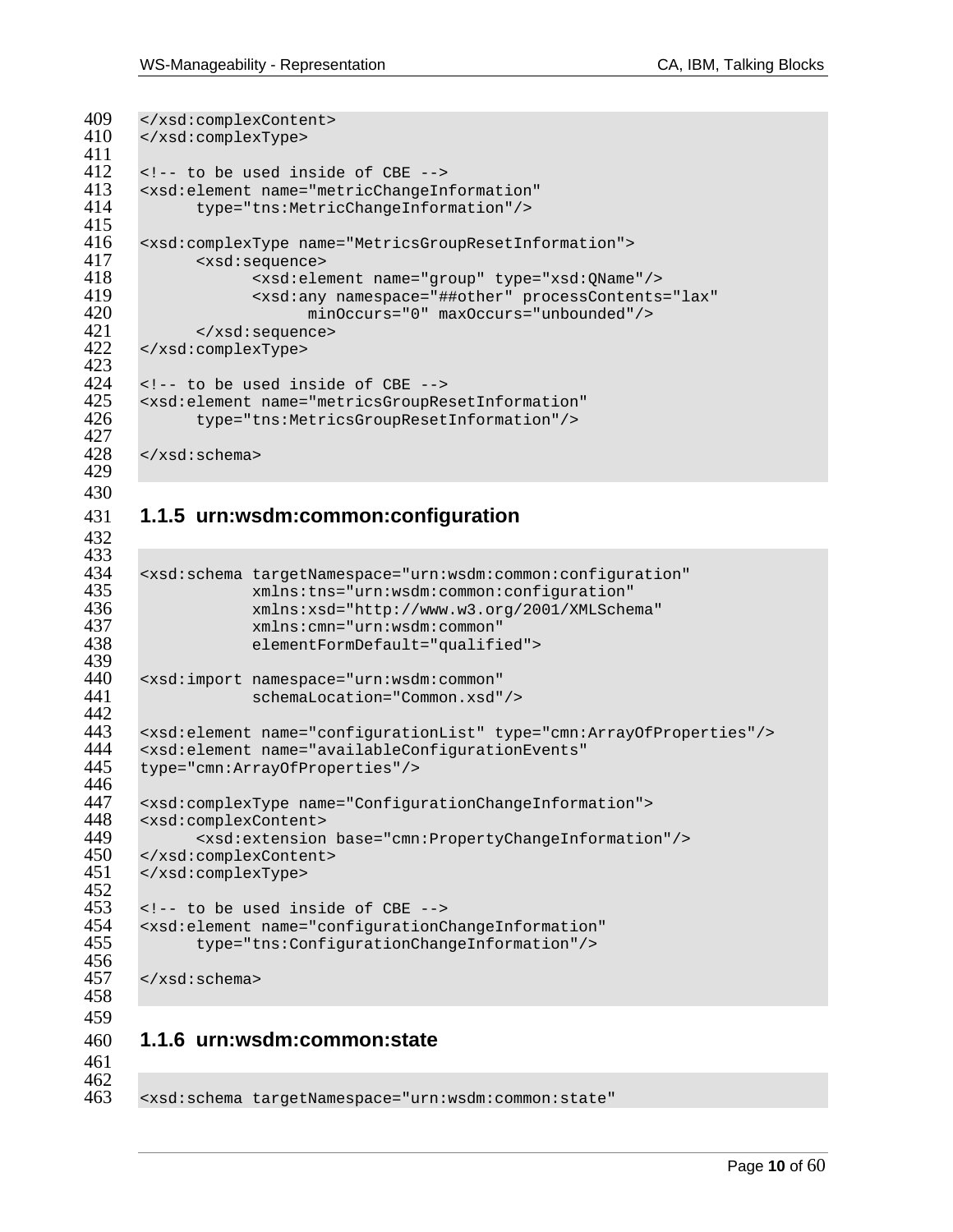```
464 xmlns:tns="urn:wsdm:common:state"<br>465 xmlns:cmn="urn:wsdm:common"
465 xmlns:cmn="urn:wsdm:common" 
466 xmlns:xsd="http://www.w3.org/2001/XMLSchema" 
467 xmlns:cbe="http://www.ibm.com/AC/commonbaseevent1_1" 
                    elementFormDefault="qualified">
469<br>470
470 <xsd:import namespace="urn:wsdm:common" 
                    schemaLocation="Common.xsd"/>
472 
473 <xsd:import namespace="http://www.ibm.com/AC/commonbaseevent1_1" 
                    schemaLocation="cbe.xsd"/>
475 
476 <xsd:element name="currentLifecycleState" type="tns:CurrentState"/> 
477 <xsd:element name="supportedStates" type="tns:ArrayOfStateIdentifiers"/><br>478 <xsd:element name="stateList" type="cmn:ArrayOfProperties"/>
478 <xsd:element name="stateList" type="cmn:ArrayOfProperties"/><br>479 <xsd:element name="availableLifecycleTransitionEvents"
479 <xsd:element name="availableLifecycleTransitionEvents" 
             480 type="tns:ArrayOfTransitionIdentifiers"/> 
481 
482 <xsd:simpleType name="StateIdentifier"> 
483 <xsd:restriction base="xsd:anyURI"/><br>484 </xsd:simpleType>
      484 </xsd:simpleType> 
485<br>486
486 <xsd:complexType name="ArrayOfStateIdentifiers"> 
487 <xsd:sequence> 
488 <xsd:element name="stateIdentifier" 
489 type="tns:StateIdentifier" 
490 minOccurs="0" maxOccurs="unbounded"/> 
491 </xsd:sequence><br>492 </xsd:complexType>
       492 </xsd:complexType> 
493<br>494
494 <xsd:simpleType name="TransitionIdentifier"><br>495 <xsd:restriction base="xsd:anyURI"/>
495 <xsd:restriction base="xsd:anyURI"/><br>496 </xsd:simpleType>
       496 </xsd:simpleType> 
497<br>498
498 <xsd:complexType name="ArrayOfTransitionIdentifiers"> 
499 <xsd:sequence> 
500 <xsd:element name="transitionIdentifier" 
501 type="tns:TransitionIdentifier"<br>502 minOccurs="0"
502 minOccurs="0" maxOccurs="unbounded"/> 
503 </xsd:sequence> 
       504 </xsd:complexType> 
505<br>506
506 <xsd:complexType name="StateChangeInformation"> 
507 <xsd:sequence> 
508 <xsd:element name="fromState" type="tns:StateIdentifier"/> 
509 <xsd:element name="toState" type="tns:StateIdentifier"/> 
510 <xsd:element name="transition"<br>511 type="tns:TransitionIdentifier"/>
511 type="tns:TransitionIdentifier"/> 
512 <xsd:element name="transitionDuration"<br>513 type="xsd:duration" minOccurs="0
513 type="xsd:duration" minOccurs="0"/> 
514 <xsd:any namespace="##other" processContents="lax" 
515 minOccurs="0" maxOccurs="unbounded"/><br>516 </xsd:sequence>
516 </xsd:sequence><br>517 </xsd:complexType>
      517 </xsd:complexType> 
518<br>519
519 <!-- to be used inside of CBE --><br>520 <xsd:element name="stateChangeInf
      520 <xsd:element name="stateChangeInformation"
```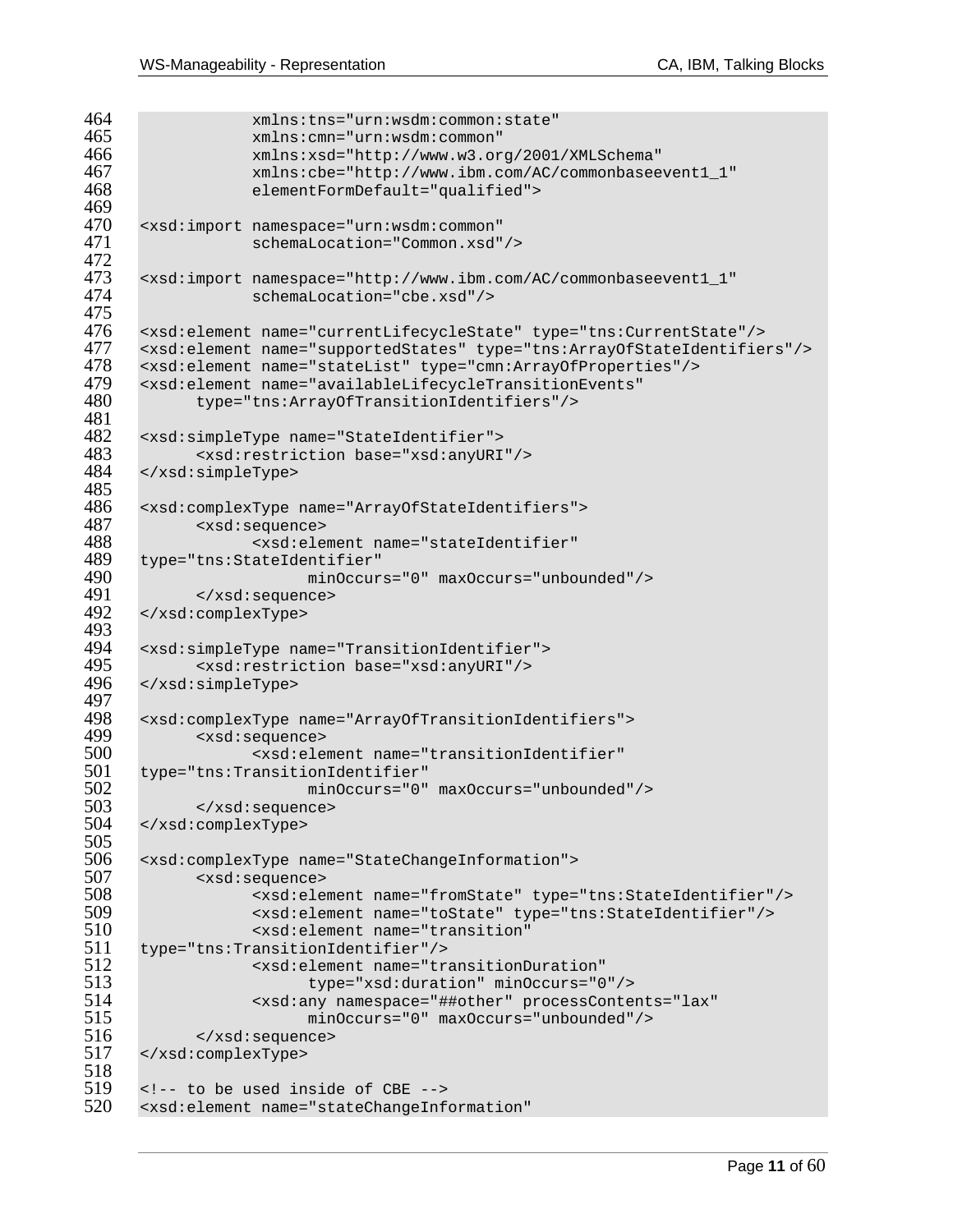522<br>523 529<br>530 531 532 534 535<br>536 545<br>546 549<br>550 553<br>554 557 561<br>562

```
521 type="tns:StateChangeInformation"/>
523 <xsd:complexType name="CurrentState"><br>524 <xsd:sequence>
524 <xsd:sequence> 
525 <xsd:element name="state" type="tns:StateIdentifier"/> 
526 <xsd:element name="timeEntered" type="xsd:dateTime"/> 
527 </xsd:sequence><br>528 </xsd:complexType>
      528 </xsd:complexType> 
      530 </xsd:schema>
```
### 533 **1.1.7 urn:wsmr:webservice:endpoint:relationships**

```
536 <xsd:schema 
537 targetNamespace="urn:wsmr:webservice:endpoint:relationships"<br>538 mmlns:tns="urn:wsmr:webservice:endpoint:relationships"
538 xmlns:tns="urn:wsmr:webservice:endpoint:relationships" 
539 xmlns:xsd="http://www.w3.org/2001/XMLSchema" 
540 xmlns:cmn-rel="urn:wsmr:common:relationships" 
541 xmlns:idt="urn:wsdm:webservice:endpoint:identification" 
542 xmlns:wsa="http://schemas.xmlsoap.org/ws/2003/03/addressing" 
543 xmlns:ogsi="http://www.gridforum.org/namespaces/2003/03/OGSI" 
             elementFormDefault="qualified">
546 <xsd:import 
547 namespace="http://www.gridforum.org/namespaces/2003/03/OGSI" 
             548 schemaLocation="OGSI-schema.xsd"/> 
550 <xsd:import<br>551 names
551 namespace="http://schemas.xmlsoap.org/ws/2003/03/addressing" 
             schemaLocation="wsa.xsd"/>
554 <xsd:import 
555 namespace="urn:wsdm:webservice:endpoint:identification" 
             556 schemaLocation="ManageableEndpointIdentification.xsd"/> 
558 <xsd:import<br>559 names
559 namespace="urn:wsmr:common:relationships" 
             560 schemaLocation="ManageableRelationships.xsd"/> 
562 <xsd:simpleType name="RelationshipType"> 
563 <xsd:restriction base="cmn-rel:AnyRelationshipType"> 
564 <xsd:enumeration<br>565 value="urn:wsmr
565 value="urn:wsmr:webservice:endpoint:dependency:uses"/> 
566 <xsd:enumeration 
567 value="urn:wsmr:webservice:endpoint:change:compatibleWith"/> 
568 </xsd:restriction><br>569 </xsd:simpleType>
      569 </xsd:simpleType> 
570<br>571
571 <xsd:complexType name="EndpointReference"><br>572 <xsd:complexContent>
572 <xsd:complexContent><br>573 <xsd:extension base=
573 <xsd:extension base="cmn-rel:Reference"><br>574 <xsd:sequence>
          574 <xsd:sequence> 
575 <xsd:choice><br>576 <xsd:elem
                576 <xsd:element name="interface" type="xsd:QName"/>
```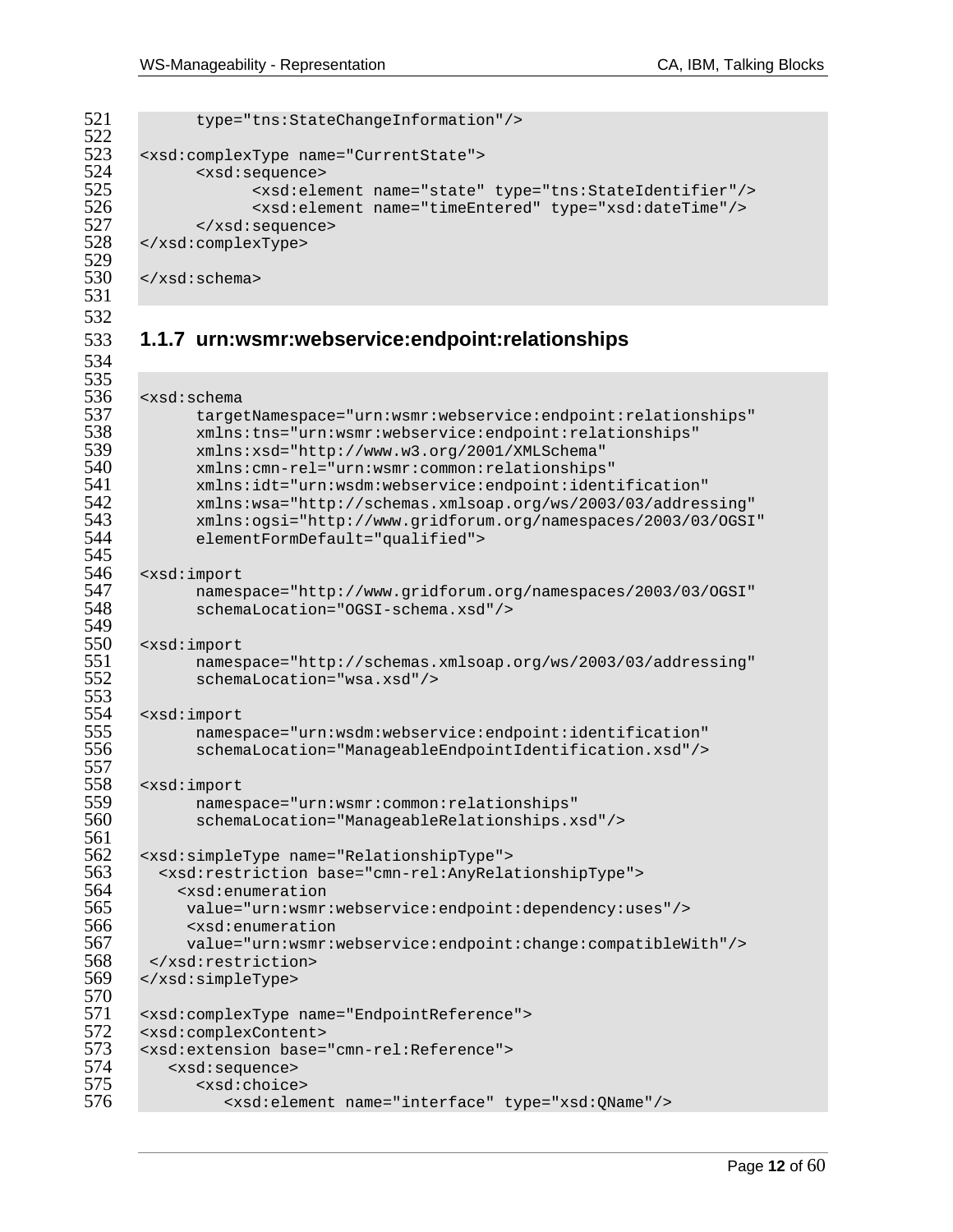```
577 <xsd:element name="endpoint" type="wsa:EndpointReferenceType"/><br>578 <xsd:element name="gridReference" type="ogsi:HandleType"/>
578 <xsd:element name="gridReference" type="ogsi:HandleType"/> 
579 <xsd:element name="resource" type="xsd:anyURI"/> 
580 <xsd:element name="managebleEndpoint" 
581 type="idt:EndpointIdentification"/><br>582 </xsd:choice>
582 </xsd:choice> 
583 </xsd:sequence><br>584 </xsd:extension>
584 </xsd:extension><br>585 </xsd:complexCon
585 </xsd:complexContent><br>586 </xsd:complexType>
        586 </xsd:complexType> 
587 
588 </xsd:schema> 
589 
590 
592 
593<br>594
598<br>599
601<br>602
        604 </xsd:simpleType> 
605 
        608 </xsd:simpleType> 
609<br>610
```
# **1.1.8 urn:wsdm:webservice:endpoint:identification**

```
594 <xsd:schema targetNamespace="urn:wsdm:webservice:endpoint:identification" 
595 xmlns:tns="urn:wsdm:webservice:endpoint:identification" 
596 xmlns:xsd="http://www.w3.org/2001/XMLSchema" 
                   elementFormDefault="qualified">
599 <xsd:element name="endpointIdentification"<br>600 type="tns:EndpointIdentification"/>
      600 type="tns:EndpointIdentification"/> 
602 <xsd:simpleType name="IdentifierType"> 
603 <xsd:restriction base="xsd:anyURI"/><br>604 </xsd:simpleType>
606 <xsd:simpleType name="NameType"> 
607 \langle xsd:restriction\ abase="xsd:string*/>608 \langle xsd:simpleType\rangle610 <xsd:simpleType name="VersionType"> 
             611 <xsd:restriction base="xsd:string"/> 
612 </xsd:simpleType> 
613 
614 <xsd:simpleType name="SemanticsIdentifierType"><br>615 <xsd:restriction base="xsd:anyURI"/>
615 <xsd:restriction base="xsd:anyURI"/><br>616 </xsd:simpleType>
      616 </xsd:simpleType> 
617<br>618618 <xsd:element name="identifier" type="tns:IdentifierType" /> 
619 <xsd:element name="name" type="tns:NameType" /> 
620 <xsd:element name="version" type="tns:VersionType" /> 
621 <xsd:element name="semanticsIdentifier" 
             622 type="tns:SemanticsIdentifierType" /> 
623<br>624
624 <xsd:complexType name="EndpointIdentification"> 
625 <xsd:sequence> 
626 <xsd:element ref="tns:identifier" /> 
627 <xsd:element ref="tns:name" /> 
628 <xsd:element ref="tns:version" minOccurs="0" /> 
629 <xsd:element ref="tns:semanticsIdentifier" minOccurs="0" /> 
                   630 <xsd:any namespace="##other" processContents="lax" 
631 minOccurs="0" maxOccurs="unbounded"/><br>632 </xsd:sequence>
             632 </xsd:sequence>
```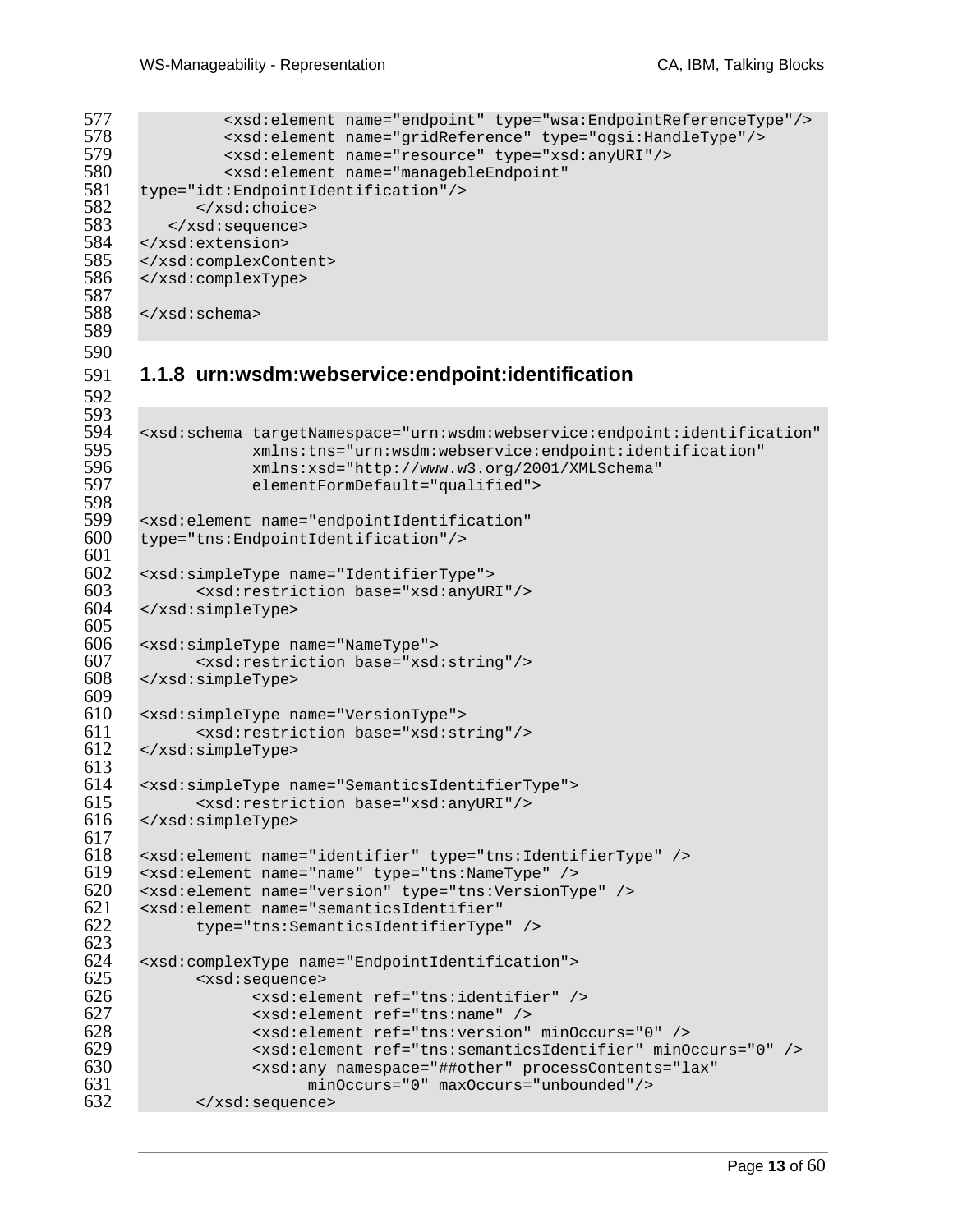```
633 </xsd:complexType> 
634<br>635
      </xsd:schema>
636 
637 
638 1.1.9 urn:wsdm:webservice:endpoint:metrics 
639 
640<br>641
641 <xsd:schema targetNamespace="urn:wsdm:webservice:endpoint:metrics" 
642 xmlns:tns="urn:wsdm:webservice:endpoint:metrics" 
643 xmlns:xsd="http://www.w3.org/2001/XMLSchema" 
644 xmlns:cmn-mtx="urn:wsdm:common:metrics" 
                  elementFormDefault="qualified">
646<br>647
647 <xsd:import namespace="urn:wsdm:common:metrics" 
                  648 schemaLocation="ManageableMetrics.xsd"/> 
649 
650 <xsd:element name="requestCounters" type="tns:RequestCounters"/> 
651<br>652
652 <xsd:element name="numberOfRequests" type="xsd:int"/> 
653 <xsd:element name="numberOfSuccessfulRequests" type="xsd:int"/> 
      654 <xsd:element name="numberOfFailedRequests" type="xsd:int"/> 
655<br>656
656 <xsd:complexType name="RequestCounters"> 
657 <xsd:complexContent><br>658 <xsd:extension
658 <xsd:extension base="cmn-mtx:MetricsGroup"> 
659 <xsd:sequence> 
660 <xsd:element ref="tns:numberOfRequests" 
661 minOccurs="0"/><br>662 sxsd:element ref="tns
662 <xsd:element ref="tns:numberOfSuccessfulRequests" 
663 minOccurs="0"/> 
664 <xsd:element ref="tns:numberOfFailedRequests" 
665 minOccurs="0"/> 
666 <xsd:any namespace="##other" processContents="lax" 
                       667 minOccurs="0" maxOccurs="unbounded"/> 
668 </xsd:sequence><br>669 </xsd:extension
669 </xsd:extension><br>670 </xsd:complexContent>
670 </xsd:complexContent><br>671 </xsd:complexType>
      671 </xsd:complexType> 
672 
      673 </xsd:schema> 
674 
675 
676 1.1.10 urn:wsdm:webservice:endpoint:configuration 
677 
678 
679 <xsd:schema targetNamespace="urn:wsdm:webservice:endpoint:configuration" 
680 xmlns:tns="urn:wsdm:webservice:endpoint:configuration"
```
xmlns:xsd="http://www.w3.org/2001/XMLSchema"

```
682 xmlns:cmn="urn:wsdm:common" 
               elementFormDefault="qualified">
```

```
685 <xsd:import namespace="urn:wsdm:common" 
                 schemaLocation="Common.xsd"/>
```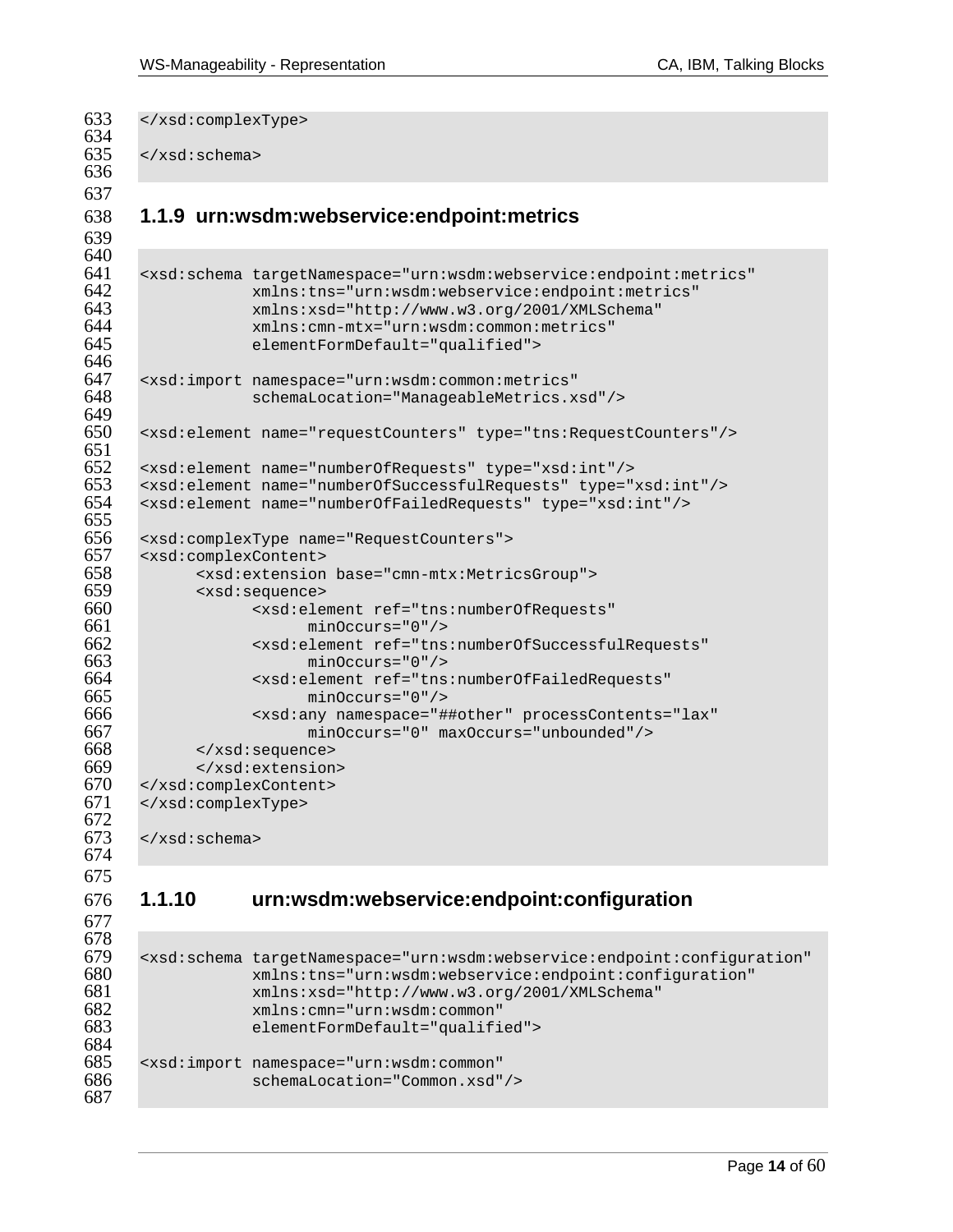```
688 <xsd:element name="endpointConfiguration"<br>689 type="tns:EndpointConfiguration"/>
      689 type="tns:EndpointConfiguration"/> 
690<br>691
691 <xsd:simpleType name="DescriptionDocumentLocationType"> 
692 \langle x \rangle <xsd:restriction base="cmn:URL"/> 693 \langle x \rangle </xsd:simpleType>
      693 </xsd:simpleType> 
694<br>695
695 <xsd:element name="descriptionDocumentLocation" 
            696 type="tns:DescriptionDocumentLocationType" /> 
697<br>698
698 <xsd:complexType name="EndpointConfiguration"> 
699 <xsd:sequence> 
700 <xsd:element ref="tns:descriptionDocumentLocation" 
701 minOccurs="0"/> 
702 <xsd:any namespace="##other" processContents="lax" 
703 minOccurs="0" maxOccurs="unbounded"/><br>704 </xsd:sequence>
704 </xsd:sequence><br>705 </xsd:complexType>
      705 </xsd:complexType> 
706<br>707
      \langle xsd:schema\rangle708 
709 
710 1.1.11 urn:wsdm:webservice:endpoint:state 
711 
712 
713 <xsd:schema targetNamespace="urn:wsdm:webservice:endpoint:state" 
714 xmlns:tns="urn:wsdm:webservice:endpoint:state"<br>715 xmlns:xsd="http://www.w3.org/2001/XMLSchema"
715 xmlns:xsd="http://www.w3.org/2001/XMLSchema" 
716 xmlns:cmn="urn:wsdm:common" 
717 xmlns:cmn-stt="urn:wsdm:common:state" 
718 xmlns:cbe="http://www.ibm.com/AC/commonbaseevent1_1" 
                  719 elementFormDefault="qualified"> 
720 
721 <xsd:import namespace="http://www.ibm.com/AC/commonbaseevent1_1" 
                  schemaLocation="cbe.xsd"/>
723 
724 <xsd:import namespace="urn:wsdm:common" 
                  schemaLocation="Common.xsd"/>
726 
727 <xsd:import namespace="urn:wsdm:common:state" 
                  schemaLocation="ManageableState.xsd"/>
729 
730 <xsd:element name="requestProcessingTransitionSettings" 
731 type="tns:ArrayOfRequestProcessingTransitionSettings"/><br>732 <xsd:element name="availableRequestProcessingTransitionEvents
732 <xsd:element name="availableRequestProcessingTransitionEvents" 
            733 type="cmn-stt:ArrayOfTransitionIdentifiers"/> 
734 
735 <xsd:complexType name="DataCollectors"> 
736 <xsd:sequence> 
737 <xsd:element name="fromHeader" type="xsd:QName" 
738 minOccurs="0" maxOccurs="unbounded"/> 
739 <xsd:element name="fromBody" type="cmn:XPath" 
740 minOccurs="0" maxOccurs="unbounded"/> 
                  <xsd:any namespace="##other" processContents="lax"
742 minOccurs="0" maxOccurs="unbounded"/> 
            743 </xsd:sequence>
```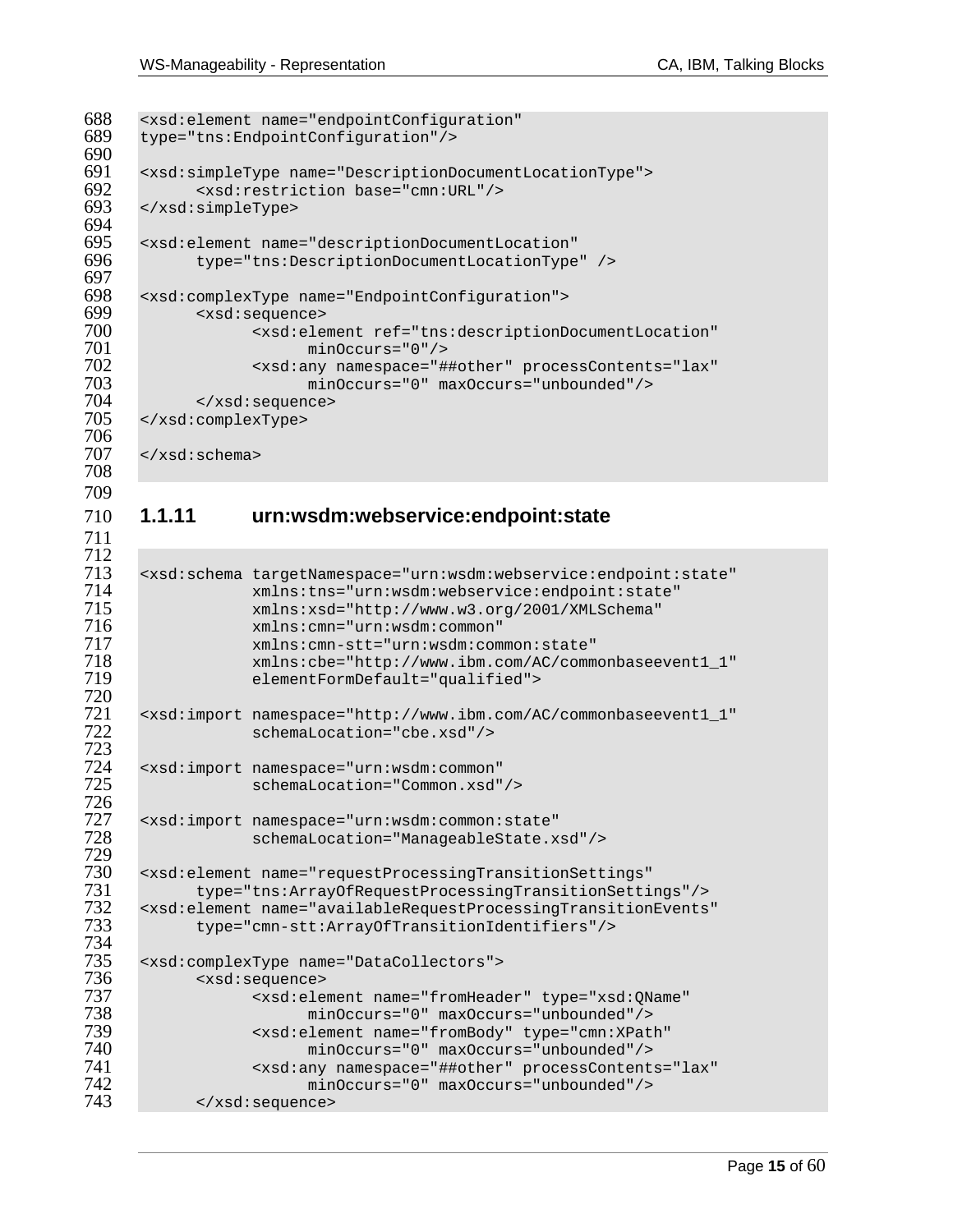```
744 </xsd:complexType>
745 
746 <xsd:complexType name="RequestProcessingTransitionSettings"> 
747 <xsd:sequence> 
748 <xsd:element name="transition" 
749 type="cmn-stt:TransitionIdentifier"/> 
750 <xsd:element name="dataCollectors"<br>751 type="tns:DataCollectors"/>
751 type="tns:DataCollectors"/><br>752 <xsd:any namesp
752 <xsd:any namespace="##other" processContents="lax" 
753 minOccurs="0" maxOccurs="unbounded"/> 
754 </xsd:sequence> 
      755 </xsd:complexType> 
756 
757 <xsd:complexType name="ArrayOfRequestProcessingTransitionSettings"> 
758 <xsd:sequence> 
759 <xsd:element name="settings" 
760 type="tns:RequestProcessingTransitionSettings" 
761 minOccurs="0" maxOccurs="unbounded"/> 
762 </xsd:sequence><br>763 </xsd:complexType>
     763 </xsd:complexType> 
764 
765 <xsd:complexType name="RequestProcessingStateChangeInformation"> 
766 <xsd:complexContent><br>767 - xsd:extension
767 <xsd:extension base="cmn-stt:StateChangeInformation"> 
768 <xsd:sequence> 
769 <xsd:element name="collectedFromRequestHeader" 
770 type="xsd:anyType" 
771 minOccurs="0" maxOccurs="unbounded"/> 
772 <xsd:element name="collectedFromRequestBody" 
773 type="xsd:anyType" 
774 minOccurs="0" maxOccurs="unbounded"/> 
775 <xsd:any namespace="##other" processContents="lax" 
776 minOccurs="0" maxOccurs="unbounded"/> 
777 </xsd:sequence> 
778 </xsd:extension><br>779 </xsd:complexContent>
779 </xsd:complexContent><br>780 </xsd:complexType>
     780 </xsd:complexType> 
781 
782 <!-- to be used inside of CBE --> 
783 <xsd:element name="requestProcessingStateChangeInformation" 
           784 type="tns:RequestProcessingStateChangeInformation"/> 
785<br>786
786 <xsd:simpleType name="LifecycleStateIdentifier"> 
787 <xsd:restriction base="cmn-stt:StateIdentifier"> 
788 <xsd:enumeration value="urn:wsdm:webservice:endpoint:lifecycle:up:idle"/> 
789 <xsd:enumeration value="urn:wsdm:webservice:endpoint:lifecycle:up:busy"/> 
790 <xsd:enumeration 
791 value="urn:wsdm:webservice:endpoint:lifecycle:down:stopped"/><br>792 <xsd:enumeration
792 <xsd:enumeration<br>793 value="urn:wsdm:
793 value="urn:wsdm:webservice:endpoint:lifecycle:down:crashed"/> 
794 <xsd:enumeration<br>795 value="urn:wsdm:w
795 value="urn:wsdm:webservice:endpoint:lifecycle:down:saturated"/> 
796 </xsd:restriction> 
     797 </xsd:simpleType> 
798<br>799
799 <xsd:simpleType name="RequestProcessingStateIdentifier"> 
           800 <xsd:restriction base="cmn-stt:StateIdentifier">
```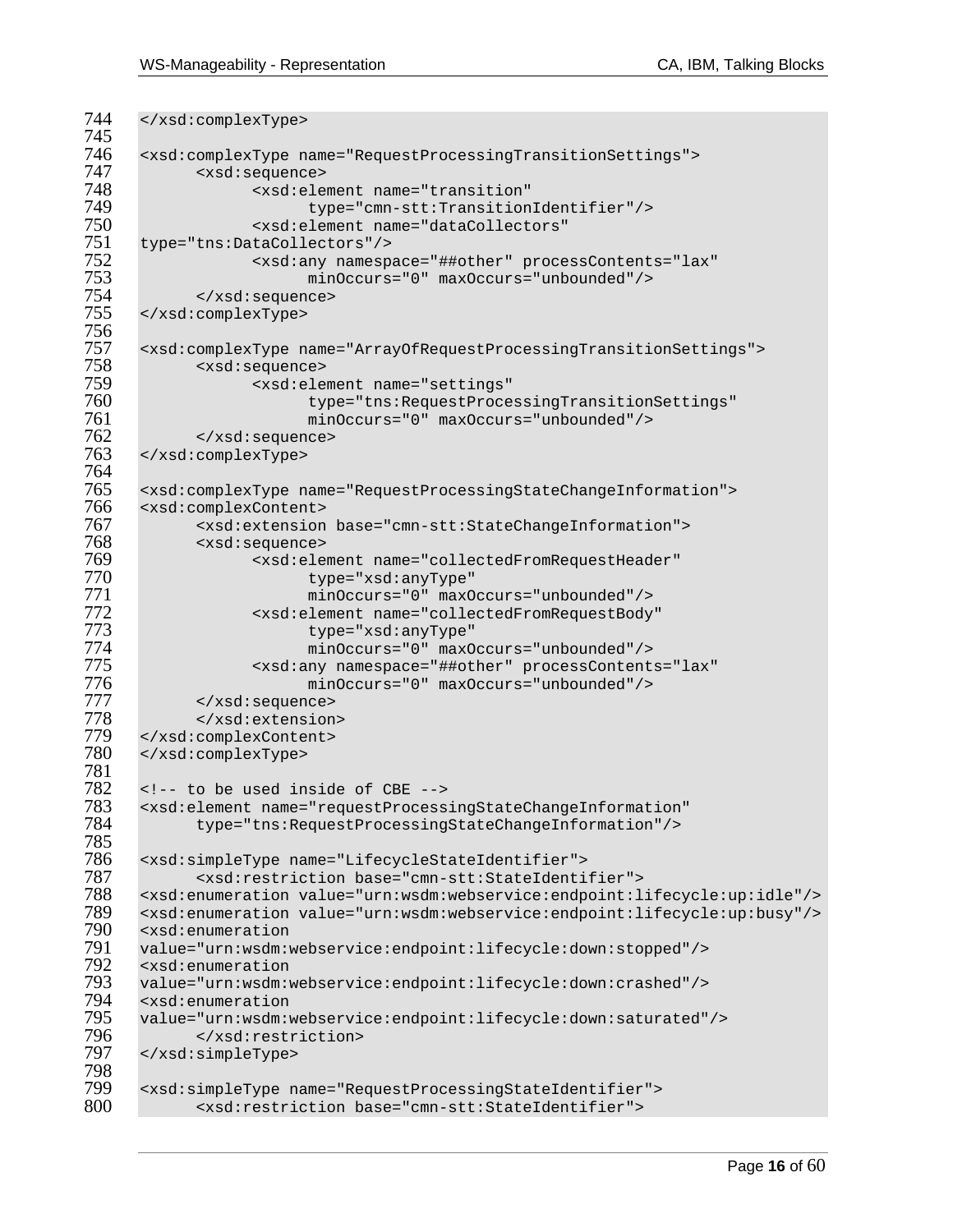| 801        | <xsd:enumeration value="urn:wsdm:webservice:endpoint:request:received"></xsd:enumeration>                                 |
|------------|---------------------------------------------------------------------------------------------------------------------------|
| 802        | <xsd:enumeration< td=""></xsd:enumeration<>                                                                               |
| 803        | value="urn:wsdm:webservice:endpoint:request:processing"/>                                                                 |
| 804        | <xsd:enumeration value="urn:wsdm:webservice:endpoint:request:processed"></xsd:enumeration>                                |
| 805        | <xsd:enumeration value="urn:wsdm:webservice:endpoint:request:failed"></xsd:enumeration>                                   |
| 806        |                                                                                                                           |
| 807        |                                                                                                                           |
| 808        |                                                                                                                           |
| 809        | <xsd:simpletype name="LifecycleTransitionIdentifier"></xsd:simpletype>                                                    |
| 810        | <xsd:restriction base="cmn-stt:TransitionIdentifier"></xsd:restriction>                                                   |
| 811        | <xsd:enumeration value="&lt;/td"></xsd:enumeration>                                                                       |
| 812        | "urn:wsdm:webservice:endpoint:lifecycle:up:idle:TO:down:stopped"/>                                                        |
| 813        | <xsd: enumeration="" value="&lt;/td"></xsd:>                                                                              |
| 814        | "urn:wsdm:webservice:endpoint:lifecycle:up:busy:TO:down:stopped"/>                                                        |
| 815        | <xsd:enumeration value="&lt;/td"></xsd:enumeration>                                                                       |
| 816        | "urn:wsdm:webservice:endpoint:lifecycle:up:idle:TO:down:crashed"/>                                                        |
| 817        | <xsd:enumeration value="&lt;/td"></xsd:enumeration>                                                                       |
| 818        | "urn:wsdm:webservice:endpoint:lifecycle:up:busy:TO:down:crashed"/>                                                        |
| 819        | <xsd:enumeration value="&lt;/td"></xsd:enumeration>                                                                       |
| 820        | "urn:wsdm:webservice:endpoint:lifecycle:up:busy:TO:down:saturated"/>                                                      |
| 821        | <xsd:enumeration value="&lt;/td"></xsd:enumeration>                                                                       |
| 822        | "urn:wsdm:webservice:endpoint:lifecycle:down:crashed:TO:down:stopped"/>                                                   |
| 823        | <xsd:enumeration value="&lt;/td"></xsd:enumeration>                                                                       |
| 824        | "urn:wsdm:webservice:endpoint:lifecycle:down:saturated:TO:down:stopped"/>                                                 |
| 825<br>826 | <xsd:enumeration value="&lt;/td"></xsd:enumeration>                                                                       |
| 827        | "urn:wsdm:webservice:endpoint:lifecycle:down:saturated:TO:up:busy"/>                                                      |
| 828        | <xsd: enumeration="" value="&lt;/td"></xsd:>                                                                              |
| 829        | "urn:wsdm:webservice:endpoint:lifecycle:down:crashed:TO:up:idle"/><br><xsd:enumeration value="&lt;/td"></xsd:enumeration> |
| 830        | "urn:wsdm:webservice:endpoint:lifecycle:down:stopped:TO:up:idle"/>                                                        |
| 831        |                                                                                                                           |
| 832        |                                                                                                                           |
| 833        |                                                                                                                           |
| 834        | <xsd:simpletype name="RequestProcessingTransitionIdentifier"></xsd:simpletype>                                            |
| 835        | <xsd:restriction base="cmn-stt:TransitionIdentifier"></xsd:restriction>                                                   |
| 836        | <xsd:enumeration value="&lt;/td"></xsd:enumeration>                                                                       |
| 837        | "urn:wsdm:webservice:endpoint:request:received:TO:processing"/>                                                           |
| 838        | <xsd:enumeration value="&lt;/td"></xsd:enumeration>                                                                       |
| 839        | "urn:wsdm:webservice:endpoint:request:processing:TO:processed"/>                                                          |
| 840        | <xsd:enumeration value="&lt;/td"></xsd:enumeration>                                                                       |
| 841        | "urn:wsdm:webservice:endpoint:request:processing:TO:failed"/>                                                             |
| 842        |                                                                                                                           |
| 843        |                                                                                                                           |
| 844        |                                                                                                                           |
| 845        |                                                                                                                           |
| 846        |                                                                                                                           |
|            |                                                                                                                           |

### *1.2 WSDL 1.1*

|     | 849 1.2.1 urn:wsdm:common:events:access |
|-----|-----------------------------------------|
| 850 |                                         |
| 851 |                                         |

| 852 | <definitions <="" name="EventsAccess" th=""></definitions> |
|-----|------------------------------------------------------------|
| 853 | targetNamespace="urn:wsdm:common:events:access"            |
| 854 | xmlns:cmn-ifs="urn:wsdm:common:events:access"              |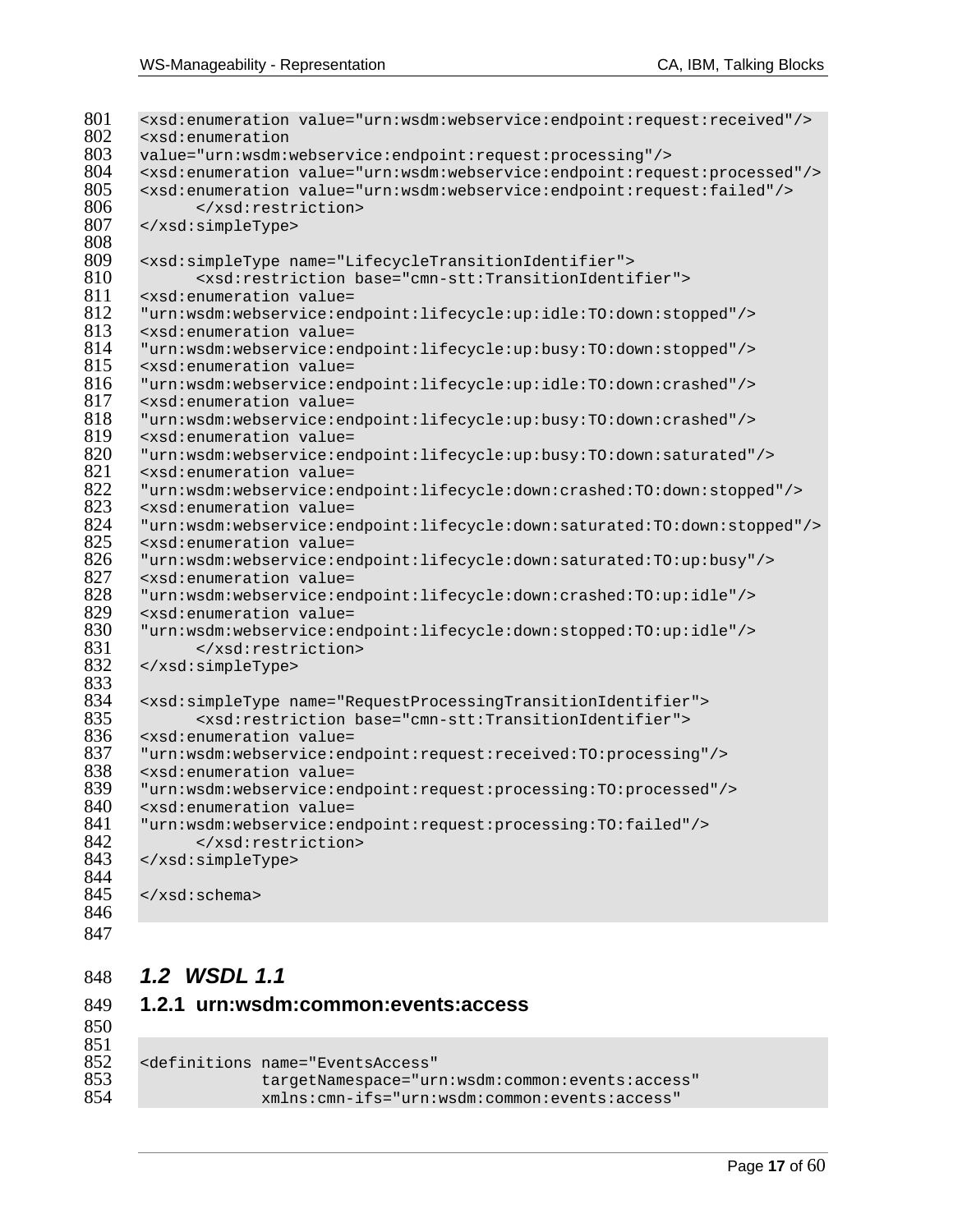```
855 xmlns:cmn-typ="urn:wsdm:common:events:access:types"<br>856 xmlns:xsd="http://www.w3.org/2001/XMLSchema"
856 xmlns:xsd="http://www.w3.org/2001/XMLSchema"<br>857 xmlns="http://schemas.xmlsoap.org/wsdl/">
                    857 xmlns="http://schemas.xmlsoap.org/wsdl/"> 
858<br>859
859 <types> 
860 <xsd:schema targetNamespace="urn:wsdm:common:events:access:types" 
861 xmlns:cmn="urn:wsdm:common" 
                         elementFormDefault="qualified">
863<br>864
864 <xsd:import namespace="urn:wsdm:common" 
                         865 schemaLocation="../../schema/Common.xsd"/> 
866 
867 <xsd:element name="getEvents"/> 
868 
869 <xsd:element name="getEventsResponse"> 
870 <xsd:complexType> 
871 <xsd:sequence> 
872 <xsd:element name="arrayOfEvents" 
873 type="cmn:ArrayOfEvents"/><br>874 </xsd:sequence>
874 </xsd:sequence> 
875 </xsd:complexType><br>876 </xsd:element>
            876 </xsd:element> 
877<br>878
878 </xsd:schema> 
      </types>
880<br>881
881 <message name="getEventsIn"> 
882 <part name="parameters" element="cmn-typ:getEvents"/><br>883 </message>
      883 </message> 
884<br>885
885 <message name="getEventsOut"> 
886 <part name="parameters" element="cmn-typ:getEventsResponse"/> 
      </message>
888 
      889 <portType name="EventsAccess"> 
890<br>891
891 <operation name="getEvents"><br>892 <input message="cmn-if
892 <input message="cmn-ifs:getEventsIn"/> 
893 <output message="cmn-ifs:getEventsOut"/><br>894 </operation>
            </operation>
895 
896 </portType> 
897 
      898 </definitions> 
899 
900 
901 1.2.2 urn:wsdm:common:events:control
```
# 903<br>904

```
904 <definitions name="EventsControl" 
905 targetNamespace="urn:wsdm:common:events:control" 
906 xmlns:cmn-ifs="urn:wsdm:common:events:control" 
907 xmlns:cmn-typ="urn:wsdm:common:events:control:types" 
908 xmlns:xsd="http://www.w3.org/2001/XMLSchema"<br>909 xmlns="http://schemas.xmlsoap.org/wsdl/">
                   909 xmlns="http://schemas.xmlsoap.org/wsdl/">
```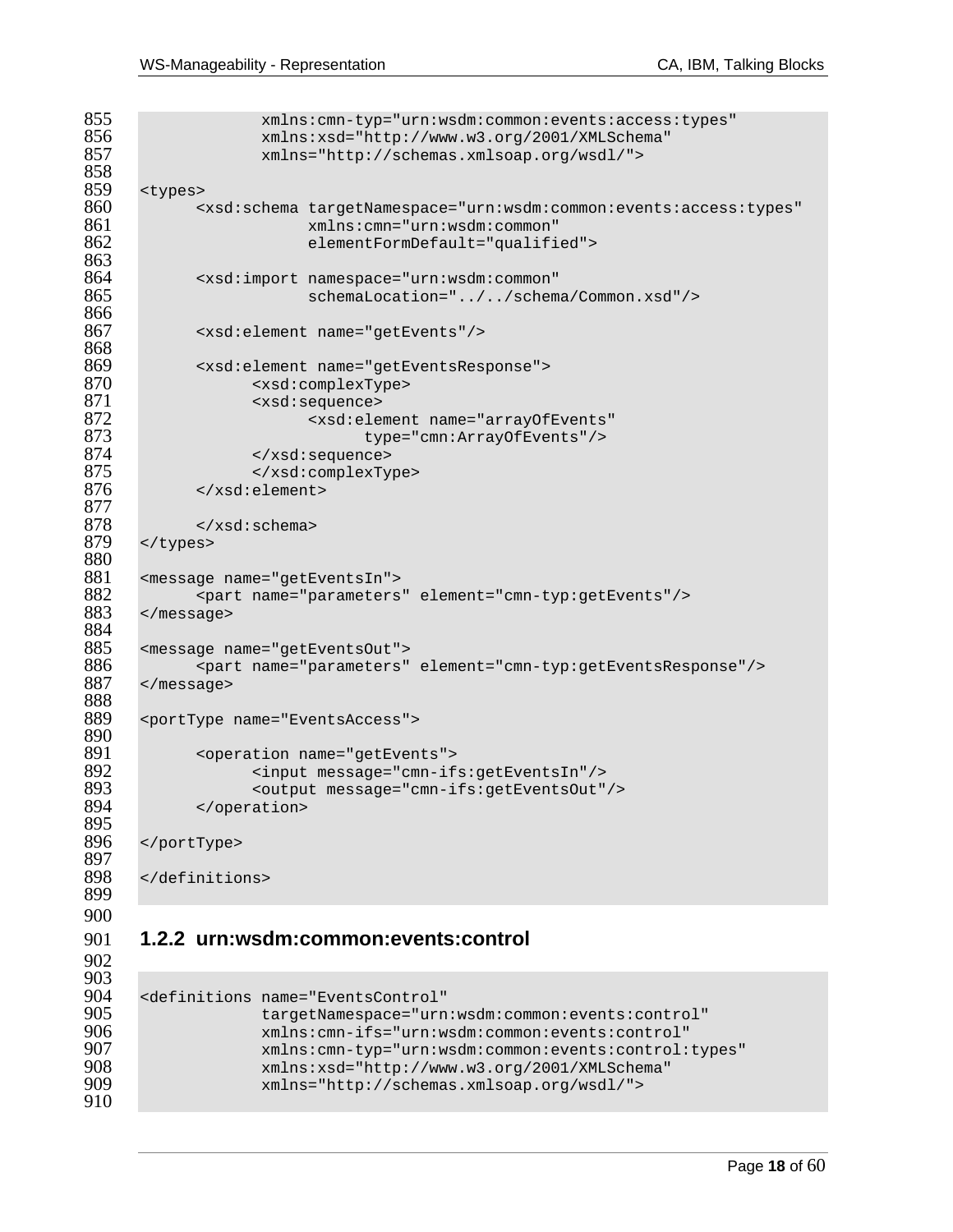```
911 <types><br>912 <
912 <xsd:schema targetNamespace="urn:wsdm:common:events:control:types"<br>913 mains:cmn="urn:wsdm:common"
913 xmlns:cmn="urn:wsdm:common" 
                      elementFormDefault="qualified">
915<br>916
916 <xsd:import namespace="urn:wsdm:common" 
                      917 schemaLocation="../../schema/Common.xsd"/> 
918<br>919
           919 <xsd:element name="getEnabledEvents"/> 
920<br>921
921 <xsd:element name="getEnabledEventsResponse"><br>922 <xsd:complexType>
922 <xsd:complexType> 
923 <xsd:sequence> 
924 <xsd:element name="arrayOfEventIdentifiers" 
925 type="cmn:ArrayOfEventIdentifiers"/><br>926 </xsd:sequence>
926 </xsd:sequence> 
927 </xsd:complexType><br>928 </xsd:element>
           928 </xsd:element> 
929<br>930
930 <xsd:element name="PauseEvent"> 
931 <xsd:complexType> 
932 <xsd:sequence> 
933 <xsd:element name="eventIdentifier" 
934 type="cmn:EventIdentifier"/><br>935 </xsd:sequence>
935 </xsd:sequence> 
936 </xsd:complexType><br>937 </xsd:element>
           937 </xsd:element> 
938<br>939
939 <xsd:element name="PauseEventResponse"><br>940 <xsd:complexTvpe>
940 <xsd:complexType> 
941 <xsd:sequence> 
942 <xsd:element name="OK" type="xsd:boolean"/> 
943 </xsd:sequence> 
944 </xsd:complexType><br>945 </xsd:element>
           945 </xsd:element> 
946<br>947
947 <xsd:element name="ResumeEvent"> 
948 <xsd:complexType> 
949 <xsd:sequence> 
950 <xsd:element name="eventIdentifier" 
951 type="cmn:EventIdentifier"/> 
952 </xsd:sequence> 
953 </xsd:complexType><br>954 </xsd:element>
           954 </xsd:element> 
955<br>956
956 <xsd:element name="ResumeEventResponse"> 
957 <xsd:complexType> 
958 <xsd:sequence> 
959 <xsd:element name="OK" type="xsd:boolean"/> 
960 </xsd:sequence> 
961 </xsd:complexType><br>962 </xsd:element>
           962 </xsd:element> 
963<br>964
964 </xsd:schema><br>965 </types>
     </types>
966<br>967
     967 <message name="getEnabledEventsIn">
```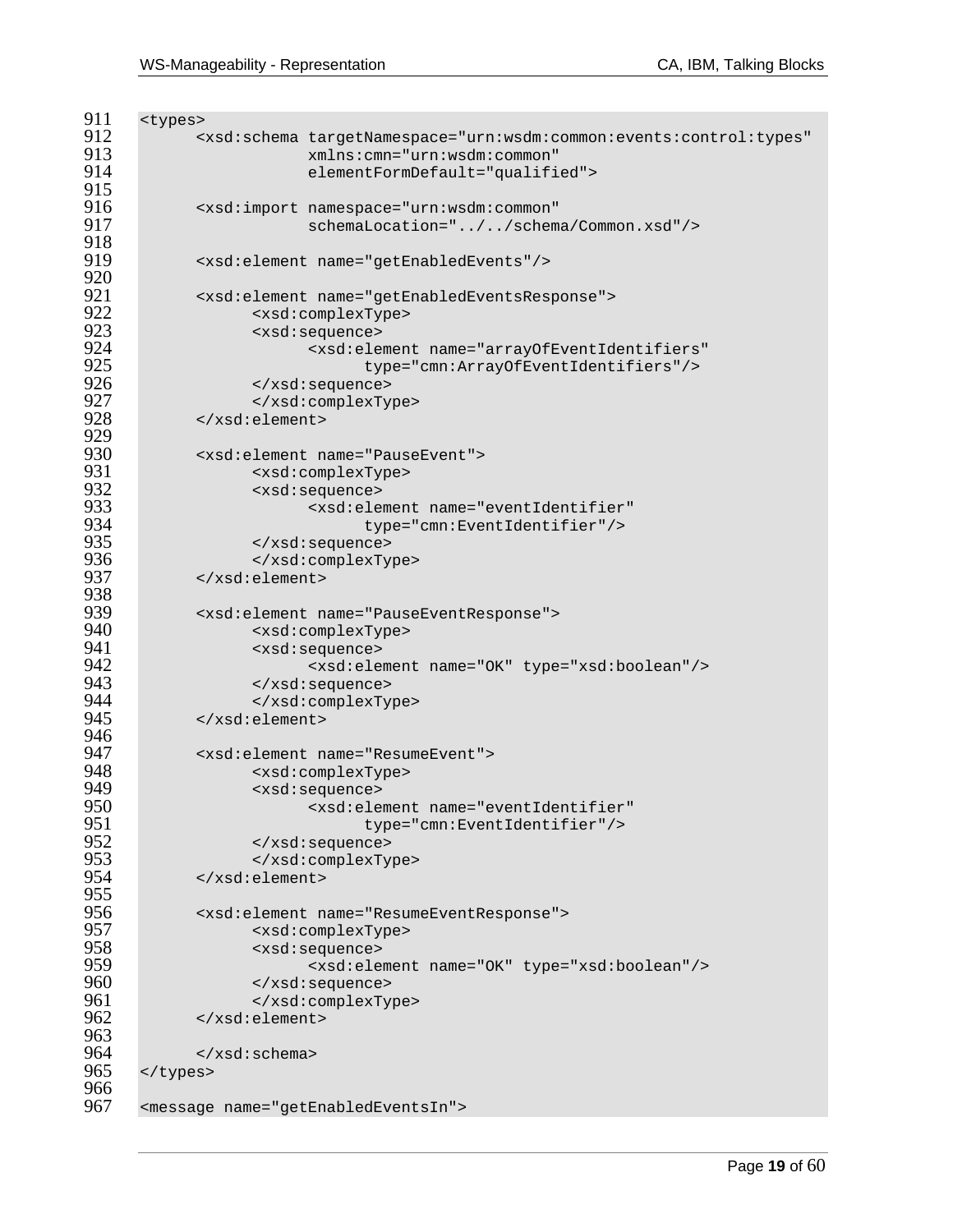```
968 <part name="parameters" element="cmn-typ:getEnabledEvents"/><br>969 </message>
       969 </message> 
 970<br>971
 971 <message name="getEnabledEventsOut"> 
 972 <part name="parameters" element="cmn-
 973 typ:getEnabledEventsResponse"/> 
       974 </message> 
 975<br>976
 976 <message name="PauseEventIn"> 
 977 <part name="parameters" element="cmn-typ:PauseEvent"/> 
       978 </message> 
 979<br>980
 980 <message name="PauseEventOut"> 
 981 <part name="parameters" element="cmn-typ:PauseEventResponse"/><br>982 </message>
        982 </message> 
 983<br>984
 984 <message name="ResumeEventIn"> 
 985 <part name="parameters" element="cmn-typ:ResumeEvent"/><br>986 </message>
       986 </message> 
 987<br>988
 988 <message name="ResumeEventOut"> 
 989 <part name="parameters" element="cmn-typ:ResumeEventResponse"/> 
       990 </message> 
 991<br>992
        992 <portType name="EventsControl"> 
 993<br>994
 994 <operation name="getEnabledEvents"> 
 995 <input message="cmn-ifs:getEnabledEventsIn"/><br>996 <output message="cmn-ifs:getEnabledEventsOut"
 996 <output message="cmn-ifs:getEnabledEventsOut"/><br>997 </operation>
              997 </operation> 
 998<br>999
999 <operation name="PauseEvent"> 
1000 <input message="cmn-ifs:PauseEventIn"/> 
1001 <output message="cmn-ifs:PauseEventOut"/> 
              </operation>
1003<br>1004
1004 < operation name="ResumeEvent"><br>1005 < input message="cmn-ifs:
1005 <input message="cmn-ifs:ResumeEventIn"/><br>1006 <output message="cmn-ifs:ResumeEventOut"
1006 <coutput message="cmn-ifs:ResumeEventOut"/><br>1007 </operation>
               </operation>
1008 
1009 </portType> 
1010 
1011 </definitions> 
1012 
1013
```
### **1.2.3 urn:wsdm:common:data:access**

| 1016 |                                                          |
|------|----------------------------------------------------------|
| 1017 | <definitions <="" name="DataAccess" th=""></definitions> |
| 1018 | targetNamespace="urn:wsdm:common:data:access"            |
| 1019 | xmlns:cmn-ifs="urn:wsdm:common:data:access"              |
| 1020 | xmlns:cmn-typ="urn:wsdm:common:data:access:types"        |
| 1021 | xmlns:xsd="http://www.w3.org/2001/XMLSchema"             |
| 1022 | xmlns="http://schemas.xmlsoap.org/wsdl/">                |
| 1023 |                                                          |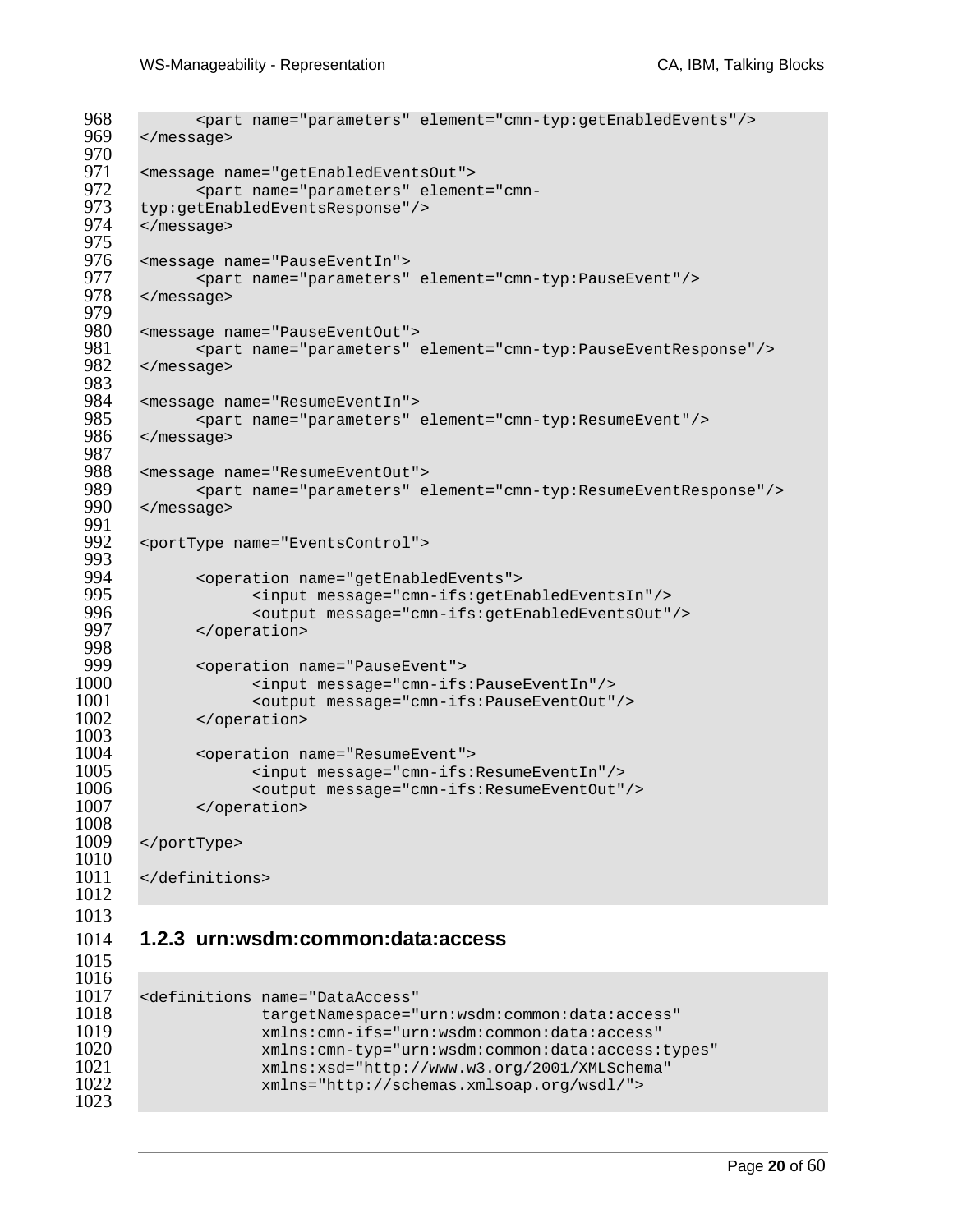```
1024 <types><br>1025 <xsd:sc
1025 <xsd:schema<br>1026 targe
1026 targetNamespace="urn:wsdm:common:data:access:types"<br>1027 elementFormDefault="qualified">
               elementFormDefault="qualified">
1028<br>1029
1029 <xsd:element name="getProperty"><br>1030 <xsd:complexType>
1030 <xsd:complexType> 
1031 <xsd:sequence> 
1032 <xsd:element name="property" type="xsd:QName"/> 
1033 </xsd:sequence> 
               1034 </xsd:complexType> 
1035 </xsd:element> 
1036 
1037 <xsd:element name="getPropertyResponse"><br>1038 <xsd:complexType>
1038 <xsd:complexType> 
1039 <xsd:sequence> 
1040 \leq -- instance documents must use<br>1041 \leq xsi:type to qualify content
1041 xsi:type to qualify contents! --><br>1042 xxsd:element name="propertyValue" type
1042 <xsd:element name="propertyValue" type="xsd:anyType"/> 
               1043 </xsd:sequence> 
1044 </xsd:complexType><br>1045 </xsd:element>
        1045 </xsd:element> 
1046 
1047 < xsd: element name="setProperty"><br>1048 < xsd: complexType>
1048 <xsd:complexType> 
1049 <xsd:sequence> 
1050 <xsd:element name="property" type="xsd:QName"/> 
1051 <xsd:element name="propertyValue" type="xsd:anyType"/> 
1052 </xsd:sequence><br>1053 </xsd:complexTy
               1053 </xsd:complexType> 
1054 </xsd:element> 
1055<br>1056
1056 <xsd:element name="setPropertyResponse"> 
1057 <xsd:complexType> 
1058 <xsd:sequence> 
1059 <xsd:element name="OK" type="xsd:boolean"/><br>1060 </xsd:sequence>
               1060 </xsd:sequence> 
1061 </xsd:complexType><br>1062 </xsd:element>
        1062 </xsd:element> 
1063 
1064 \times /xsd:schema><br>1065 \times /types>
        </types>
1066 
1067 <message name="getPropertyIn"> 
1068 <part name="parameters" element="cmn-typ:getProperty"/><br>1069 </message>
        </message>
1070<br>1071
1071 <message name="getPropertyOut"> 
1072 <part name="parameters" element="cmn-typ:getPropertyResponse"/><br>1073 </message>
        </message>
1074 
1075 <message name="setPropertyIn"> 
1076 <part name="parameters" element="cmn-typ:setProperty"/><br>1077 </message>
        </message>
1078<br>1079
1079 <message name="setPropertyOut"> 
               1080 <part name="parameters" element="cmn-typ:setPropertyResponse"/>
```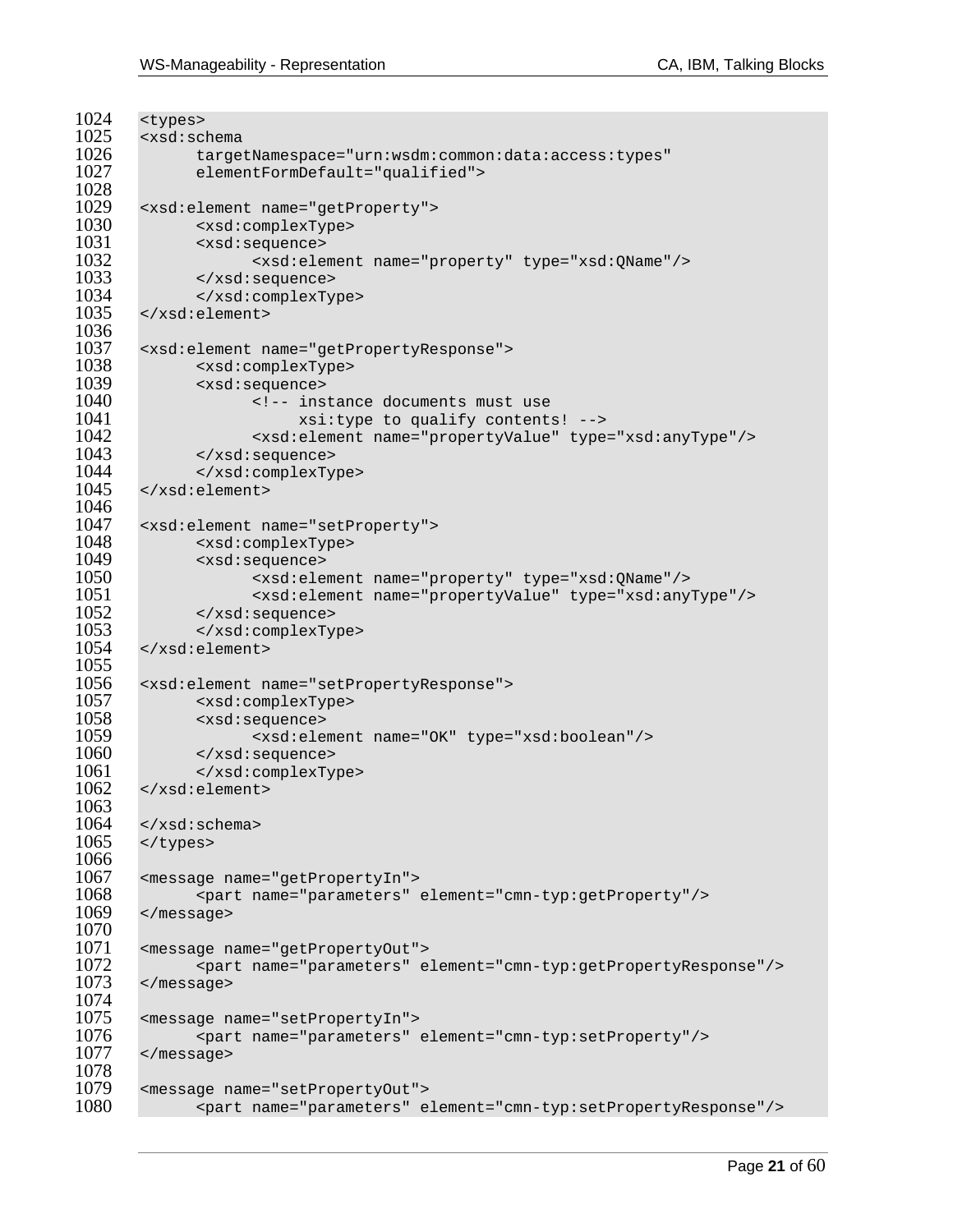```
1081 </message> 
1082<br>1083
         1083 <portType name="DataAccess"> 
1084<br>1085
1085 <operation name="getProperty"><br>1086 <input message="cmn-ifs:
1086 <input message="cmn-ifs:getPropertyIn"/> 
1087 <output message="cmn-ifs:getPropertyOut"/> 
                </operation>
1089<br>1090
1090 > <operation name="setProperty"><br>1091 > <input message="cmn-ifs:
1091 <input message="cmn-ifs:setPropertyIn"/> 
1092 <coutput message="cmn-ifs:setPropertyOut"/><br>1093 </operation>
                </operation>
1094 
1095 </portType><br>1096 </definitio
         </definitions>
1097 
1098 
1099 1.2.4 urn:wsdm:common:identification:manageability 
1100 
1101<br>1102
1102 <definitions<br>1103 name="Manag
1103 name="ManageableIdentification" 
1104 targetNamespace="urn:wsdm:common:identification:manageability"<br>1105 mlns:idt-ifs="urn:wsdm:common:identification:manageability"
1105 xmlns:idt-ifs="urn:wsdm:common:identification:manageability"<br>1106 xmlns:idt-typ="urn:wsdm:common:identification:manageability:
          1106 xmlns:idt-typ="urn:wsdm:common:identification:manageability:types" 
1107 xmlns:xsd="http://www.w3.org/2001/XMLSchema"<br>1108 xmlns="http://schemas.xmlsoap.org/wsdl/">
         1108 xmlns="http://schemas.xmlsoap.org/wsdl/"> 
1109<br>1110
1110 <types> 
1111 <xsd:schema<br>1112 targetName
1112 targetNamespace="urn:wsdm:common:identification:manageability:types" 
1113 xmlns:cmn="urn:wsdm:common" 
1114 xmlns:cmn-idt="urn:wsdm:common:identification" 
          elementFormDefault="qualified">
1116 
1117 <xsd:import<br>1118 namespace=
1118 namespace="urn:wsdm:common" 
          schemaLocation="../../schema/Common.xsd"/>
1120<br>1121
1121 <xsd:import<br>1122 namespace=
1122 namespace="urn:wsdm:common:identification"<br>1123 schemaLocation="../../schema/ManageableIde
          1123 schemaLocation="../../schema/ManageableIdentification.xsd"/> 
1124<br>1125
         1125 <xsd:element name="getIdentificationList"/> 
1126<br>1127
1127 <xsd:element name="getIdentificationListResponse"> 
1128 <xsd:complexType><br>1129 <xsd:sequence>
1129 <xsd:sequence> 
1130 <xsd:element name="identificationList" 
1131 type="cmn:ArrayOfProperties"/><br>1132 </xsd:sequence>
1132 </xsd:sequence><br>1133 </xsd:complexTy
1133 </xsd:complexType><br>1134 </xsd:element>
        </xsd:element>
1135<br>1136
        </xsd:schema>
```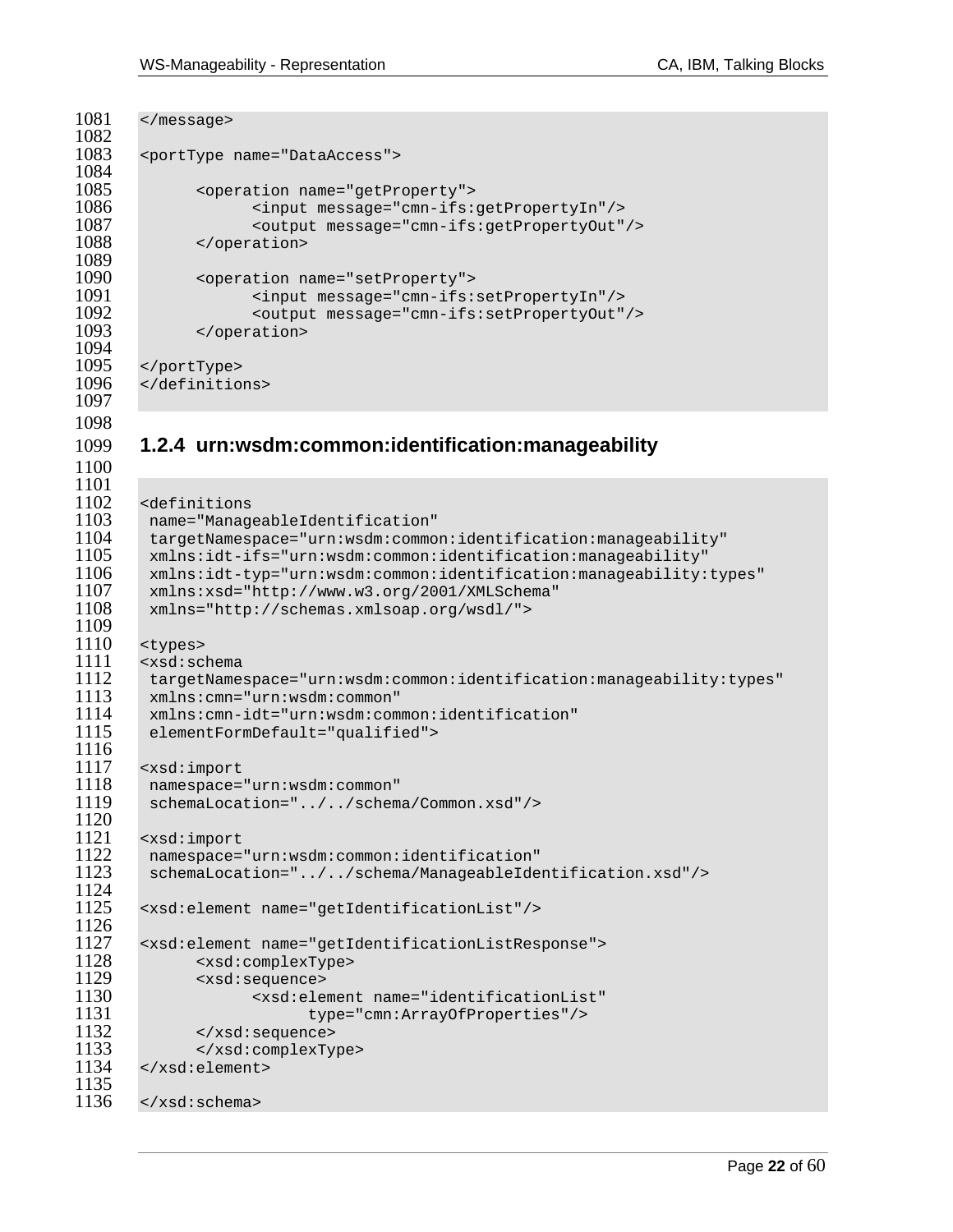1160

```
1137 </types> 
1138<br>1139
1139 <message name="getIdentificationListIn"> 
1140 <part name="parameters" element="idt-typ:getIdentificationList"/> 
       </message>
\frac{1142}{1143}1143 <message name="getIdentificationListOut"> 
1144 <part name="parameters" element="idt-<br>1145 typ:getIdentificationListResponse"/>
1145 typ:getIdentificationListResponse"/> 
       </message>
1147 
1148 <portType name="ManageableIdentification"> 
1149 
1150 <operation name="getIdentificationList"> 
1151 <input message="idt-ifs:getIdentificationListIn" /> 
1152 < coutput message="idt-ifs:getIdentificationListOut" /><br>1153 < / operation>
              </operation>
1154<br>1155
1155 </portType><br>1156 </definitio
       </definitions>
1157
```
### 1159 **1.2.5 urn:wsdm:webservice:endpoint:identification:manageability**

```
1161<br>1162
       <definitions
1163 name="ManageableEndpointIdentificationData" 
1164 targetNamespace=<br>1165 "urn:wsdm:w
1165 "urn:wsdm:webservice:endpoint:identification:manageability" 
1166 xmlns:idt-ifs=<br>1167 "urn:wsdm
1167 "urn:wsdm:webservice:endpoint:identification:manageability" 
1168 xmlns:idt-typ= 
1169 "urn:wsdm:webservice:endpoint:identification:manageability:types" 
1170 xmlns:xsd="http://www.w3.org/2001/XMLSchema" 
        1171 xmlns="http://schemas.xmlsoap.org/wsdl/"> 
1172 
1173 <types> 
1174 <xsd:schema<br>1175 targetName:
1175 targetNamespace=<br>1176 "urn:wsdm:w
1176 "urn:wsdm:webservice:endpoint:identification:manageability:types" 
1177 xmlns:idt= 
1178 "urn:wsdm:webservice:endpoint:identification"<br>1179 elementFormDefault="qualified">
        elementFormDefault="qualified">
1180<br>1181
1181 <xsd:import<br>1182 namespace=
1182 namespace="urn:wsdm:webservice:endpoint:identification" 
        1183 schemaLocation="../../schema/ManageableEndpointIdentification.xsd"/> 
1184<br>1185
       1185 <xsd:element name="getEndpointIdentification"/> 
1186<br>1187
1187 <xsd:element name="getEndpointIdentificationResponse"> 
1188 <xsd:complexType> 
1189 <xsd:sequence> 
                     1190 <xsd:element name="endpointIdentification" 
1191 type="idt:EndpointIdentification"/><br>1192 </xsd:sequence>
              </xsd:sequence>
```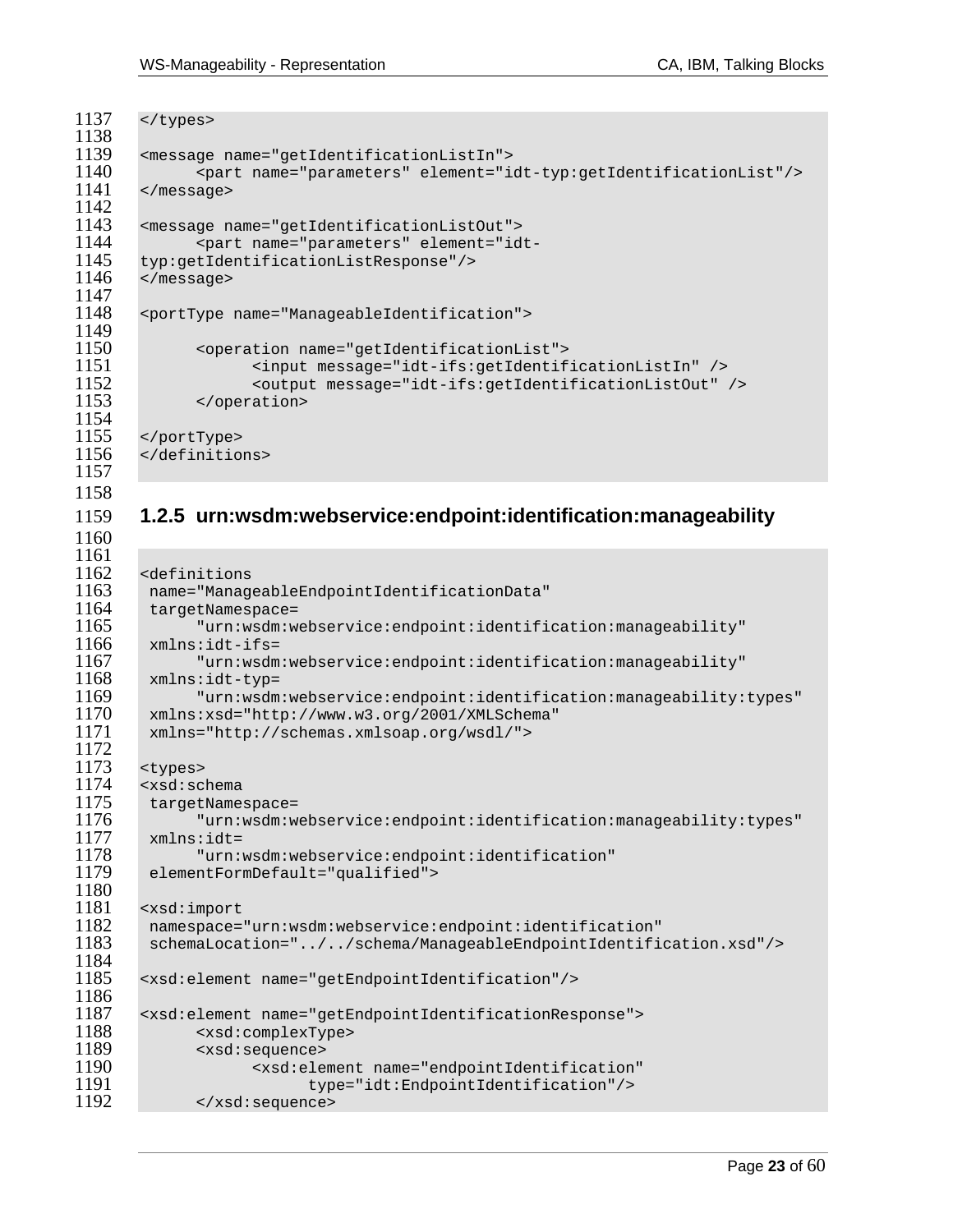1221

```
1193 </xsd:complexType><br>1194 </xsd:element>
        </xsd:element>
1195<br>1196
1196 </xsd:schema><br>1197 </types>
        </types>
1198<br>1199
1199 <message name="getEndpointIdentificationIn"> 
1200 <part name="parameters"<br>1201 element="idt-typ:
1201 element="idt-typ:getEndpointIdentification"/> 
        1202 </message> 
1203 
1204 <message name="getEndpointIdentificationOut"> 
1205 <part name="parameters"<br>1206 element="idt-tvp:
1206 element="idt-typ:getEndpointIdentificationResponse"/> 
        1207 </message> 
1208<br>1209
        1209 <portType name="ManageableEndpointIdentification"> 
\frac{1210}{1211}1211 <operation name="getEndpointIdentification"><br>1212 <input message="idt-ifs:getEndpointIde
                       1212 <input message="idt-ifs:getEndpointIdentificationIn" /> 
1213 <output message="idt-ifs:getEndpointIdentificationOut" /> 
               </operation>
1215 
1216 </portType><br>1217 </definitio
        </definitions>
1218
```
### 1220 **1.2.6 urn:wsdm:common:metrics:manageability**

```
1222<br>12231223 <definitions 
1224 name="ManageableMetrics" 
1225 targetNamespace="urn:wsdm:common:metrics:manageability"<br>1226 mlns:mtx-ifs="urn:wsdm:common:metrics:manageability"
1226 xmlns:mtx-ifs="urn:wsdm:common:metrics:manageability" 
1227 xmlns:mtx-typ="urn:wsdm:common:metrics:manageability:types"<br>1228 xmlns:xsd="http://www.w3.org/2001/XMLSchema"
1228 xmlns:xsd="http://www.w3.org/2001/XMLSchema" 
           1229 xmlns="http://schemas.xmlsoap.org/wsdl/"> 
1230<br>1231
1231 <types><br>1232 <xsd:sc
1232 <xsd:schema 
1233 targetNamespace="urn:wsdm:common:metrics:manageability:types"<br>1234 xmlns:mtx="urn:wsdm:common:metrics"
1234 xmlns:mtx="urn:wsdm:common:metrics"<br>1235 xmlns:cmn="urn:wsdm:common"
1235 xmlns:cmn="urn:wsdm:common"<br>1236 elementFormDefault="qualifi
           elementFormDefault="qualified">
1237<br>1238
1238 <xsd:import<br>1239 namespace=
1239 namespace="urn:wsdm:common"<br>1240 schemaLocation="../../schem
           1240 schemaLocation="../../schema/Common.xsd"/> 
1241<br>1242
1242 <xsd:import<br>1243 namespace=
1243 namespace="urn:wsdm:common:metrics"<br>1244 schemaLocation="../../schema/Manage
           1244 schemaLocation="../../schema/ManageableMetrics.xsd"/> 
1245<br>1246
          1246 <xsd:element name="getMetricsList"/> 
1247 
          1248 <xsd:element name="getMetricsListResponse">
```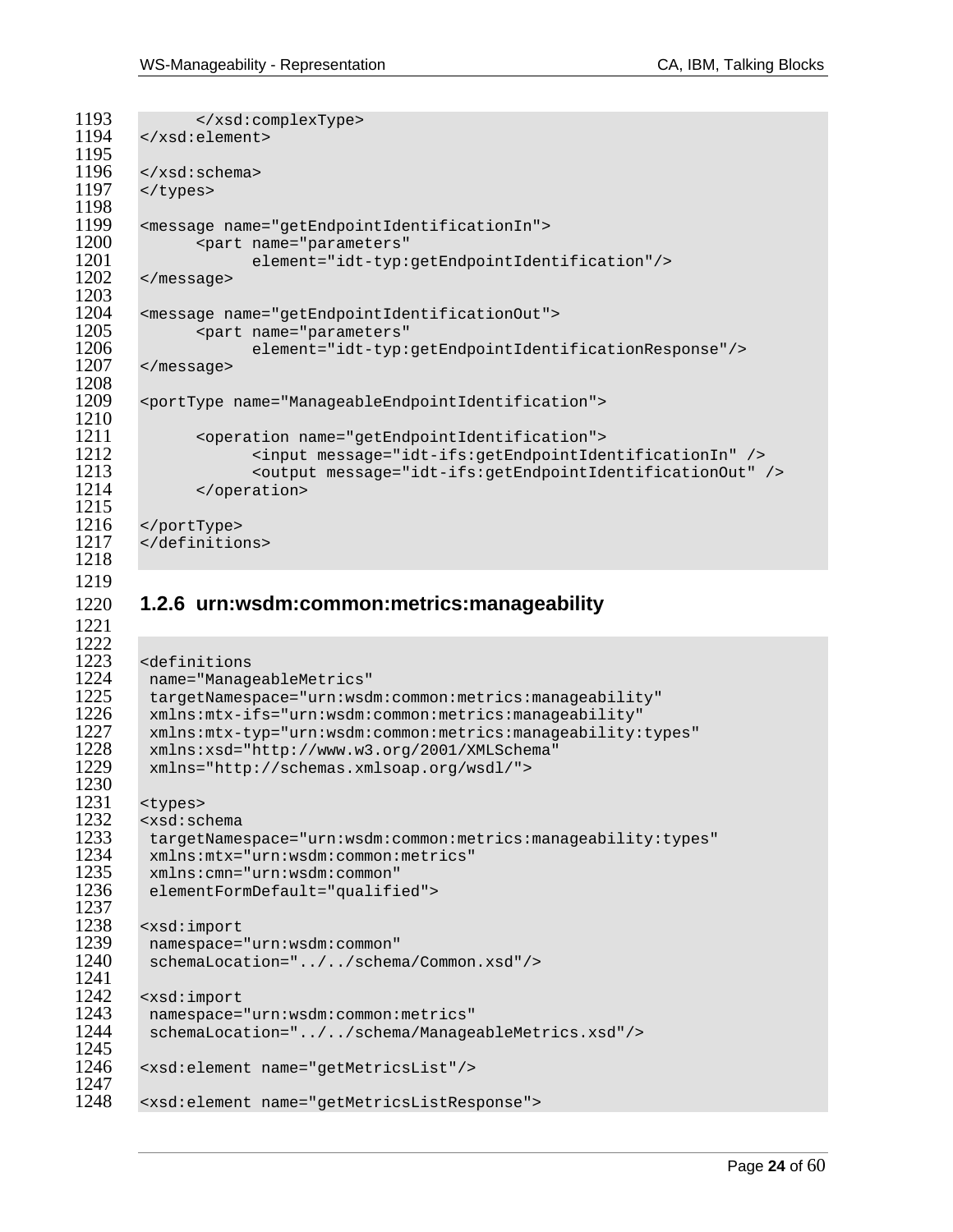```
1249 <xsd:complexType><br>1250 <xsd:sequence>
1250 <xsd:sequence><br>1251 <xsd:ele
1251 <xsd:element name="metricsList"<br>1252 type="cmn:ArrayOfProperties"/>
1252 type="cmn:ArrayOfProperties"/><br>1253 </xsd:sequence>
1253 </xsd:sequence><br>1254 </xsd:complexTv
1254 </xsd:complexType><br>1255 </xsd:element>
         1255 </xsd:element> 
1256<br>1257
        1257 <xsd:element name="getActiveMetrics"/> 
1258<br>1259
        1259 <xsd:element name="getActiveMetricsResponse"> 
1260 <xsd:complexType><br>1261 <xsd:sequence>
1261 <xsd:sequence> 
1262 <xsd:element name="activeMetrics"<br>1263 type="cmn:ArrayOfProperties"/>
1263 type="cmn:ArrayOfProperties"/><br>1264 </xsd:sequence>
1264 </xsd:sequence><br>1265 </xsd:complexTy
1265 </xsd:complexType><br>1266 </xsd:element>
         1266 </xsd:element> 
1267<br>1268
        1268 <xsd:element name="getAvailableMetricEvents"/> 
1269<br>1270
1270 <xsd:element name="getAvailableMetricEventsResponse"><br>1271 - <xsd:complexType>
1271 <xsd:complexType> 
1272 <xsd:sequence> 
1273 <xsd:element name="availableMetricEvents"<br>1274 type="cmn:ArravOfProperties"/>
1274 type="cmn:ArrayOfProperties"/><br>1275 </xsd:sequence>
1275 </xsd:sequence> 
1276 </xsd:complexType><br>1277 </xsd:element>
        1277 </xsd:element> 
1278<br>1279
1279 <xsd:element name="ControlMetricsCollection"><br>1280 <xsd:complexType>
1280 <xsd:complexType><br>1281 <xsd:sequence>
1281 <xsd:sequence><br>1282 - ^ <xsd:ele
1282 <xsd:element name="metricOrMetricsGroup" type="xsd:QName"/> 
1283 <xsd:element name="set" type="cmn:OnOff"/> 
1284 </xsd:sequence><br>1285 </xsd:complexTy
1285 </xsd:complexType><br>1286 </xsd:element>
        1286 </xsd:element> 
1287 
1288 <xsd:element name="ControlMetricsCollectionResponse"> 
1289 <xsd:complexType> 
1290 <xsd:sequence> 
1291 <xsd:element name="OK" type="xsd:boolean"/> 
1292 </xsd:sequence><br>1293 </xsd:complexTv
1293 </xsd:complexType><br>1294 </xsd:element>
        1294 </xsd:element> 
1295<br>1296
1296 <xsd:element name="ResetMetricsGroup"><br>1297 <xsd:complexType>
1297 <xsd:complexType><br>1298 <xsd:sequence>
1298 <xsd:sequence> 
1299 <xsd:element name="metricsGroup" type="xsd:QName"/> 
1300 </xsd:sequence><br>1301 </xsd:complexTv
1301 </xsd:complexType><br>1302 </xsd:element>
        1302 </xsd:element> 
1303<br>1304
1304 <xsd:element name="ResetMetricsGroupResponse"><br>1305 <xsd:complexType>
                 1305 <xsd:complexType>
```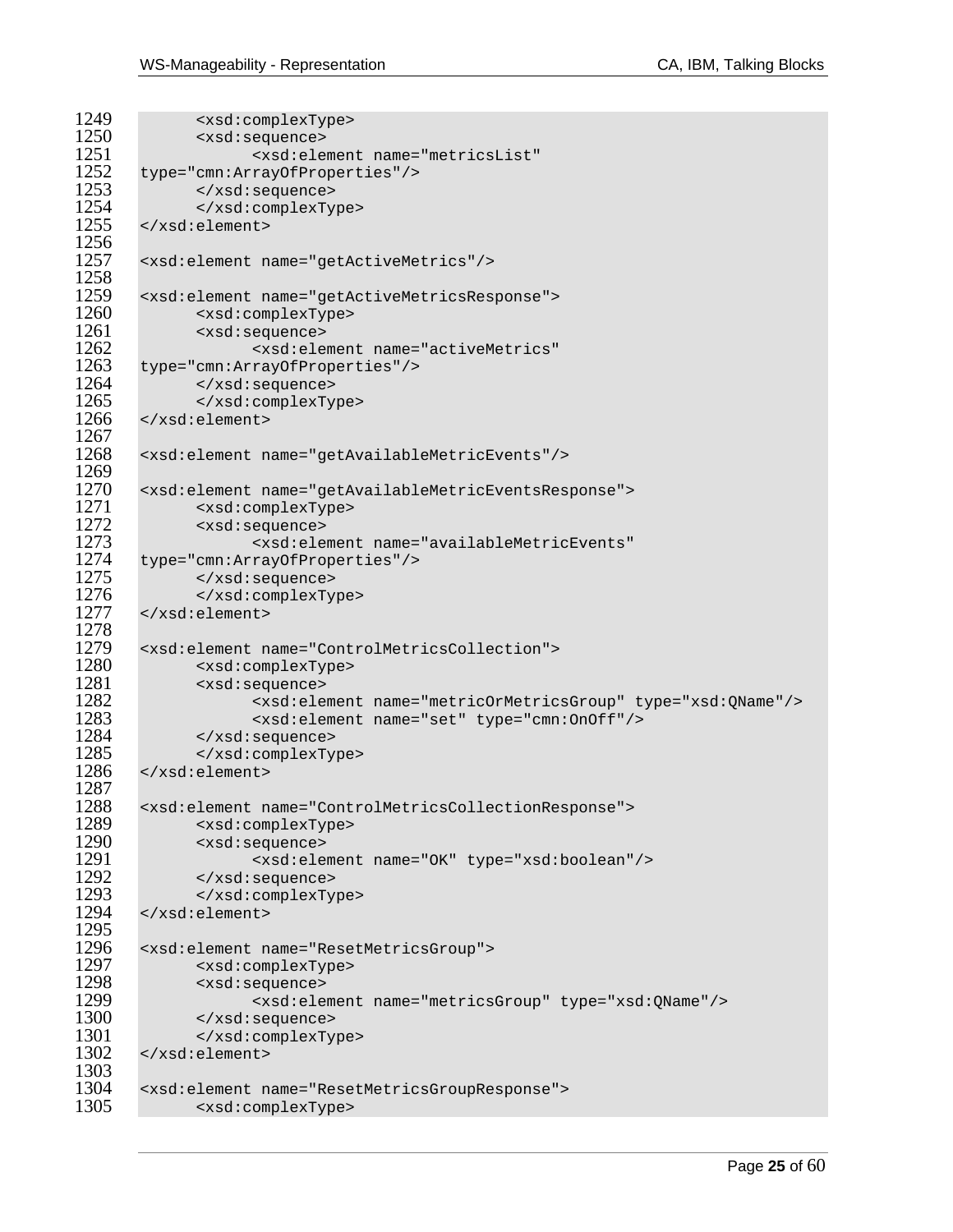```
1306 <xsd:sequence><br>1307 <xsd:sequence>
1307 <xsd:element name="OK" type="xsd:boolean"/><br>1308 </xsd:sequence>
1308 </xsd:sequence><br>1309 </xsd:complexTy
1309 </xsd:complexType><br>1310 </xsd:element>
        1310 </xsd:element> 
1311<br>1312
1312 \times /xsd:schema ><br>1313 \times /t~vpes ></types>
1314<br>1315
1315 <message name="getMetricsListIn"> 
               1316 <part name="parameters" element="mtx-typ:getMetricsList"/> 
1317 </message> 
1318 
1319 <message name="getMetricsListOut"> 
1320 <part name="parameters" element="mtx-typ:getMetricsListResponse"/><br>1321 </message>
        1321 </message> 
1322<br>1323
1323 <message name="getActiveMetricsIn"> 
1324 <part name="parameters" element="mtx-typ:getActiveMetrics"/><br>1325 </message>
        1325 </message> 
1326<br>1327
1327 <message name="getActiveMetricsOut"> 
1328 <part name="parameters" element="mtx-
1329 typ:getActiveMetricsResponse"/> 
        1330 </message> 
1331<br>1332
1332 <message name="getAvailableMetricEventsIn"> 
1333 <part name="parameters" element="mtx-<br>1334 typ:getAvailableMetricEvents"/>
1334 typ:getAvailableMetricEvents"/><br>1335 </message>
        1335 </message> 
1336<br>1337
1337 <message name="getAvailableMetricEventsOut"> 
1338 <part name="parameters" element="mtx-
1339 typ:getAvailableMetricEventsResponse"/> 
        1340 </message> 
1341 
1342 <message name="ControlMetricsCollectionIn"> 
1343 <part name="parameters" element="mtx-<br>1344 typ:ControlMetricsCollection"/>
1344 typ:ControlMetricsCollection"/><br>1345 </message>
        1345 </message> 
1346 
1347 <message name="ControlMetricsCollectionOut"> 
1348 <part name="parameters" element="mtx-
1349 typ:ControlMetricsCollectionResponse"/> 
        1350 </message> 
1351<br>1352
1352 <message name="ResetMetricsGroupIn"> 
1353 <part name="parameters" element="mtx-typ:ResetMetricsGroup"/> 
        1354 </message> 
1355<br>1356
1356 <message name="ResetMetricsGroupOut"> 
1357 <part name="parameters" element="mtx-<br>1358 typ:ResetMetricsGroupResponse"/>
1358 typ:ResetMetricsGroupResponse"/><br>1359 </message>
        1359 </message> 
1360<br>1361
        1361 <portType name="ManageableMetrics"> 
1362
```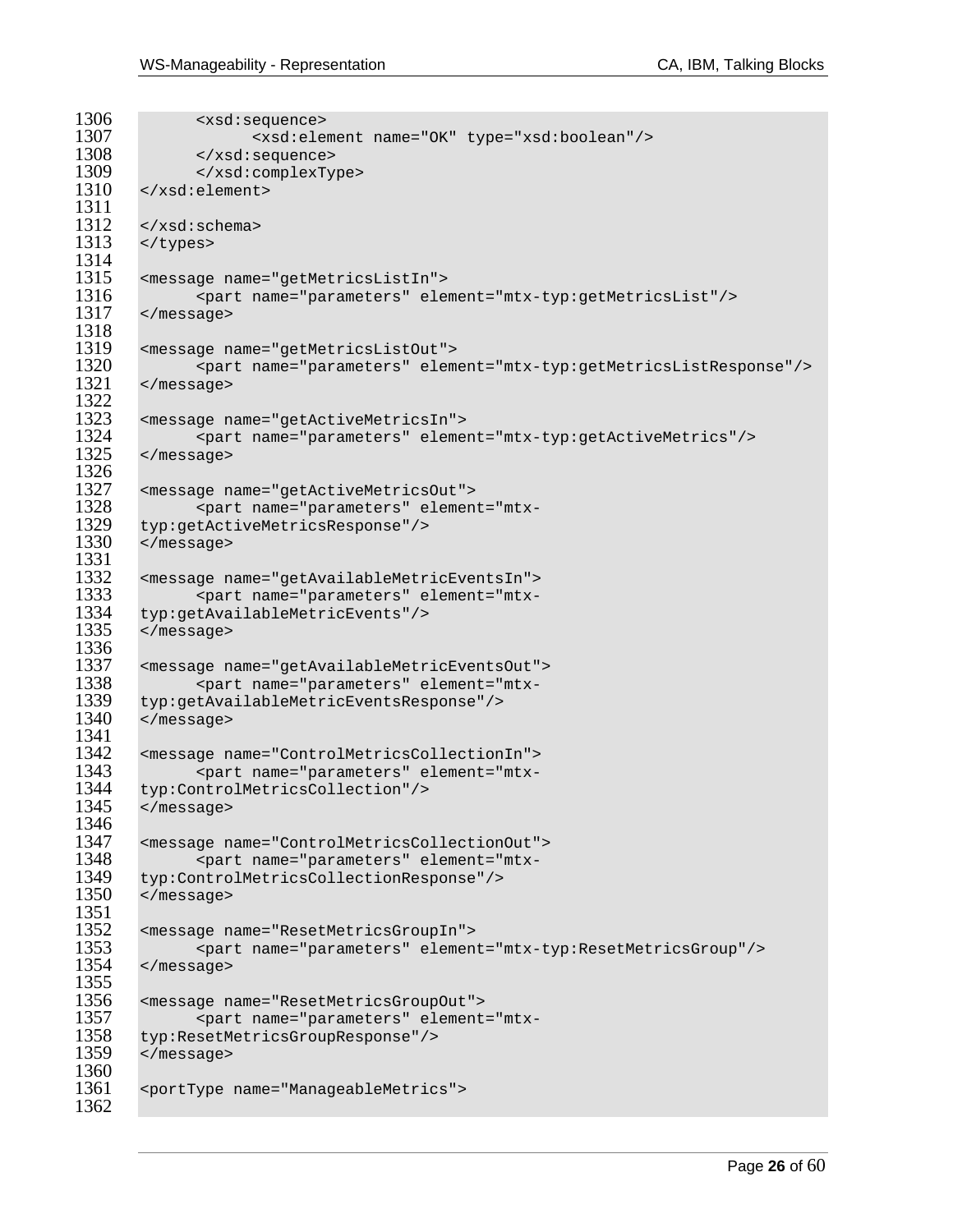1393

```
1363 <operation name="getMetricsList"><br>1364 <input message="mtx-ifs:get
1364 <input message="mtx-ifs:getMetricsListIn" /> 
1365 <coutput message="mtx-ifs:getMetricsListOut" /><br>1366 </coperation>
              </operation>
1367<br>1368
1368 <operation name="getActiveMetrics"><br>1369 <input message="mtx-ifs:getAc
1369 <input message="mtx-ifs:getActiveMetricsIn" /> 
1370 < coutput message="mtx-ifs:getActiveMetricsOut" /><br>1371 < / operation>
              1371 </operation> 
1372<br>1373
              1373 <operation name="getAvailableMetricEvents"> 
1374 <input message="mtx-ifs:getAvailableMetricEventsIn" /> 
1375 <output message="mtx-ifs:getAvailableMetricEventsOut" /> 
              1376 </operation> 
1377<br>1378
1378 <operation name="ControlMetricsCollection"><br>1379 <input message="mtx-ifs:ControlMetric
1379 <input message="mtx-ifs:ControlMetricsCollectionIn" /> 
1380 <output message="mtx-ifs:ControlMetricsCollectionOut" /> 
              </operation>
1382<br>1383
1383 <operation name="ResetMetricsGroup"><br>1384 <abd>>>>> <input message="mtx-ifs:ResetM
1384 <input message="mtx-ifs:ResetMetricsGroupIn" /> 
1385 <output message="mtx-ifs:ResetMetricsGroupOut" /> 
              </operation>
1387<br>1388
1388 </portType> 
       </definitions>
1390
```
### 1392 **1.2.7 urn:wsdm:webservice:endpoint:metrics:manageability**

```
1394<br>1395
1395 <definitions 
1396 name="ManageableEndpointMetrics"<br>1397 targetNamespace=
1397 targetNamespace=<br>1398 "urn:wsdm:w
1398 "urn:wsdm:webservice:endpoint:metrics:manageability" 
1399 xmlns:mtx-ifs= 
1400 "urn:wsdm:webservice:endpoint:metrics:manageability"<br>1401 mmlns:mtx-typ=
1401 xmlns:mtx-typ=<br>1402   "urn:wsdm
1402 "urn:wsdm:webservice:endpoint:metrics:manageability:types" 
1403 xmlns:xsd="http://www.w3.org/2001/XMLSchema"<br>1404 xmlns="http://schemas.xmlsoap.org/wsdl/">
          1404 xmlns="http://schemas.xmlsoap.org/wsdl/"> 
1405<br>1406
1406 <types><br>1407 <xsd:sc
1407 <xsd:schema<br>1408 targetName
1408 targetNamespace= 
1409 "urn:wsdm:webservice:endpoint:metrics:manageability:types" 
1410 xmlns:mtx=<br>1411 "urn:
1411 "urn:wsdm:webservice:endpoint:metrics"<br>1412 elementFormDefault="qualified">
          elementFormDefault="qualified">
1413<br>1414
1414 <xsd:import<br>1415 namespace=
1415 namespace="urn:wsdm:webservice:endpoint:metrics"<br>1416 schemaLocation="../../schema/ManageableEndpointM
          1416 schemaLocation="../../schema/ManageableEndpointMetrics.xsd"/> 
1417 
         1418 <xsd:element name="getRequestCounters"/>
```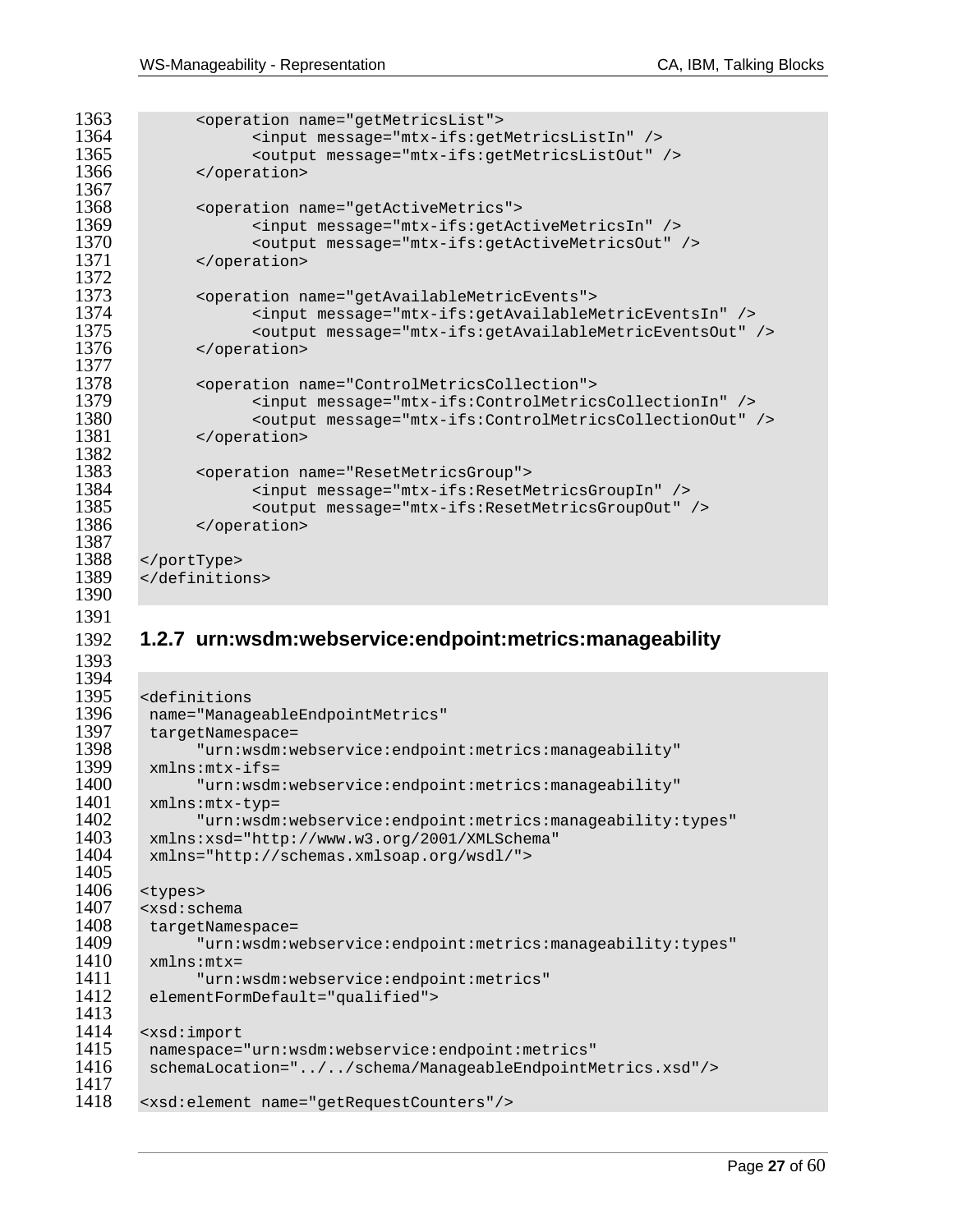1453

```
1419<br>1420
1420 <xsd:element name="getRequestCountersResponse"><br>1421 <xsd:complexType>
1421 <xsd:complexType><br>1422 <xsd:sequence>
1422 <xsd:sequence> 
1423 <xsd:element name="requestCounters" 
1424 type="mtx:RequestCounters"/><br>1425 </xsd:sequence>
1425 </xsd:sequence> 
1426 </xsd:complexType><br>1427 </xsd:element>
        </xsd:element>
1428<br>1429
1429 < xsd:schema><br>1430 < y>types</types>
1431 
1432 <message name="getRequestCountersIn"> 
1433 <part name="parameters" element="mtx-typ:getRequestCounters"/><br>1434 </message>
        1434 </message> 
1435<br>1436
1436 <message name="getRequestCountersOut"> 
1437 <part name="parameters" element="mtx-<br>1438 typ:getRequestCountersResponse"/>
1438 typ:getRequestCountersResponse"/> 
        1439 </message> 
1440<br>1441
        1441 <portType name="ManageableEndpointMetrics"> 
1442 
1443 <operation name="getRequestCounters"><br>1444 <abduct message="mtx-ifs:getRequ
1444 <input message="mtx-ifs:getRequestCountersIn" /> 
1445 <output message="mtx-ifs:getRequestCountersOut" /> 
               </operation>
1447<br>1448
1448 </portType> 
        </definitions>
1450
```
### 1452 **1.2.8 urn:wsdm:common:configuration:manageability**

```
1454 
1455 <definitions<br>1456 name="Manag
1456 name="ManageableConfiguration"<br>1457 targetNamespace=
1457 targetNamespace=<br>1458 "urn:wsdm:c
1458 "urn:wsdm:common:configuration:manageability" 
1459 xmlns:cfg-ifs=<br>1460 "urn:wsdm
1460 "urn:wsdm:common:configuration:manageability"<br>1461 mmlns:cfg-typ=
1461 xmlns:cfg-typ=<br>1462 "urn:wsdm
1462 "urn:wsdm:common:configuration:manageability:types"<br>1463 mlns:xsd="http://www.w3.org/2001/XMLSchema"
1463 xmlns:xsd="http://www.w3.org/2001/XMLSchema"<br>1464 xmlns="http://schemas.xmlsoap.org/wsdl/">
          1464 xmlns="http://schemas.xmlsoap.org/wsdl/"> 
1465 
1466 <types><br>1467 <xsd:sc
1467 <xsd:schema 
1468 targetNamespace= 
1469 "urn:wsdm:common:configuration:manageability:types" 
1470 xmlns:cfg="urn:wsdm:common:configuration" 
1471 xmlns:cmn="urn:wsdm:common" 
          elementFormDefault="qualified">
1473<br>1474
         1474 <xsd:import
```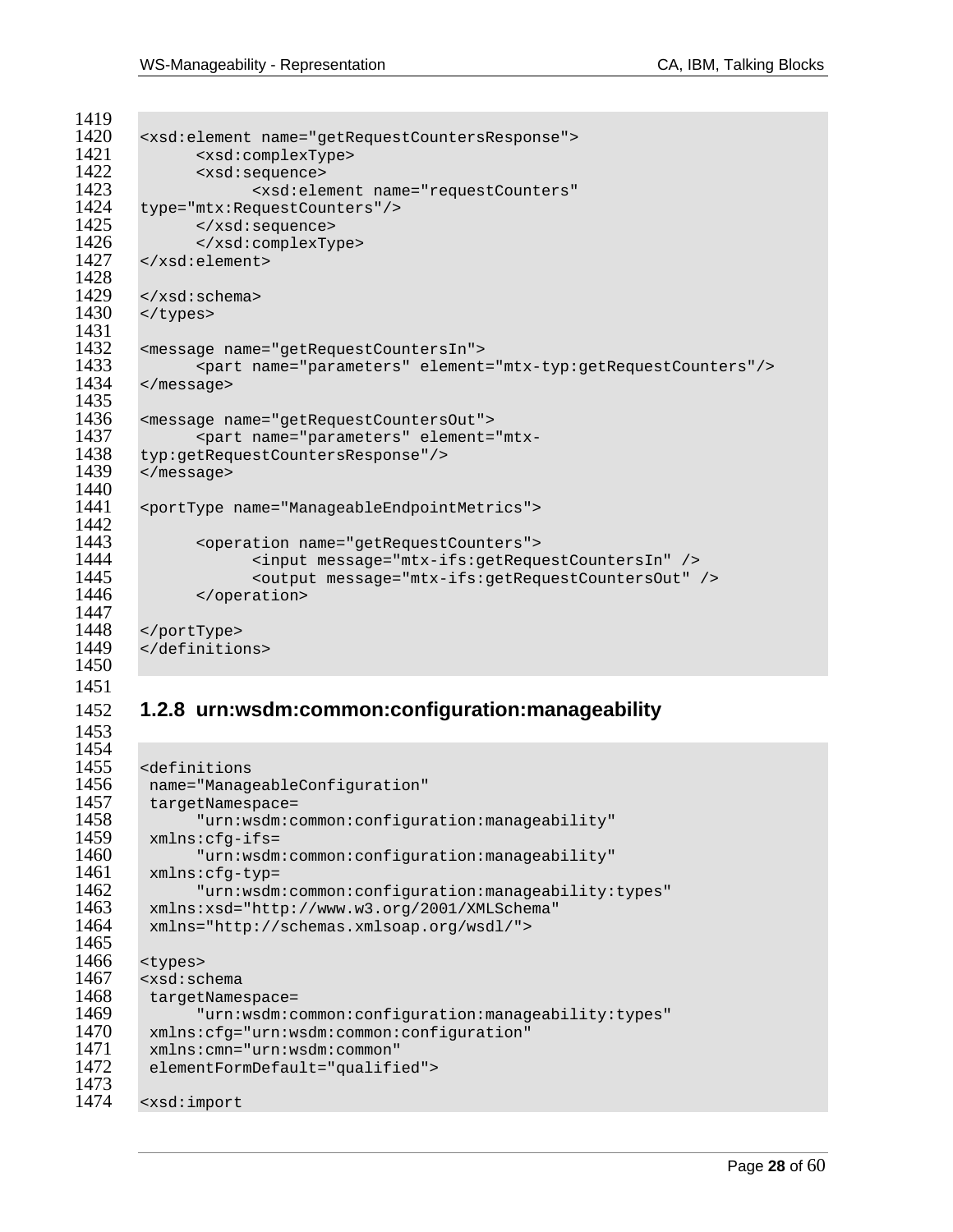```
1475 namespace="urn:wsdm:common"<br>1476 schemaLocation="......schem
         schemaLocation="../../schema/Common.xsd"/>
1477<br>1478
1478 <xsd:import 
1479 namespace="urn:wsdm:common:configuration"<br>1480 schemaLocation="../../schema/ManageableCo
         1480 schemaLocation="../../schema/ManageableConfiguration.xsd"/> 
1481<br>1482
        1482 <xsd:element name="getConfigurationList"/> 
1483<br>1484
1484 <xsd:element name="getConfigurationListResponse"><br>1485 <xsd:complexType>
               1485 <xsd:complexType> 
1486 <xsd:sequence> 
1487 <xsd:element name="configurationList" 
1488 type="cmn:ArrayOfProperties"/><br>1489 </xsd:sequence>
1489 </xsd:sequence><br>1490 </xsd:complexTy
1490 </xsd:complexType><br>1491 </xsd:element>
        1491 </xsd:element> 
1492<br>1493
        1493 <xsd:element name="getAvailableConfigurationEvents"/> 
1494<br>1495
1495 <xsd:element name="getAvailableConfigurationEventsResponse"> 
1496 <xsd:complexType> 
1497 <xsd:sequence> 
1498 <xsd:element name="availableConfigurationEvents" 
1499 type="cmn:ArrayOfProperties"/><br>1500 </xsd:sequence>
1500 </xsd:sequence> 
1501 </xsd:complexType><br>1502 </xsd:element>
        1502 </xsd:element> 
1503<br>1504
        </xsd:schema>
1505 </types>
1506<br>1507
1507 <message name="getConfigurationListIn"> 
1508 <part name="parameters" element="cfg-typ:getConfigurationList"/> 
        1509 </message> 
1510<br>1511
1511 <message name="getConfigurationListOut"> 
1512 <part name="parameters" element="cfg-<br>1513 typ:getConfigurationListResponse"/>
1513 typ:getConfigurationListResponse"/><br>1514 </message>
        1514 </message> 
1515 
1516 <message name="getAvailableConfigurationEventsIn"> 
1517 <part name="parameters" element="cfg-
1518 typ:getAvailableConfigurationEvents"/> 
        1519 </message> 
1520 
1521 <message name="getAvailableConfigurationEventsOut"> 
1522 <part name="parameters" element="cfg-
1523 typ:getAvailableConfigurationEventsResponse"/><br>1524 </message>
        1524 </message> 
1525<br>1526
        1526 <portType name="ManageableConfiguration"> 
1527<br>1528
1528 <operation name="getConfigurationList"><br>1529 <input message="cfg-ifs:getConfig
1529 <input message="cfg-ifs:getConfigurationListIn" /> 
1530 < output message="cfg-ifs:getConfigurationListOut" /><br>1531 </ operation>
               </operation>
```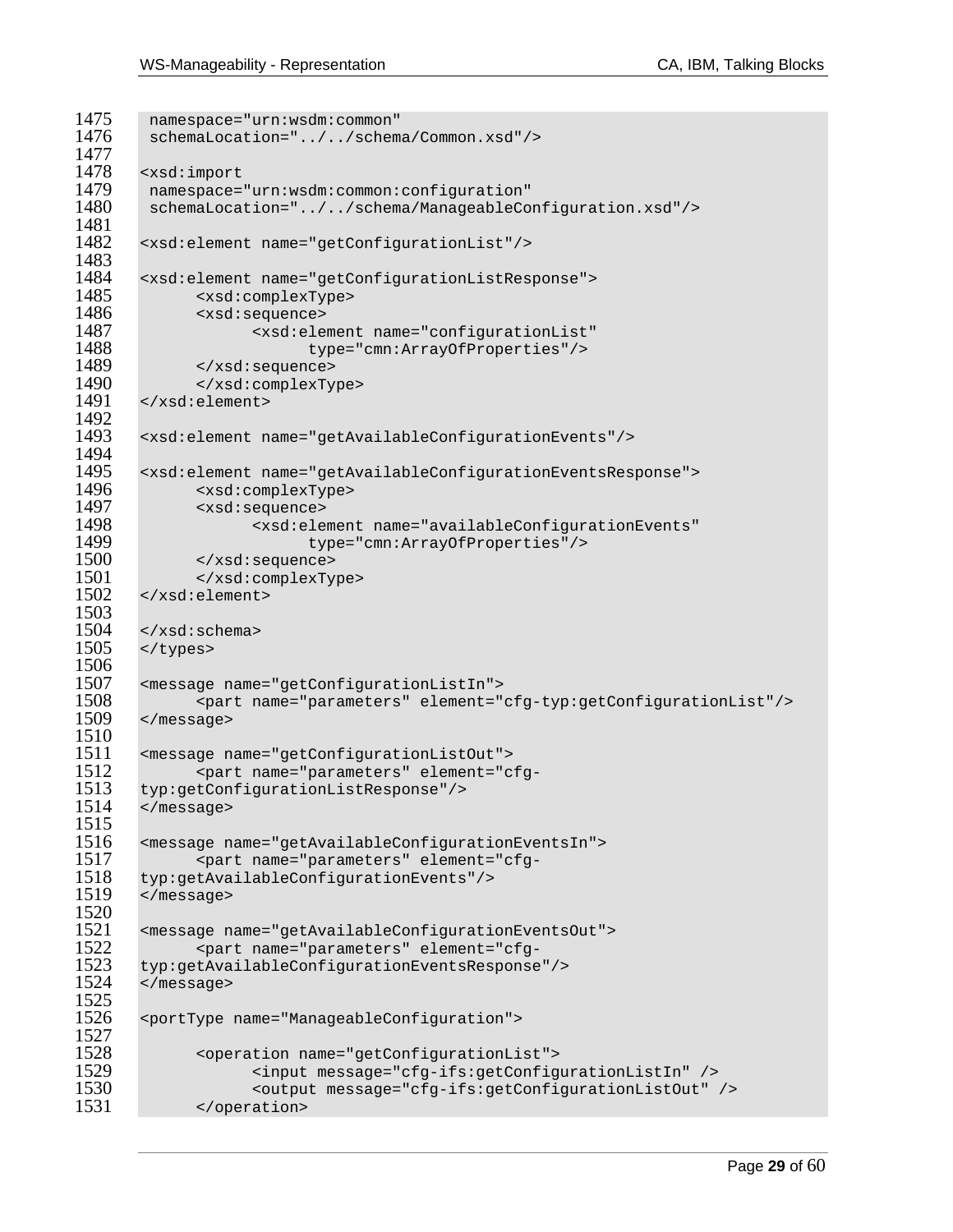```
1532<br>1533
1533 <operation name="getAvailableConfigurationEvents"><br>1534 <input message="cfg-ifs:getAvailableConfigur
1534 <input message="cfg-ifs:getAvailableConfigurationEventsIn" /> 
\begin{array}{c|c}\n 1536 & \rightarrow \\
 \hline\n 1537 & \n \end{array}</operation>
1538<br>1539
1539 </portType><br>1540 </definitio
           </definitions>
1541
```
1544

### 1543 **1.2.9 urn:wsdm:webservice:endpoint:configuration:manageability**

1535 <output message="cfg-ifs:getAvailableConfigurationEventsOut"

```
1545<br>1546
1546 <definitions 
1547 name="ManageableEndpointConfiguration" 
1548 targetNamespace= 
1549 "urn:wsdm:webservice:endpoint:configuration:manageability" 
=1550 xmlns:cfg-ifs<br>1551 "urn:wsdm
1551 "urn:wsdm:webservice:endpoint:configuration:manageability" 
1552 xmlns:cfg-typ=<br>1553 "urn:wsdm
1553 "urn:wsdm:webservice:endpoint:configuration:manageability:types"<br>1554 mmlns:xsd="http://www.w3.org/2001/XMLSchema"
1554 xmlns:xsd="http://www.w3.org/2001/XMLSchema" 
        1555 xmlns="http://schemas.xmlsoap.org/wsdl/"> 
1556<br>1557
1557 <types><br>1558 <xsd:sc
1558 <xsd:schema<br>1559 targetName
1559 targetNamespace= 
1560 "urn:wsdm:webservice:endpoint:configuration:manageability:types" 
1561 xmlns:cfg="urn:wsdm:webservice:endpoint:configuration" 
1562 xmlns:cmn="urn:wsdm:common" 
         elementFormDefault="qualified">
1564<br>1565
1565 <xsd:import<br>1566 namespace=
        1566 namespace="urn:wsdm:common" 
1567 schemaLocation="../../schema/Common.xsd"/> 
1568 
1569 <xsd:import<br>1570 namespace=
1570 namespace="urn:wsdm:webservice:endpoint:configuration" 
         1571 schemaLocation="../../schema/ManageableEndpointConfiguration.xsd"/> 
1572<br>1573
1573 <xsd:element name="setEndpointConfiguration"><br>1574 <xsd:complexType>
1574 <xsd:complexType> 
1575 <xsd:sequence> 
1576 <xsd:element name="endpointConfiguration"<br>1577 type="cfg:EndpointConfiguration"/>
1577 type="cfg:EndpointConfiguration"/> 
1578 </xsd:sequence> 
1579 </xsd:complexType> 
       1580 </xsd:element> 
1581 
1582 <xsd:element name="setEndpointConfigurationResponse"> 
1583 <xsd:complexType> 
1584 <xsd:sequence> 
                     1585 <xsd:element name="OK" type="xsd:boolean"/> 
1586 </xsd:sequence><br>1587 </xsd:complexTy
               1587 </xsd:complexType>
```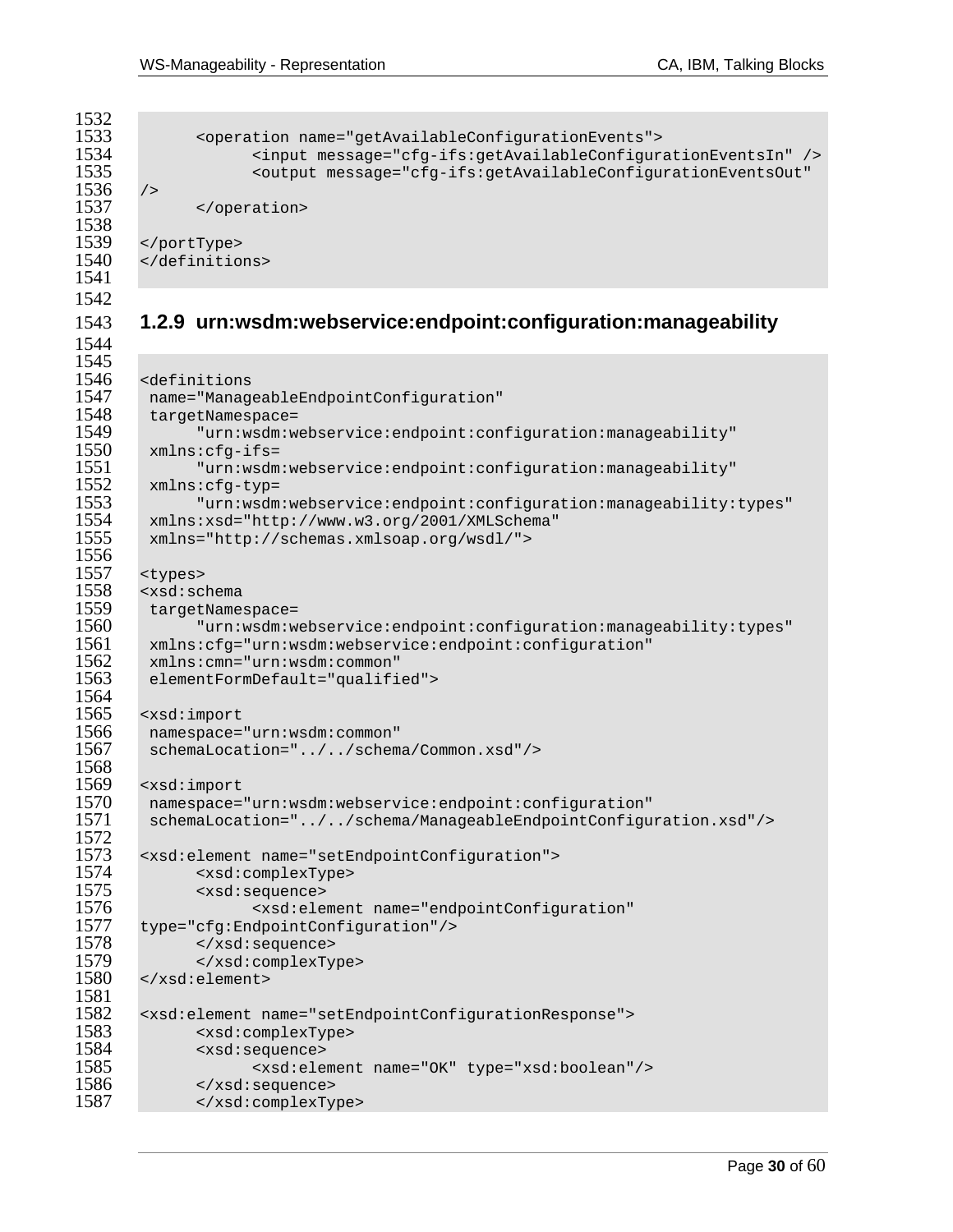```
1588 </xsd:element> 
1589<br>1590
        1590 <xsd:element name="getEndpointConfiguration"/> 
1591<br>1592
1592 <xsd:element name="getEndpointConfigurationResponse"> 
1593 <xsd:complexType> 
1594 <xsd:sequence> 
1595 <xsd:element name="endpointConfiguration"<br>1596 type="cfg:EndpointConfiguration"/>
1596 type="cfg:EndpointConfiguration"/><br>1597 </xsd:sequence>
1597 </xsd:sequence> 
1598 </xsd:complexType><br>1599 </xsd:element>
        1599 </xsd:element> 
1600 
1601 \times /xsd:schema><br>1602 \times /tvpes>
        </types>
1603<br>1604
1604 <message name="setEndpointConfigurationIn"> 
1605 <part name="parameters" element="cfg-<br>1606 typ:setEndpointConfiguration"/>
1606 typ:setEndpointConfiguration"/><br>1607 </message>
        1607 </message> 
1608<br>1609
1609 <message name="setEndpointConfigurationOut"> 
                1610 <part name="parameters" element="cfg-
1611 typ:setEndpointConfigurationResponse"/><br>1612 </message>
        </message>
1613<br>1614
1614 <message name="getEndpointConfigurationIn"> 
1615 <part name="parameters" element="cfg-<br>1616 typ:getEndpointConfiguration"/>
1616 typ:getEndpointConfiguration"/><br>1617 </message>
        1617 </message> 
1618<br>1619
1619 <message name="getEndpointConfigurationOut"> 
1620 <part name="parameters" element="cfg-<br>1621 typ:getEndpointConfigurationResponse"/>
1621 typ:getEndpointConfigurationResponse"/><br>1622 </message>
        1622 </message> 
1623<br>1624
        1624 <portType name="ManageableEndpointConfiguration"> 
1625<br>1626
1626 < operation name="getEndpointConfiguration"><br>1627 < input message="cfg-ifs:getEndpointCo
1627 <input message="cfg-ifs:getEndpointConfigurationIn" /> 
1628 <output message="cfg-ifs:getEndpointConfigurationOut" /> 
               1629 </operation> 
1630 
1631 <operation name="setEndpointConfiguration"> 
1632 <input message="cfg-ifs:setEndpointConfigurationIn" /> 
1633 <output message="cfg-ifs:setEndpointConfigurationOut" /> 
                </operation>
1635<br>1636
1636 </portType><br>1637 </definition
        </definitions>
1638 
1639 
1640 1.2.10 urn:wsdm:common:state:manageability
```
1642<br>1643

<definitions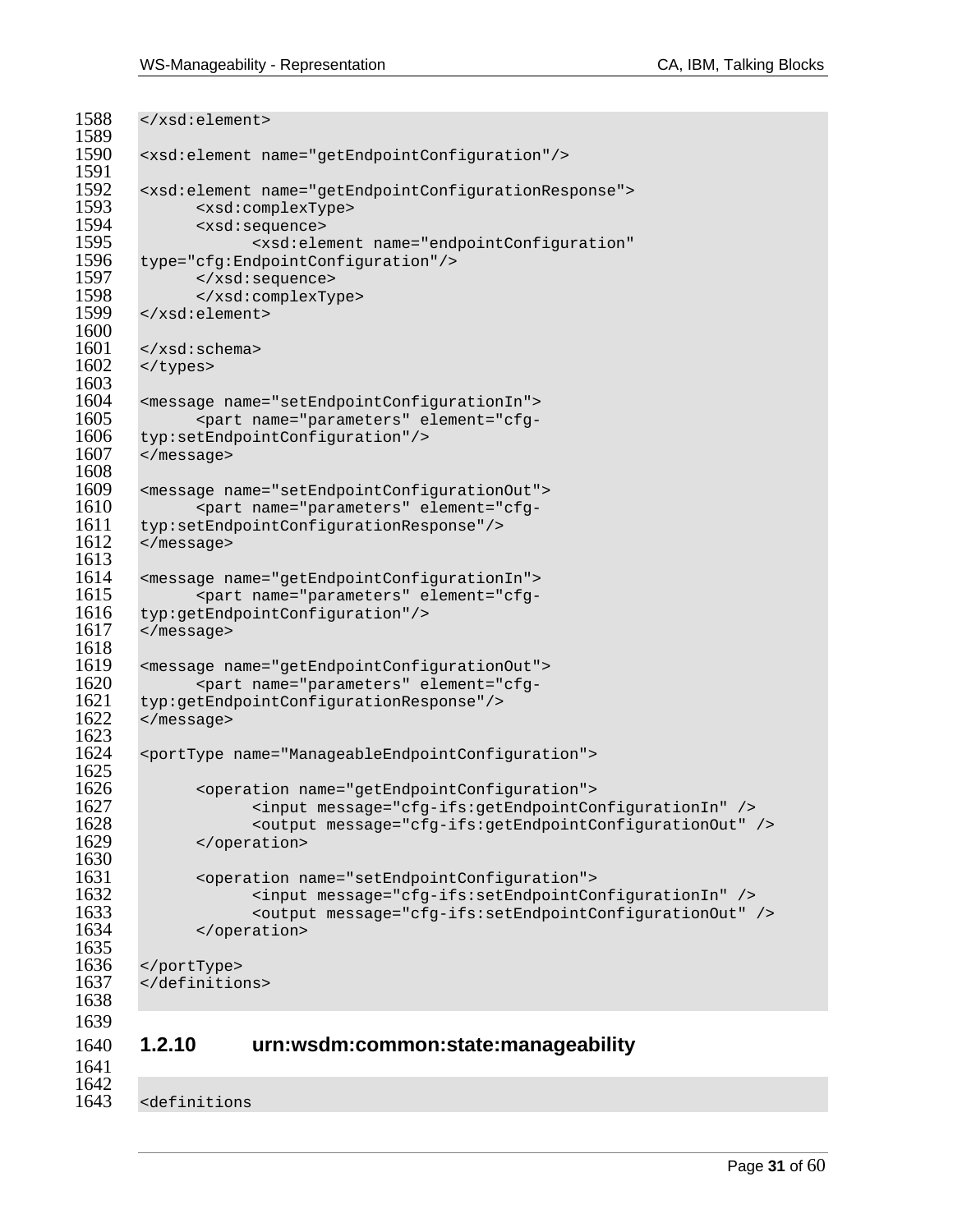```
1644 name="ManageableEndpointState"<br>1645 targetNamespace="urn:wsdm:comm
1645 targetNamespace="urn:wsdm:common:state:manageability"<br>1646 mmlns:stt-ifs="urn:wsdm:common:state:manageability"
1646 xmlns:stt-ifs="urn:wsdm:common:state:manageability" 
1647 xmlns:stt-typ="urn:wsdm:common:state:manageability:types"<br>1648 xmlns:xsd="http://www.w3.org/2001/XMLSchema"
1648 xmlns:xsd="http://www.w3.org/2001/XMLSchema" 
         1649 xmlns="http://schemas.xmlsoap.org/wsdl/"> 
1650<br>1651
1651 <types><br>1652 <xsd:sc
1652 <xsd:schema 
         1653 targetNamespace="urn:wsdm:common:state:manageability:types" 
1654 xmlns:stt="urn:wsdm:common:state" 
1655 xmlns:cmn="urn:wsdm:common" 
         elementFormDefault="qualified">
1657 
1658 <xsd:import<br>1659 namespace=
1659 namespace="urn:wsdm:common"<br>1660 schemaLocation="../../schem
         schemaLocation="../../schema/Common.xsd"/>
1661<br>1662
1662 <xsd:import<br>1663 namespace=
         1663 namespace="urn:wsdm:common:state" 
1664 schemaLocation="../../schema/ManageableState.xsd"/> 
1665 
1666 <xsd:element name="getCurrentLifecycleState"/> 
1667 
1668 <xsd:element name="getCurrentLifecycleStateResponse"> 
1669 <xsd:complexType> 
               1670 <xsd:sequence> 
1671 <xsd:element name="currentLifecycleState"<br>1672 type="stt:CurrentState"/>
1672 type="stt:CurrentState"/><br>1673 </xsd:sequence>
               1673 </xsd:sequence> 
1674 <br>
1675 <br>
\le/xsd:element>
        </xsd:element>
1676 
1677 <xsd:element name="getSupportedStates"/> 
1678<br>1679
1679 <xsd:element name="getSupportedStatesResponse"> 
1680 <xsd:complexType> 
1681 <xsd:sequence> 
1682 <xsd:element name="supportedStates" 
        1683 type="stt:ArrayOfStateIdentifiers"/> 
1684 </xsd:sequence> 
1685 </xsd:complexType><br>1686 </xsd:element>
        </xsd:element>
1687<br>1688
        1688 <xsd:element name="getStateList"/> 
1689<br>1690
1690 <xsd:element name="getStateListResponse"><br>1691 <xsd:complexType>
1691 <xsd:complexType> 
1692 <xsd:sequence> 
1693 <xsd:element name="stateList" type="cmn:ArrayOfProperties"/> 
1694 </xsd:sequence> 
1695 </xsd:complexType><br>1696 </xsd:element>
        1696 </xsd:element> 
1697<br>1698
        1698 <xsd:element name="getAvailableLifecycleTransitionEvents"/> 
1699<br>1700
        1700 <xsd:element name="getAvailableLifecycleTransitionEventsResponse">
```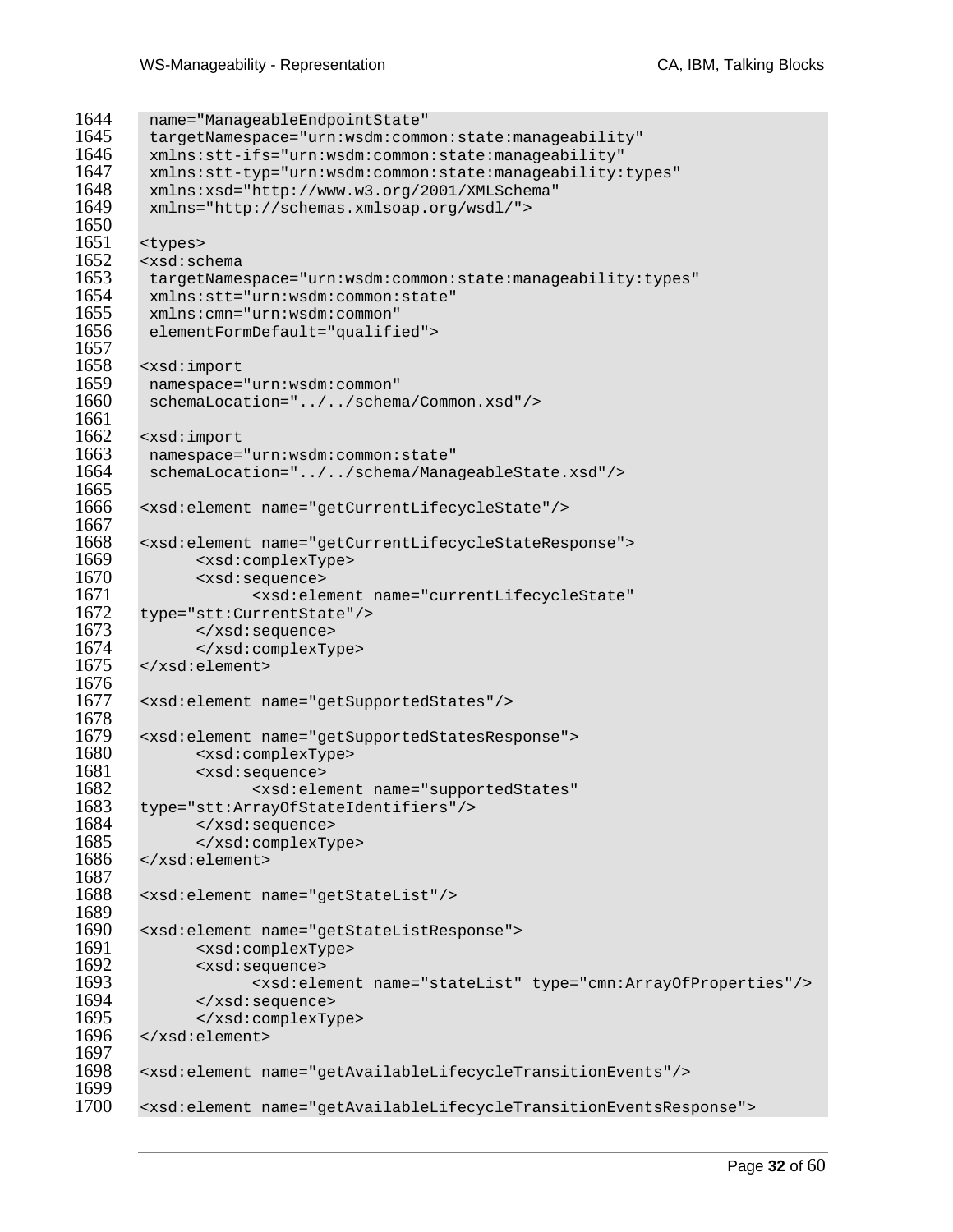```
1701 <xsd:complexType><br>1702 <xsd:sequence>
1702 <xsd:sequence> 
1703 <xsd:element name="availableLifecycleTransitionEvents" 
1704 type="stt:ArrayOfTransitionIdentifiers"/> 
1705 </xsd:sequence> 
1706 </xsd:complexType> 
       1707 </xsd:element> 
1708<br>1709
1709 \times /xsd:schema><br>1710 \times /tvpes>
       </types>
1711 
1712 <message name="getCurrentLifecycleStateIn"> 
1713 <part name="parameters" element="stt-
1714 typ:getCurrentLifecycleState"/><br>1715 </message>
        </message>
1716<br>1717
1717 <message name="getCurrentLifecycleStateOut"> 
1718 <part name="parameters" element="stt-<br>1719 typ:getCurrentLifecycleStateResponse"/>
1719 typ:getCurrentLifecycleStateResponse"/><br>1720 </message>
        1720 </message> 
1721 
1722 <message name="getSupportedStatesIn"> 
1723 <part name="parameters" element="stt-typ:getSupportedStates"/> 
       </message>
1725 
1726 <message name="getSupportedStatesOut"> 
1727 <part name="parameters" element="stt-
1728 typ:getSupportedStatesResponse"/><br>1729 </message>
       </message>
1730<br>1731
1731 <message name="getStateListIn"><br>1732 <part name="parameters" e
1732 <part name="parameters" element="stt-typ:getStateList"/><br>1733 </message>
        1733 </message> 
1734<br>1735
1735 <message name="getStateListOut"> 
1736 <part name="parameters" element="stt-typ:getStateListResponse"/><br>1737 </message>
        1737 </message> 
1738<br>1739
1739 <message name="getAvailableLifecycleTransitionEventsIn"> 
1740 <part name="parameters" element="stt-
1741 typ:getAvailableLifecycleTransitionEvents"/> 
        </message>
1743<br>1744
1744 <message name="getAvailableLifecycleTransitionEventsOut"> 
1745 <part name="parameters" element="stt-
1746 typ:getAvailableLifecycleTransitionEventsResponse"/><br>1747 </message>
        </message>
1748<br>1749
        1749 <portType name="ManageableState"> 
1750<br>1751
1751 <operation name="getCurrentLifecycleState"><br>1752 <input message="stt-ifs:getCurrentLif
1752 <input message="stt-ifs:getCurrentLifecycleStateIn" /> 
1753 <output message="stt-ifs:getCurrentLifecycleStateOut" /> 
               </operation>
1755<br>1756
1756 <operation name="getSupportedStates"><br>1757 <input message="stt-ifs:getSupp
                      1757 <input message="stt-ifs:getSupportedStatesIn" />
```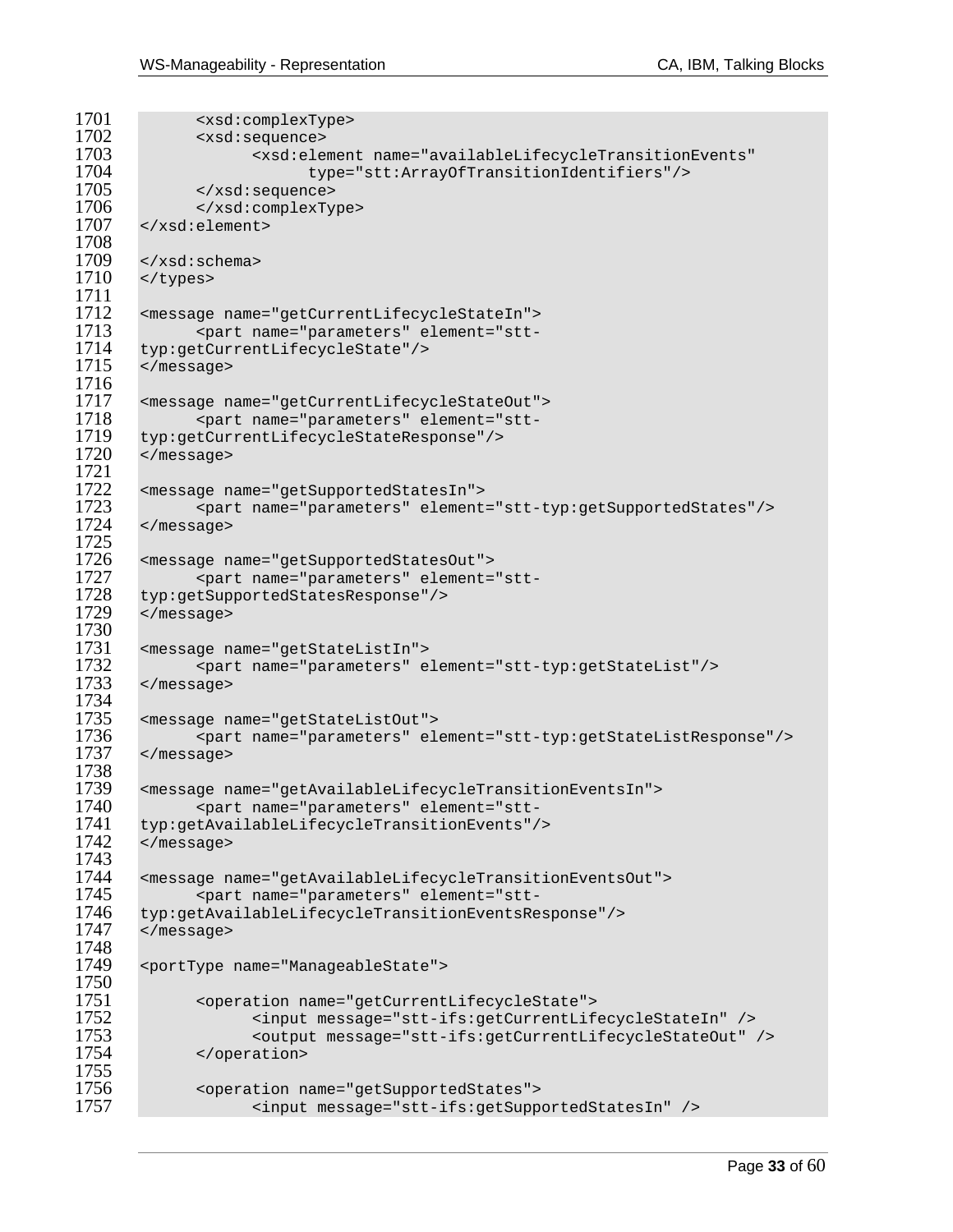```
1758 <output message="stt-ifs:getSupportedStatesOut" /><br>1759 </operation>
              </operation>
1760 
1761 <operation name="getStateList"><br>1762 <input message="stt-ifs:g
1762 <input message="stt-ifs:getStateListIn" /> 
1763 <output message="stt-ifs:getStateListOut" /> 
             </operation>
1765<br>1766
1766 <operation name="getAvailableLifecycleTransitionEvents"> 
1767 <input message="stt-
       1768 ifs:getAvailableLifecycleTransitionEventsIn" /> 
-1769 <output message="stt<br>1770 ifs:getAvailableLifecycleTransiti
1770 ifs:getAvailableLifecycleTransitionEventsOut" /> 
             </operation>
1772<br>1773
1773 </portType> 
       </definitions>
1775
```
1778

### 1777 **1.2.11 urn:wsdm:webservice:endpoint:state:manageability**

```
1779 
1780 <definitions<br>1781 name="Manag
1781 name="ManageableEndpointState"<br>1782 targetNamespace=
1782 targetNamespace=<br>1783 "urn:wsdm:w
1783 "urn:wsdm:webservice:endpoint:state:manageability"<br>1784 xmlns:stt-ifs=
1784 xmlns:stt-ifs=<br>1785 "urn:wsdm
1785 "urn:wsdm:webservice:endpoint:state:manageability" 
1786 xmlns:stt-typ= 
1787 "urn:wsdm:webservice:endpoint:state:manageability:types" 
1788 xmlns:xsd="http://www.w3.org/2001/XMLSchema"<br>1789 xmlns="http://schemas.xmlsoap.org/wsdl/">
          1789 xmlns="http://schemas.xmlsoap.org/wsdl/"> 
1790<br>1791
1791 <types><br>1792 <xsd:sc
1792 <xsd:schema<br>1793 targetName
1793 targetNamespace= 
1794 "urn:wsdm:webservice:endpoint:state:manageability:types" 
1795 xmlns:cmn-stt="urn:wsdm:common:state"<br>1796 xmlns:stt="urn:wsdm:webservice:endpoi
1796 xmlns:stt="urn:wsdm:webservice:endpoint:state" 
1797 xmlns:cmn="urn:wsdm:common" 
          elementFormDefault="qualified">
1799 
1800 <xsd:import<br>1801 namespace=
1801 namespace="urn:wsdm:common"<br>1802 schemaLocation="../../schem
          1802 schemaLocation="../../schema/Common.xsd"/> 
1803<br>1804
1804 <xsd:import<br>1805 namespace=
1805 namespace="urn:wsdm:common:state"<br>1806 schemaLocation="../../schema/Mana
          schemaLocation="../../schema/ManageableState.xsd"/>
1807<br>1808
1808 <xsd:import<br>1809 namespace=
1809 namespace="urn:wsdm:webservice:endpoint:state" 
          1810 schemaLocation="../../schema/ManageableEndpointState.xsd"/> 
1811 
1812 <xsd:element name="ControlRequestProcessingDataCollectors"><br>1813 <xsd:complexType>
                 1813 <xsd:complexType>
```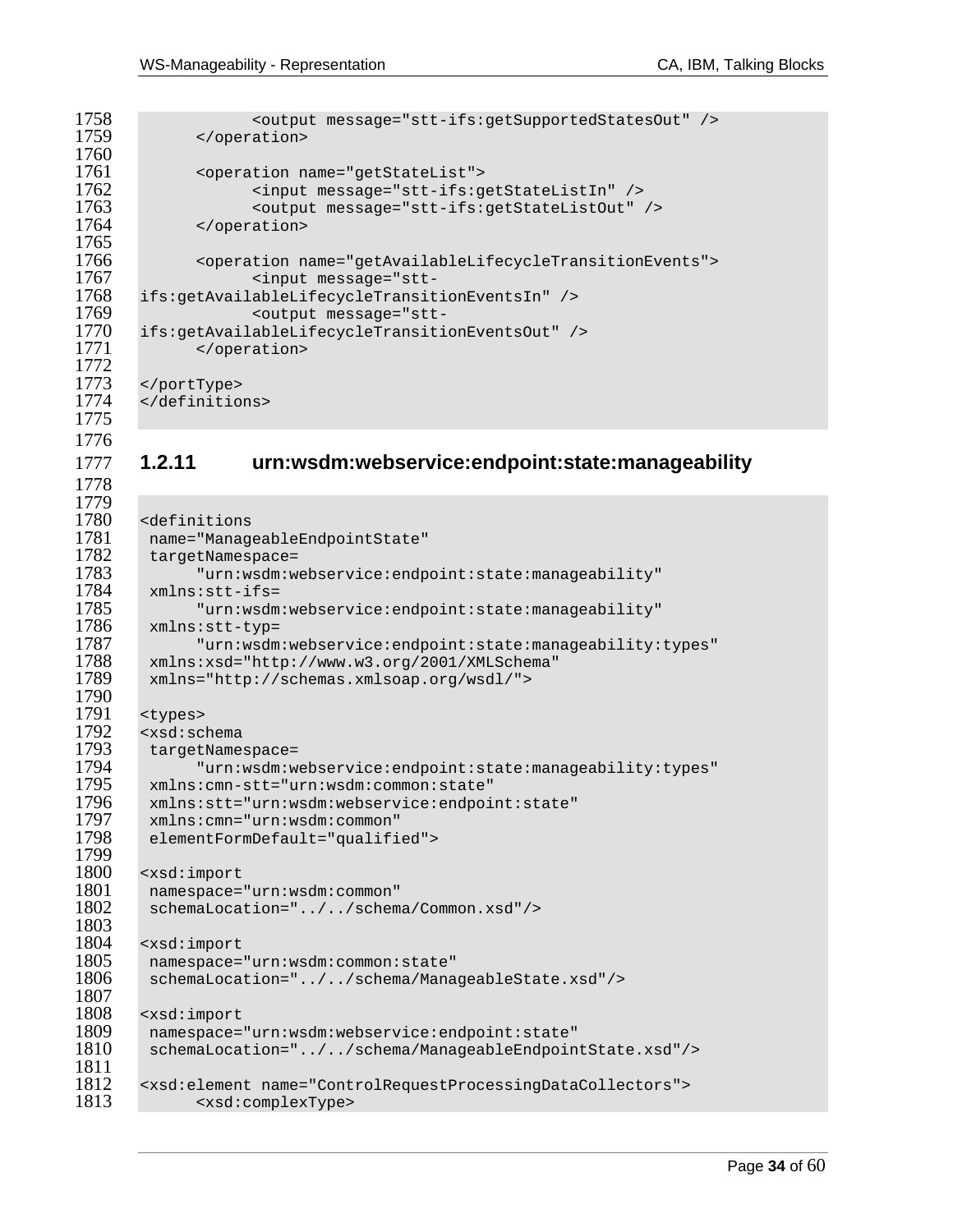```
1814 <xsd:sequence><br>1815 <xsd:sequence>
1815 - xsd:element name="transition"<br>1816 - type="cmn-stt:Transition"
1816 type="cmn-stt:TransitionIdentifier"/> 
1817 <xsd:element name="dataCollectors" 
1818 type="stt:DataCollectors"/><br>1819 </xsd:sequence>
1819 </xsd:sequence> 
1820 </xsd:complexType><br>1821 </xsd:element>
       1821 </xsd:element> 
1822<br>1823
1823 <xsd:element name="ControlRequestProcessingDataCollectorsResponse"><br>1824 <xsd:complexType>
              1824 <xsd:complexType> 
1825 <xsd:sequence><br>1826 - <a>
1826 <xsd:element name="OK" type="xsd:boolean"/> 
1827 </xsd:sequence><br>1828 </xsd:complexTv
1828 </xsd:complexType><br>1829 </xsd:element>
       1829 </xsd:element> 
1830<br>1831
       1831 <xsd:element name="Enable"/> 
1832<br>1833
1833 <xsd:element name="EnableResponse"> 
1834 <xsd:complexType> 
1835 <xsd:sequence> 
1836 <xsd:element name="OK" type="xsd:boolean"/> 
1837 </xsd:sequence> 
1838 </xsd:complexType><br>1839 </xsd:element>
       1839 </xsd:element> 
1840<br>1841
       1841 <xsd:element name="Disable"/> 
1842<br>1843
       1843 <xsd:element name="DisableResponse"> 
1844 <xsd:complexType> 
1845 <xsd:sequence> 
1846 <xsd:element name="OK" type="xsd:boolean"/> 
1847 </xsd:sequence> 
1848 </xsd:complexType><br>1849 </xsd:element>
       1849 </xsd:element> 
1850<br>1851
       1851 <xsd:element name="Shutdown"/> 
1852<br>1853
1853 <xsd:element name="ShutdownResponse"> 
1854 <xsd:complexType> 
1855 <xsd:sequence> 
1856 <xsd:element name="OK" type="xsd:boolean"/> 
1857 </xsd:sequence> 
1858 </xsd:complexType><br>1859 </xsd:element>
       1859 </xsd:element> 
1860<br>1861
       1861 <xsd:element name="getRequestProcessingTransitionSettings"/> 
1862<br>1863
1863 <xsd:element name="getRequestProcessingTransitionSettingsResponse"> 
1864 <xsd:complexType> 
1865 <xsd:sequence> 
1866 <xsd:element name="requestProcessingTransitionSettings" 
1867 type="stt:ArrayOfRequestProcessingTransitionSettings"/><br>1868 </xsd:sequence>
1868 </xsd:sequence><br>1869 </xsd:complexTv
1869 </xsd:complexType><br>1870 </xsd:element>
       1870 </xsd:element>
```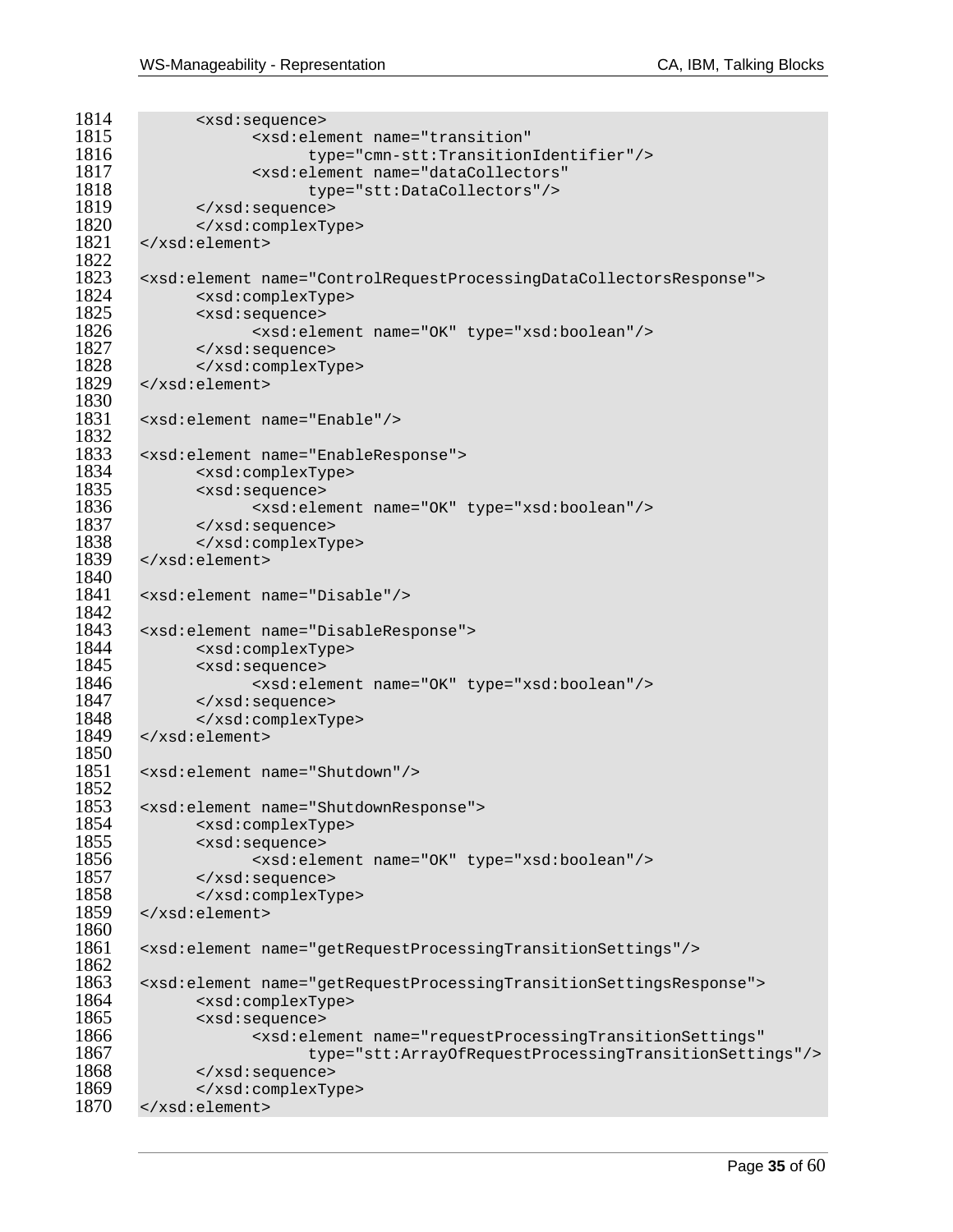```
1871<br>1872
       1872 <xsd:element name="getAvailableRequestProcessingTransitionEvents"/> 
1873 
1874 <xsd:element 
1875 name="getAvailableRequestProcessingTransitionEventsResponse"> 
1876 <xsd:complexType> 
1877 <xsd:sequence> 
1878 <xsd:element<br>1879 name="availableRequestPre
1879 name="availableRequestProcessingTransitionEvents" 
1880 type="cmn-stt:ArrayOfTransitionIdentifiers"/> 
1881 </xsd:sequence><br>1882 </xsd:complexTy
1882 </xsd:complexType><br>1883 </xsd:element>
       1883 </xsd:element> 
1884 
1885 \times /xsd:schema><br>1886 \times /types>
       </types>
1887 
1888 <message name="getAvailableRequestProcessingTransitionEventsIn"> 
1889 <part name="parameters" element="stt-
1890 typ:getAvailableRequestProcessingTransitionEvents"/> 
       1891 </message> 
1892<br>1893
1893 <message name="getAvailableRequestProcessingTransitionEventsOut"> 
1894 <part name="parameters" element="stt-
1895 typ:getAvailableRequestProcessingTransitionEventsResponse"/><br>1896 </message>
       1896 </message> 
1897<br>1898
1898 <message name="getRequestProcessingTransitionSettingsIn"> 
1899 <part name="parameters" element="stt-
1900 typ:getRequestProcessingTransitionSettings"/> 
       1901 </message> 
1902<br>1903
1903 <message name="getRequestProcessingTransitionSettingsOut"> 
1904 <part name="parameters" element="stt-
1905 typ:getRequestProcessingTransitionSettingsResponse"/> 
       1906 </message> 
1907<br>1908
1908 <message name="ControlRequestProcessingDataCollectorsIn"> 
1909 <part name="parameters" element="stt-
1910 typ:ControlRequestProcessingDataCollectors"/> 
       </message>
1912<br>1913
1913 <message name="ControlRequestProcessingDataCollectorsOut"> 
1914 <part name="parameters" element="stt-
1915 typ:ControlRequestProcessingDataCollectorsResponse"/><br>1916 </message>
       1916 </message> 
1917<br>1918
1918 <message name="EnableIn"> 
1919 <part name="parameters" element="stt-typ:Enable"/><br>1920 </message>
       1920 </message> 
1921<br>1922
1922 <message name="EnableOut"> 
1923 <part name="parameters" element="stt-typ:EnableResponse"/> 
       </message>
1925<br>1926
1926 <message name="DisableIn"> 
              1927 <part name="parameters" element="stt-typ:Disable"/>
```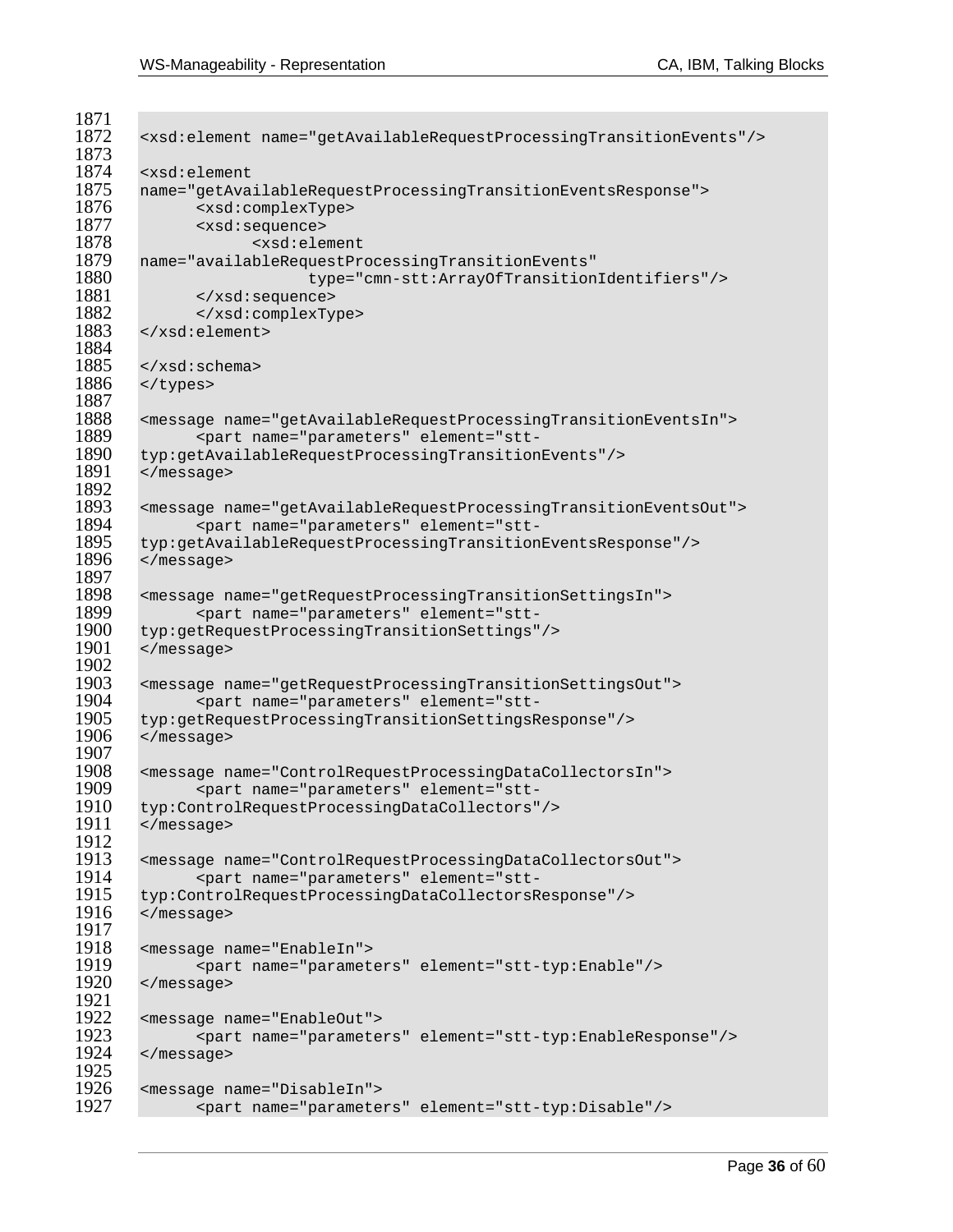```
1928 </message> 
1929<br>1930
1930 <message name="DisableOut"> 
1931 <part name="parameters" element="stt-typ:DisableResponse"/><br>1932 </message>
       \langle message>
1933<br>1934
1934 <message name="ShutdownIn"> 
1935 <part name="parameters" element="stt-typ:Shutdown"/> 
       \langle message>
1937<br>1938
1938 <message name="ShutdownOut"> 
1939 <part name="parameters" element="stt-typ:ShutdownResponse"/> 
       1940 </message> 
1941 
1942 <portType name="ManageableEndpointState"> 
1943<br>1944
1944 <operation name="getAvailableRequestProcessingTransitionEvents"> 
-1945 <input message="stt<br>1946 ifs:getAvailableRequestProcessin
1946 ifs:getAvailableRequestProcessingTransitionEventsIn" /> 
-1947 <output message="stt<br>1948 ifs:getAvailableRequestProcessing
1948 ifs:getAvailableRequestProcessingTransitionEventsOut" /> 
              1949 </operation> 
1950<br>1951
1951 <operation name="getRequestProcessingTransitionSettings"> 
1952 <input message="stt-
1953 ifs:getRequestProcessingTransitionSettingsIn" /> 
1954 <output message="stt-
1955 ifs:getRequestProcessingTransitionSettingsOut" /> 
              </operation>
1957 
1958 <operation name="ControlRequestProcessingDataCollectors"><br>1959 - <input message="stt-
-1959 <input message="stt<br>1960 ifs:ControlRequestProcessingData
1960 ifs:ControlRequestProcessingDataCollectorsIn" /> 
1961 <output message="stt-
1962 ifs:ControlRequestProcessingDataCollectorsOut" /> 1963 </operation>
              </operation>
1964<br>1965
1965 <operation name="Enable"><br>1966 <input message="stt
                    1966 <input message="stt-ifs:EnableIn" /> 
1967 < coutput message="stt-ifs:EnableOut" /><br>1968 </operation>
              1968 </operation> 
1969<br>1970
1970 <operation name="Disable"> 
1971 <input message="stt-ifs:DisableIn" /> 
1972 <output message="stt-ifs:DisableOut" /> 
              </operation>
1974<br>1975
1975 <operation name="Shutdown"> 
1976 <input message="stt-ifs:ShutdownIn" /> 
1977 <output message="stt-ifs:ShutdownOut" /> 
              </operation>
1979<br>1980
1980 </portType><br>1981 </definitio
       </definitions>
1982 
1983
```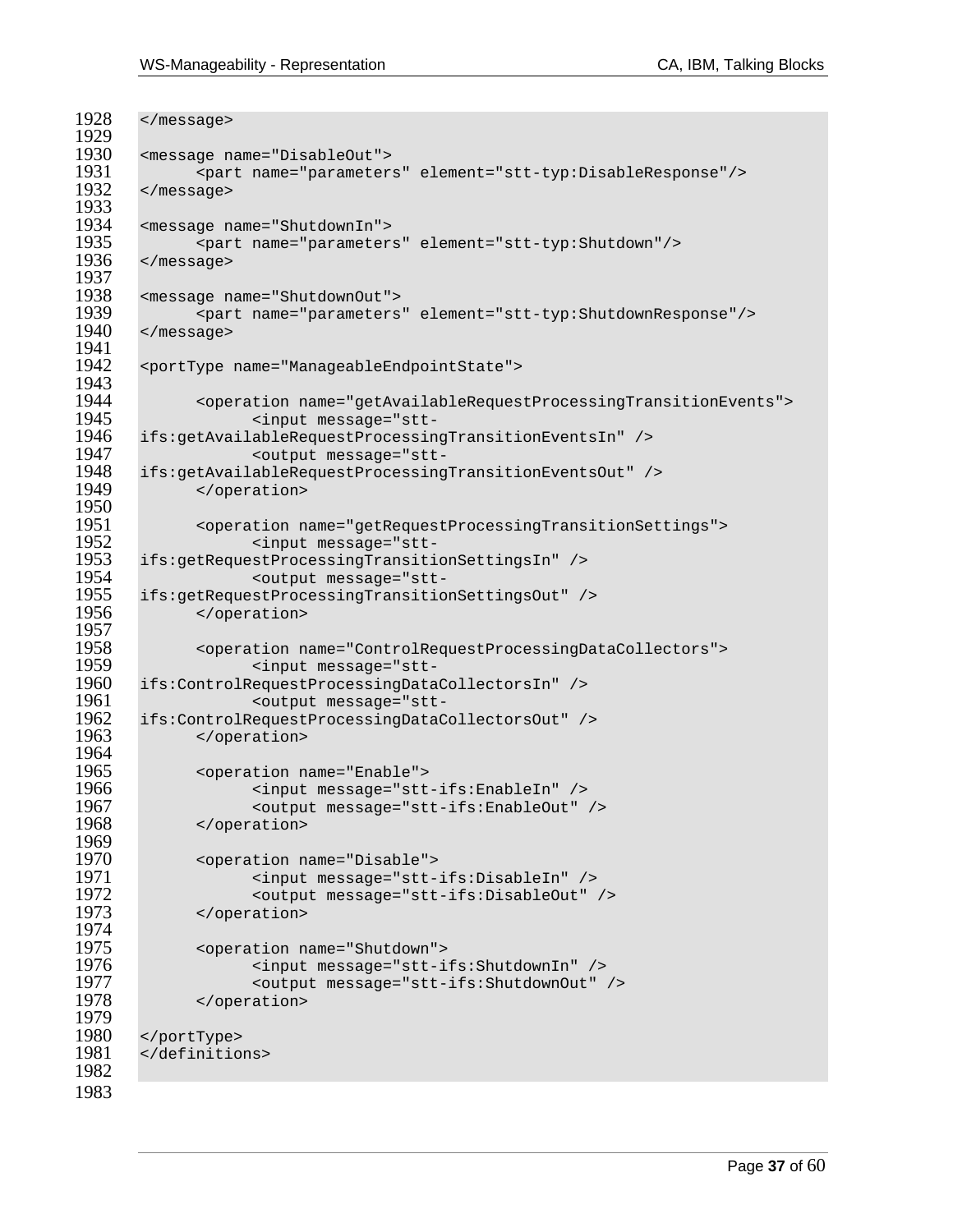### **1.2.12 urn:wsmr:common:relationships:manageability**

```
1986<br>1987
1987 <definitions<br>1988 name="Manag
1988 name="ManageableRelationships" 
1989 targetNamespace="urn:wsmr:common:relationships:manageability" 
1990 xmlns:rel-ifs="urn:wsmr:common:relationships:manageability" 
1991 xmlns:rel-typ="urn:wsmr:common:relationships:manageability:types"<br>1992 xmlns:xsd="http://www.w3.org/2001/XMLSchema"
1992 xmlns:xsd="http://www.w3.org/2001/XMLSchema" 
        1993 xmlns="http://schemas.xmlsoap.org/wsdl/"> 
1994<br>1995
1995 <types><br>1996 <xsd:sc
1996 <xsd:schema 
1997 targetNamespace="urn:wsmr:common:relationships:manageability:types" 
1998 xmlns:rel="urn:wsmr:common:relationships" 
1999 xmlns:cmn="urn:wsdm:common" 
        elementFormDefault="qualified">
2001 
2002 <xsd:import<br>2003 namespace=
2003 namespace="urn:wsdm:common"<br>2004 schemaLocation="../../schem
        schemaLocation="../../schema/Common.xsd"/>
2005<br>2006
2006 <xsd:import namespace="urn:wsmr:common:relationships" 
                    2007 schemaLocation="../../schema/ManageableRelationships.xsd"/> 
2008<br>2009
       2009 <xsd:element name="getRelationships"/> 
2010<br>2011
2011 <xsd:element name="getRelationshipsResponse"><br>2012 <xsd:complexType>
2012 <xsd:complexType><br>2013 <xsd:sequence>
2013 <xsd:sequence> 
2014 <xsd:element name="relationships" 
2015 type="rel:ArrayOfRelationships"/> 
2016 </xsd:sequence> 
2017 </xsd:complexType><br>2018 </xsd:element>
       2018 </xsd:element> 
2019 
       2020 <xsd:element name="getAvailableRelationships"/> 
2021 
2022 <xsd:element name="getAvailableRelationshipsResponse"> 
2023 <xsd:complexType> 
2024 <xsd:sequence> 
2025 <xsd:element name="availableRelationships" 
2026 type="rel:ArrayOfAnyRelationshipTypes"/> 
2027 </xsd:sequence> 
2028 </xsd:complexType> 
       2029 </xsd:element> 
2030<br>2031
       2031 <xsd:element name="getAvailableRelationshipEvents"/> 
2032<br>2033
2033 <xsd:element name="getAvailableRelationshipEventsResponse"> 
2034 <xsd:complexType> 
2035 <xsd:sequence> 
2036 <xsd:element name="availableRelationshipEvents" 
2037 type="cmn:ArrayOfEventIdentifiers"/><br>2038 </xsd:sequence>
2038 </xsd:sequence> 
              2039 </xsd:complexType>
```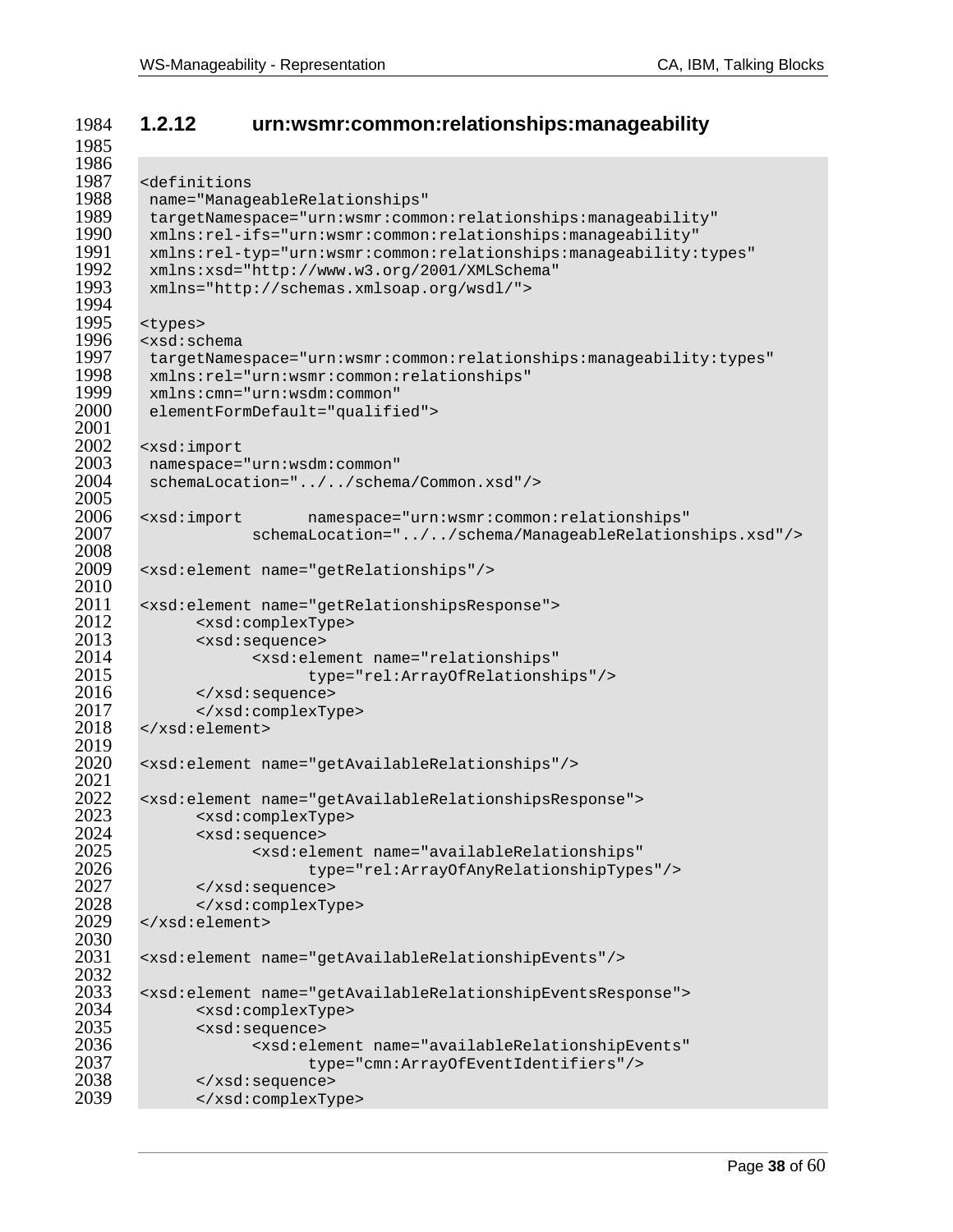```
2040 </xsd:element>
2041<br>2042
2042 <xsd:element name="QueryRelationships"> 
2043 <xsd:complexType> 
2044 <xsd:sequence> 
2045 <xsd:element name="query" type="rel:RelationshipQuery"/> 
2046 </xsd:sequence> 
2047 </xsd:complexType> 
        2048 </xsd:element> 
2049<br>2050
        2050 <xsd:element name="QueryRelationshipsResponse"> 
2051 <xsd:complexType> 
2052 <xsd:sequence> 
2053 <xsd:element name="relationships" 
2054 type="rel:ArrayOfRelationships"/><br>2055 </xsd:sequence>
2055 </xsd:sequence> 
2056 </xsd:complexType> 
        2057 </xsd:element> 
2058<br>2059
2059 </xsd:schema><br>2060 </types>
        </types>
2061<br>2062
2062 <message name="getRelationshipsIn"> 
2063 <part name="parameters" element="rel-typ:getRelationships"/><br>2064 </message>
        </message>
2065<br>2066
2066 <message name="getRelationshipsOut"> 
2067 <part name="parameters" element="rel-<br>2068 typ:getRelationshipsResponse"/>
2068 typ:getRelationshipsResponse"/><br>2069 </message>
        2069 </message> 
2070<br>2071
2071 <message name="getAvailableRelationshipsIn"> 
2072 <part name="parameters" element="rel-<br>2073 typ:getAvailableRelationships"/>
2073 typ:getAvailableRelationships"/> 
        </message>
2075<br>2076
2076 <message name="getAvailableRelationshipsOut"> 
2077 <part name="parameters" element="rel-<br>2078 typ:getAvailableRelationshipsResponse"/>
2078 typ:getAvailableRelationshipsResponse"/><br>2079 </message>
        </message>
2080<br>2081
2081 <message name="getAvailableRelationshipEventsIn"> 
2082 <part name="parameters" element="rel-
2083 typ:getAvailableRelationshipEvents"/> 
        </message>
2085<br>2086
2086 <message name="getAvailableRelationshipEventsOut"> 
2087 <part name="parameters" element="rel-
2088 typ:getAvailableRelationshipEventsResponse"/><br>2089 </message>
        </message>
2090<br>2091
2091 <message name="QueryRelationshipsIn"> 
2092 <part name="parameters" element="rel-typ:QueryRelationships"/> 
        </message>
2094<br>2095
       2095 <message name="QueryRelationshipsOut">
```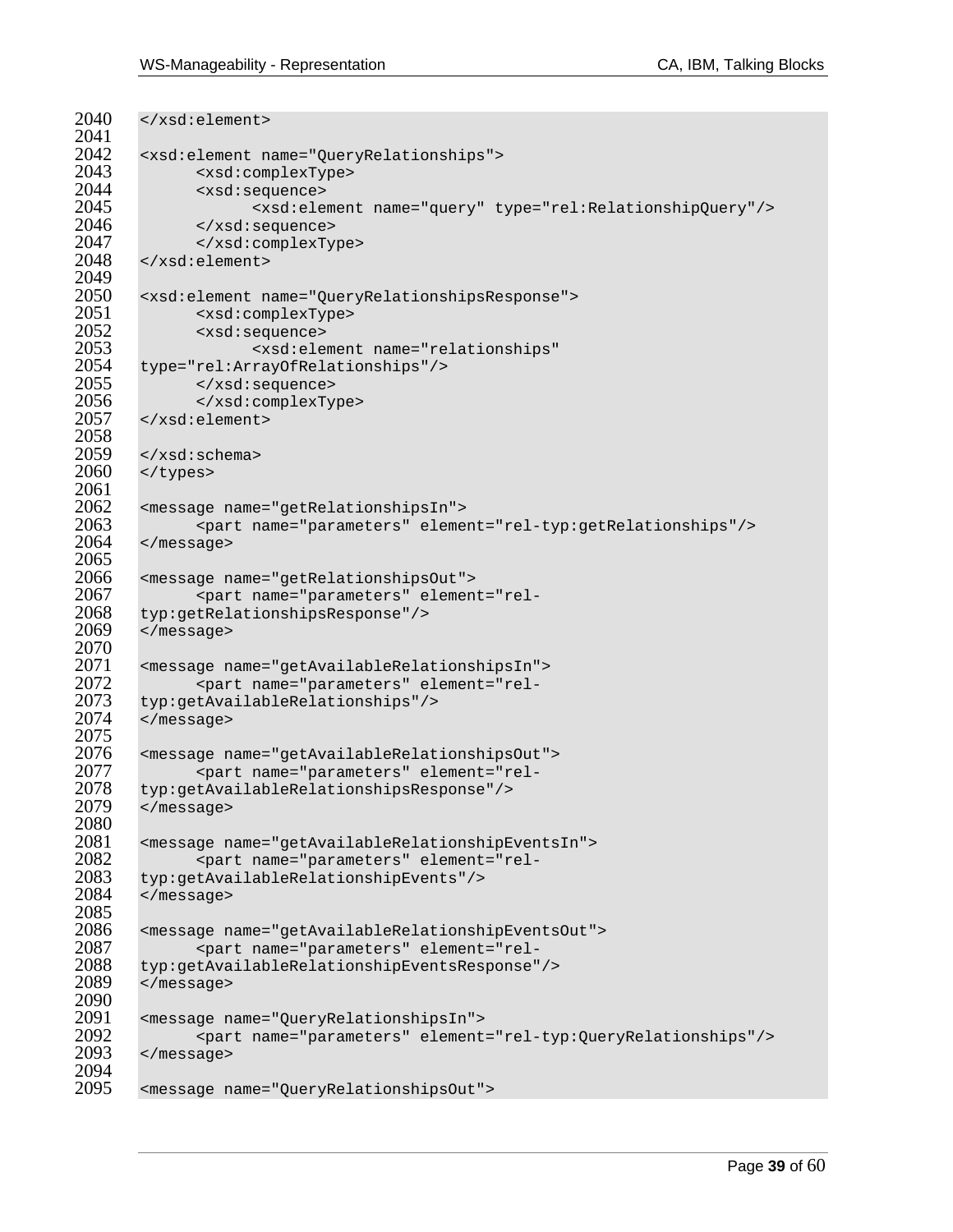```
2096 <part name="parameters" element="rel-<br>2097 typ:OueryRelationshipsResponse"/>
2097 typ:QueryRelationshipsResponse"/><br>2098 </message>
       </message>
2099<br>2100
       2100 <portType name="ManageableRelationships"> 
2101<br>2102
2102 - <operation name="getRelationships"><br>2103 - <input message="rel-ifs:getRe
2103 <input message="rel-ifs:getRelationshipsIn" /> 
2104 <output message="rel-ifs:getRelationshipsOut" /> 
              </operation>
2106 
2107 <operation name="getAvailableRelationships"> 
2108 <input message="rel-ifs:getAvailableRelationshipsIn" /> 
2109 <output message="rel-ifs:getAvailableRelationshipsOut" /> 
              </operation>
2111<br>2112
2112 <operation name="getAvailableRelationshipEvents"> 
2113 <input message="rel-ifs:getAvailableRelationshipEventsIn" /> 
                    2114 <output message="rel-ifs:getAvailableRelationshipEventsOut" 
2115 />
2116 </operation> 
\frac{2117}{2118}2118 <operation name="QueryRelationships"> 
2119 <input message="rel-ifs:QueryRelationshipsIn" /> 
2120 <output message="rel-ifs:QueryRelationshipsOut" /> 
              </operation>
2122<br>2123
2123 </portType><br>2124 </definitio
       2124 </definitions> 
2125 
2126 
2127 1.2.13 urn:wsmr:webservice:endpoint:relationships:manageabilit
2128 y 
2129 
2130<br>2131
2131 <definitions 
2132 name="ManageableEndpointRelationships" 
2133 targetNamespace=<br>2134 "urn:wsmr:w
2134 "urn:wsmr:webservice:endpoint:relationships:manageability" 
2135 xmlns:rel-ifs= 
2136 "urn:wsmr:webservice:endpoint:relationships:manageability" 
2137 xmlns:rel-typ= 
2138 "urn:wsmr:webservice:endpoint:relationships:manageability:types" 
2139 xmlns:xsd="http://www.w3.org/2001/XMLSchema" 
        2140 xmlns="http://schemas.xmlsoap.org/wsdl/"> 
2141<br>2142
2142 <types><br>2143 <xsd:sc
2143 <xsd:schema 
2144     targetNamespace=<br>2145              "urn:wsmr:w
2145 "urn:wsmr:webservice:endpoint:relationships:manageability:types" 
2146 xmlns:rel="urn:wsmr:webservice:endpoint:relationships" 
        elementFormDefault="qualified">
2148<br>2149
2149 <xsd:import<br>2150 namespace=
2150 namespace="urn:wsmr:webservice:endpoint:relationships" 
        2151 schemaLocation="../../schema/ManageableEndpointRelationships.xsd"/>
```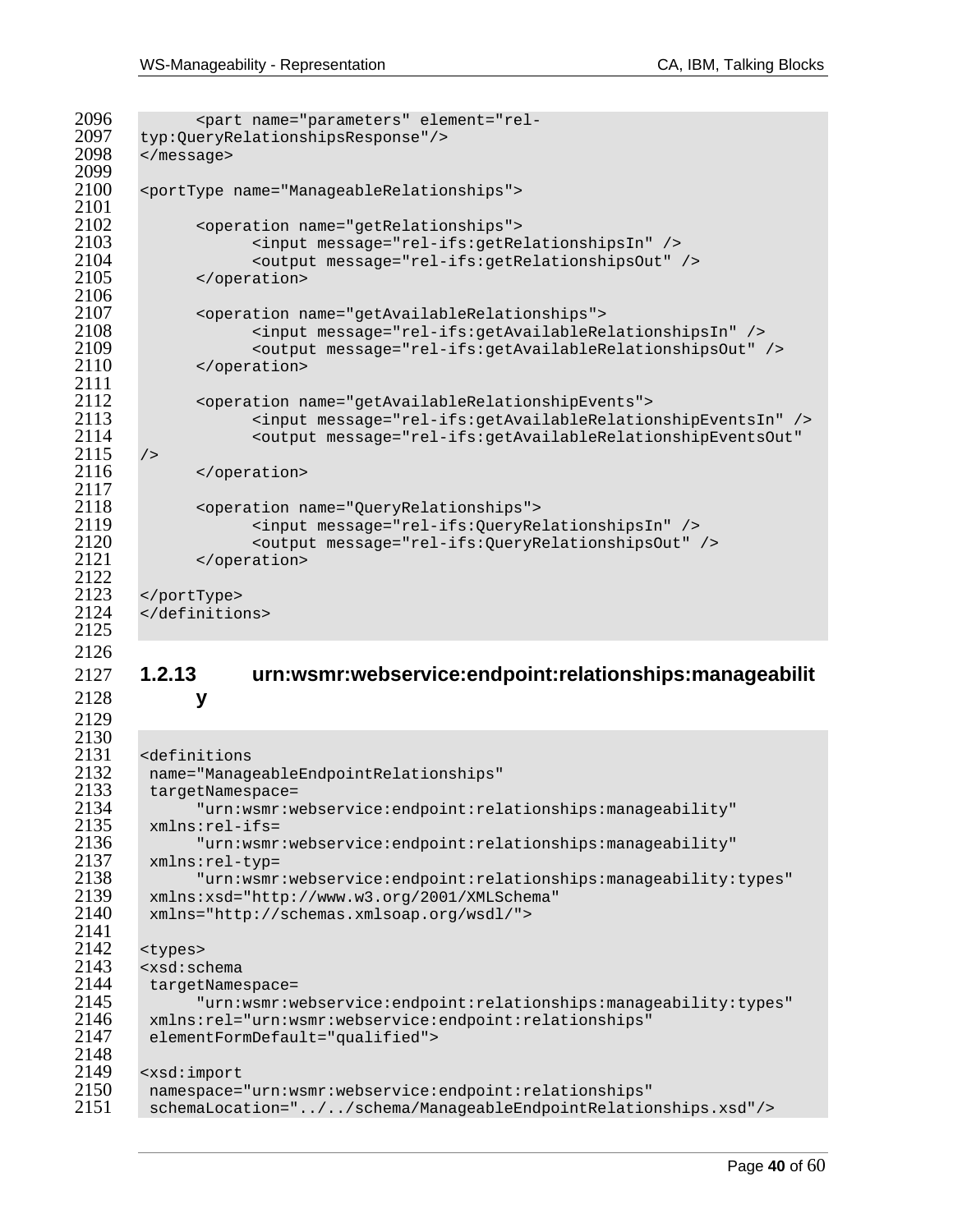```
\frac{2152}{2153}2153 \times /xsd:schema><br>2154 \times /types>
       </types>
2155<br>2156
       </definitions>
2157 
2158 
2159 1.3 GWSDL 
2160 
2161 1.3.1 urn:wsdm:common:events:control:grid 
2162 
2163<br>2164
2164 <definitions name="EventsControl" 
2165 targetNamespace="urn:wsdm:common:events:control:grid"<br>2166 this="urn:wsdm:common:events:control:grid"
2166 tns="urn:wsdm:common:events:control:grid" 
2167 xmlns:cmn-ifs="urn:wsdm:common:events:control" 
2168 xmlns:cmn-typ="urn:wsdm:common:events:control:types" 
2169 xmlns:tns-typ="urn:wsdm:common:events:control:grid:types" 
                   2170 xmlns:cmn="urn:wsdm:common" 
2171 
      2172 xmlns:ogsi="http://www.gridforum.org/namespaces/2003/03/OGSI" 
2173<br>2174
      2174 xmlns:gwsdl="http://www.gridforum.org/namespaces/2003/03/gridWSDLExtensti
2175 ons" 
2176<br>2177
2177 xmlns:sd="http://www.gridforum.org/namespaces/2003/03/serviceData" 
2178 xmlns:crm="http://www.gridforum.org/namespaces/2003/17/crm" 
2179 xmlns:xsd="http://www.w3.org/2001/XMLSchema" 
                   2180 xmlns="http://schemas.xmlsoap.org/wsdl/"> 
2181<br>2182
2182 <import 
2183 namespace="urn:wsdm:common:events:control" 
       location="CommonEventsControl.wsdl"/>
2185<br>2186
2186 <types> 
2187 <xsd:schema
2188 targetNamespace="urn:wsdm:common:events:control:grid:types"<br>2189 elementFormDefault="qualified">
                        elementFormDefault="qualified">
2190<br>2191
2191 <xsd:import namespace="urn:wsdm:common" 
                        schemaLocation="../../schema/Common.xsd"/>
2193 
2194 </xsd:schema><br>2195 </types>
       </types>
2196<br>2197
       2197 <gwsdl:portType name="EventsControl" crm:version="1.1.0"> 
2198<br>2199
2199 <sd:serviceData name="enabledEvents" 
2200 type="cmn:ArrayOfEventIdentifiers" 
2201 crm:valid="up down"<br>2202 crm:valid="up down" crm:valid="up down"
2202 minOccurs="0" 
2203 maxOccurs="1" 
2204 mutability="mutable"> 
                         <sd:documentation>
```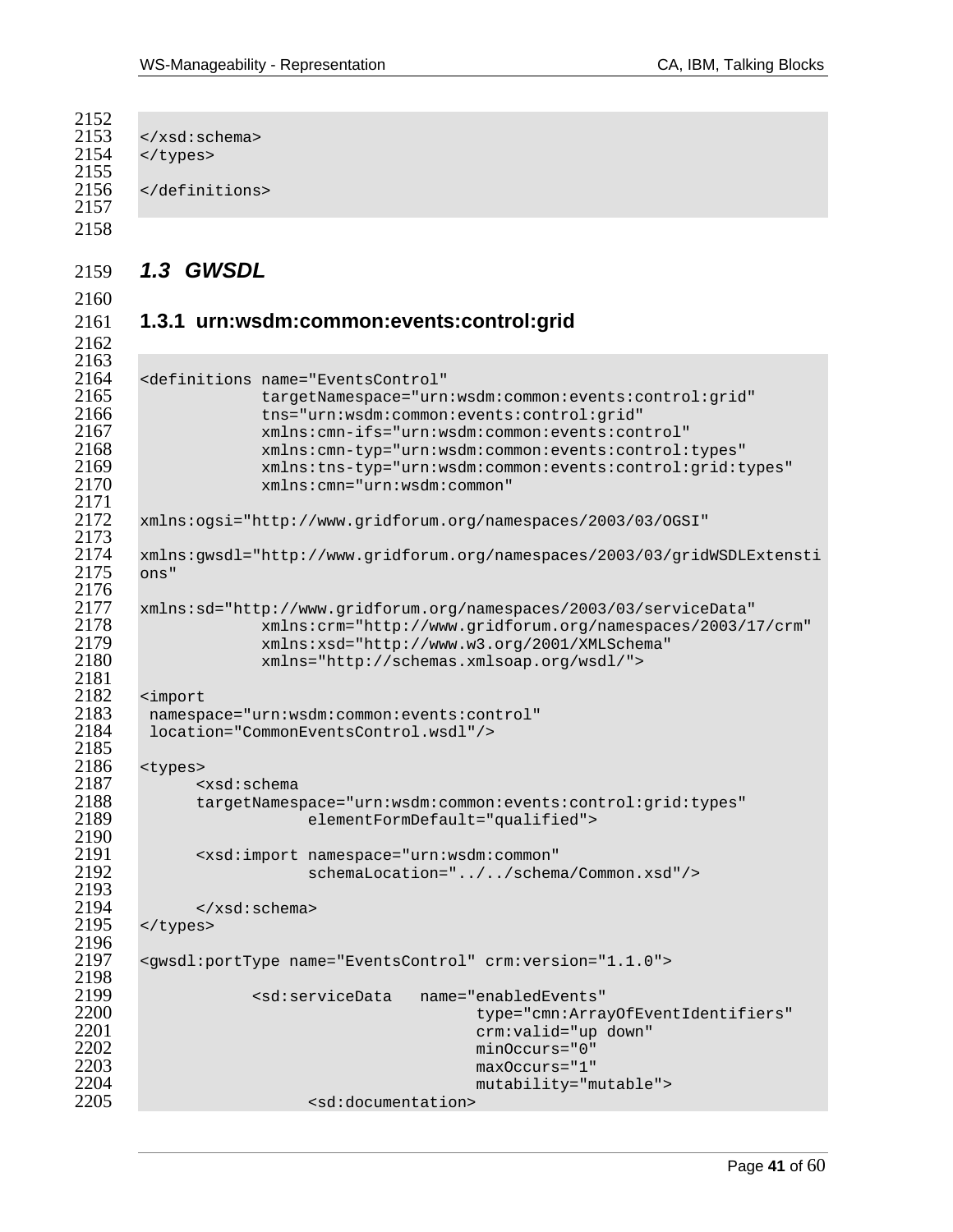$\frac{2212}{2213}$ 2217<br>2218 2222<br>2223 2227<br>2228 2229<br>2230 2246<br>2247 2248 ons"<br>2249 xml 2253<br>2254 2257<br>2258

```
2206 <![CDATA[ 
2207 identifiers of events that are enabled for<br>2208 emmission.
      emmission.
2209 11><br>2210 \leq/s
2210 </sd:documentation><br>2211 </sd:serviceData>
                2211 </sd:serviceData> 
2213 <operation name="getEnabledEvents"> 
2214 <input message="cmn-ifs:getEnabledEventsIn"/> 
2215 <output message="cmn-ifs:getEnabledEventsOut"/> 
           </operation>
2218 <operation name="PauseEvent"> 
2219 <input message="cmn-ifs:PauseEventIn"/> 
2220 <coutput message="cmn-ifs:PauseEventOut"/><br>2221 </operation>
           </operation>
2223 <operation name="ResumeEvent"> 
2224 <input message="cmn-ifs:ResumeEventIn"/> 
2225 <output message="cmn-ifs:ResumeEventOut"/> 
           </operation>
      </gwsdl:portType>
```
</definitions>

### **1.3.2 urn:wsdm:common:identification:manageability:grid**

```
2236 <definitions 
2237 name="ManageableIdentification" 
2238 targetNamespace="urn:wsdm:common:identification:manageability:grid" 
2239 xmlns:tns="urn:wsdm:common:identification:manageability:grid" 
2240 xmlns:idt-ifs="urn:wsdm:common:identification:manageability" 
2241 xmlns:idt-typ="urn:wsdm:common:identification:manageability:types" 
2242 xmlns:tns-typ="urn:wsdm:common:identification:manageability:grid:types" 
2243 xmlns:cmn="urn:wsdm:common" 
2244 xmlns:cmn-idt="urn:wsdm:common:identification" 
        2245 xmlns:ogsi="http://www.gridforum.org/namespaces/2003/03/OGSI" 
       2247 xmlns:gwsdl="http://www.gridforum.org/namespaces/2003/03/gridWSDLExtensti
2249 xmlns:sd="http://www.gridforum.org/namespaces/2003/03/serviceData"<br>2250 xmlns:crm="http://www.gridforum.org/namespaces/2003/17/crm"
2250 xmlns:crm="http://www.gridforum.org/namespaces/2003/17/crm" 
2251 xmlns:xsd="http://www.w3.org/2001/XMLSchema" 
        2252 xmlns="http://schemas.xmlsoap.org/wsdl/"> 
2254 <import<br>2255 namesp
2255 namespace="urn:wsdm:common:identification:manageability" 
        2256 location="ManageableIdentification.wsdl"/> 
2258 <types><br>2259 <xsd:sc
       2259 <xsd:schema 
2260<br>2261
       2261 targetNamespace="urn:wsdm:common:identification:manageability:grid:types"
```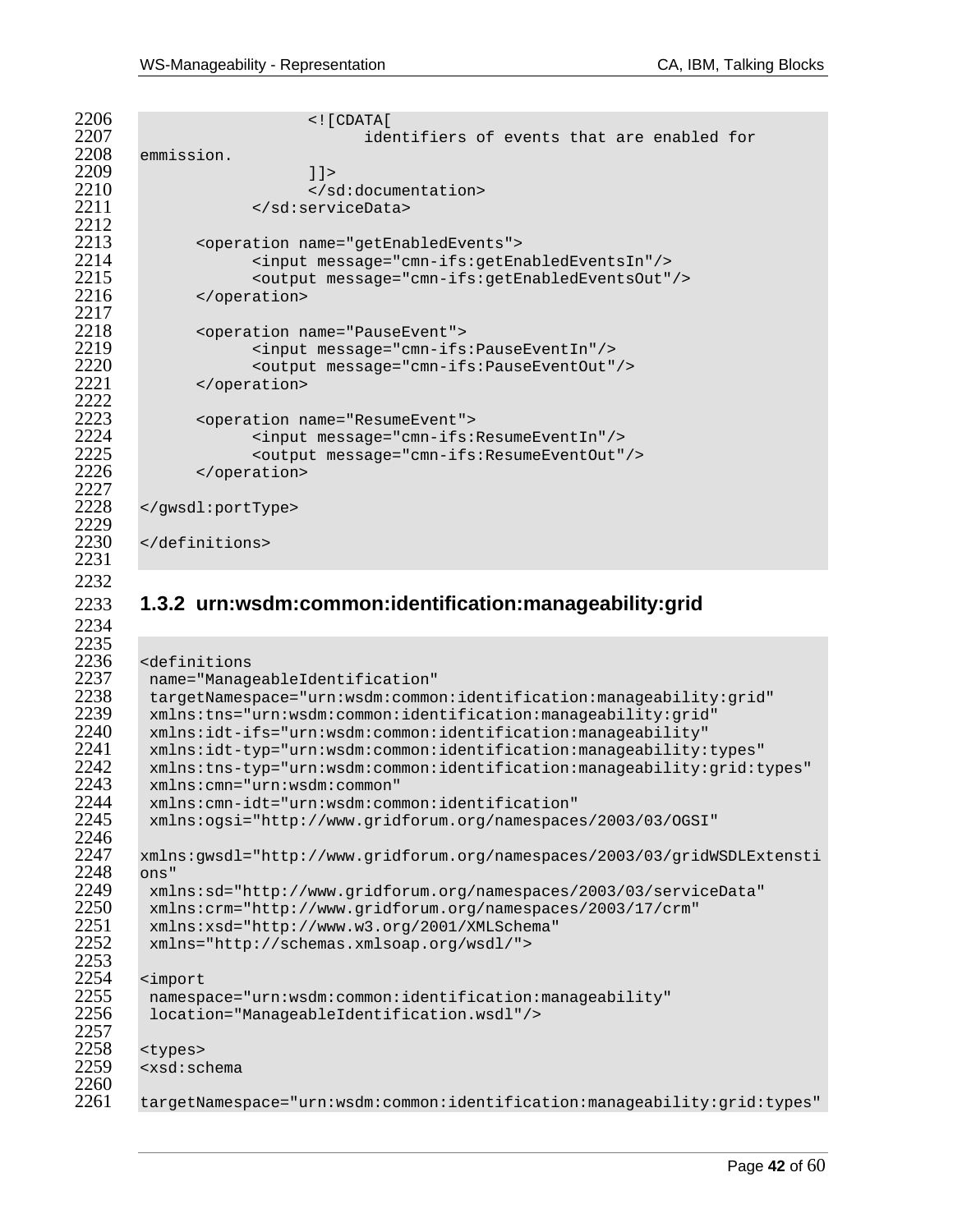```
2262 elementFormDefault="qualified"> 
2263<br>2264
2264 <xsd:import 
2265 namespace="urn:wsdm:common" 
       schemaLocation="../../schema/Common.xsd"/>
2267<br>2268
2268 <xsd:import<br>2269 namespace=
2269 namespace="urn:wsdm:common:identification" 
       2270 schemaLocation="../../schema/ManageableIdentification.xsd"/> 
2271<br>2272
      \langle xsd:schema\rangle2273 </types>
2274<br>2275
      2275 <gwsdl:portType name="ManageableIdentification" crm:version="1.1.0"> 
2276<br>2277
2277 <sd:serviceData name="identificationList" 
2278 type="cmn:ArrayOfProperties" 
2279 crm:valid="down up " 
2280 minOccurs="1" 
2281 mutability="static"> 
2282 <sd:documentation><br>2283 <sd:documentation>
2283 <![CDATA[ 
2284 $\tt{service.}service.
2286 11><br>2287 </a>
2287 </sd:documentation><br>2288 </sd:serviceData>
           2288 </sd:serviceData> 
2289<br>2290
2290 <operation name="getIdentificationList"> 
2291 <input message="idt-ifs:getIdentificationListIn" /> 
2292 <output message="idt-ifs:getIdentificationListOut" /><br>2293 </operation>
            </operation>
2294<br>2295
2295 </gwsdl:portType><br>2296 </definitions>
      2296 </definitions> 
2297
```
### **1.3.3 urn:wsdm:webservice:endpoint:identification:manageability:grid**

```
2301<br>2302
2302 <definitions 
2303 name="ManageableEndpointIdentificationData" 
2304 targetNamespace=<br>2305 "urn:wsdm:w
2305 "urn:wsdm:webservice:endpoint:identification:manageability:grid" 
2306 xmlns:tns=<br>2307 "urn:
2307 "urn:wsdm:webservice:endpoint:identification:manageability:grid" 
2308 xmlns:cmn-idt-ifs="urn:wsdm:common:identification:manageability:grid" 
2309 xmlns:idt-ifs= 
2310 "urn:wsdm:webservice:endpoint:identification:manageability" 
2311 xmlns:idt-typ= 
2312 "urn:wsdm:webservice:endpoint:identification:manageability:types" 
        2313 xmlns:tns-typ= 
2314<br>2315
              2315 "urn:wsdm:webservice:endpoint:identification:manageability:grid:typ
2316 es"<br>2317 xm
       2317 xmlns:cmn="urn:wsdm:common"
```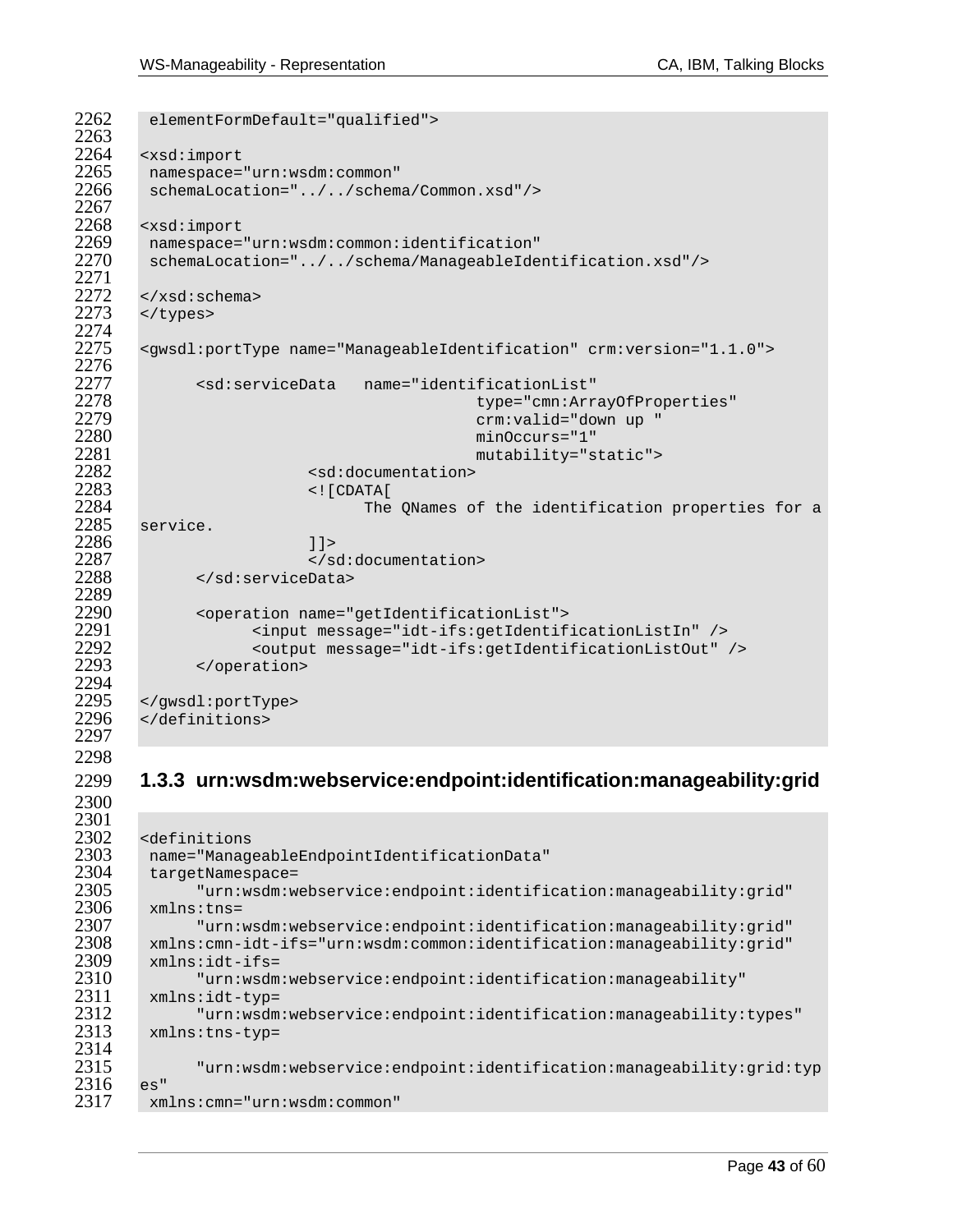| 2318 | xmlns:idt="urn:wsdm:webservice:endpoint:identification"                              |
|------|--------------------------------------------------------------------------------------|
| 2319 | xmlns:ogsi="http://www.gridforum.org/namespaces/2003/03/OGSI"                        |
| 2320 |                                                                                      |
| 2321 | xmlns:gwsdl="http://www.gridforum.org/namespaces/2003/03/gridWSDLExtensti            |
| 2322 |                                                                                      |
|      | ons"                                                                                 |
| 2323 | xmlns:sd="http://www.gridforum.org/namespaces/2003/03/serviceData"                   |
| 2324 | xmlns:crm="http://www.gridforum.org/namespaces/2003/17/crm"                          |
| 2325 | xmlns:xsd="http://www.w3.org/2001/XMLSchema"                                         |
| 2326 | xmlns="http://schemas.xmlsoap.org/wsdl/">                                            |
| 2327 |                                                                                      |
| 2328 | <xsd:import< td=""></xsd:import<>                                                    |
| 2329 | namespace="urn:wsdm:common:identification:manageability:grid"                        |
| 2330 | location="ManageableIdentification.gwsdl"/>                                          |
| 2331 |                                                                                      |
| 2332 | <xsd:import< td=""></xsd:import<>                                                    |
| 2333 | namespace="urn:wsdm:webservice:endpoint:identification:manageability"                |
| 2334 |                                                                                      |
|      | location="ManageableEndpointIdentification.wsdl"/>                                   |
| 2335 |                                                                                      |
| 2336 | <types></types>                                                                      |
| 2337 | <xsd:schema< td=""></xsd:schema<>                                                    |
| 2338 | targetNamespace=                                                                     |
| 2339 | "urn:wsdm:webservice:endpoint:identification:manageability:types"                    |
| 2340 | elementFormDefault="qualified">                                                      |
| 2341 |                                                                                      |
| 2342 | <xsd:import< td=""></xsd:import<>                                                    |
| 2343 | namespace="urn:wsdm:webservice:endpoint:identification"                              |
| 2344 | schemaLocation="//schema/ManageableEndpointIdentification.xsd"/>                     |
| 2345 |                                                                                      |
| 2346 | $\langle xsd:$ schema>                                                               |
| 2347 |                                                                                      |
|      |                                                                                      |
| 2348 |                                                                                      |
| 2349 | <gwsdl:porttype <="" name="ManageableEndpointIdentification" td=""></gwsdl:porttype> |
| 2350 | $crm:version='1.1.0"$                                                                |
| 2351 | extends="cmn-idt-ifs:ManageableIdentification">                                      |
| 2352 | name="endpointIdentification"<br><sd:servicedata< td=""></sd:servicedata<>           |
| 2353 | type="idt:EndpointIdentification"                                                    |
| 2354 | crm: valid="down up "                                                                |
| 2355 | $minOccurs = "1"$                                                                    |
| 2356 | $maxOccurs = "1"$                                                                    |
| 2357 | mutability="constant">                                                               |
| 2358 | <sd:documentation></sd:documentation>                                                |
| 2359 | $\lt$ ! [ $CDATA$ [                                                                  |
| 2360 |                                                                                      |
|      | Identification data of the managed service - a                                       |
| 2361 | complex type which includes a                                                        |
| 2362 | uri identifier, name, version, and semantics                                         |
| 2363 | identfier.                                                                           |
| 2364 | $]$ ] >                                                                              |
| 2365 |                                                                                      |
| 2366 |                                                                                      |
| 2367 |                                                                                      |
| 2368 | <sd:servicedatavalues></sd:servicedatavalues>                                        |
| 2369 | <crm:identityproperty>/gsdl:serviceData[@name="idt-</crm:identityproperty>           |
| 2370 | ifs:endpointIdentification"]                                                         |
| 2371 |                                                                                      |
|      | <cmn-idt-ifs:identificationlist></cmn-idt-ifs:identificationlist>                    |
| 2372 | <cmn:property>tns:endpointIdentification</cmn:property>                              |
| 2373 |                                                                                      |
| 2374 |                                                                                      |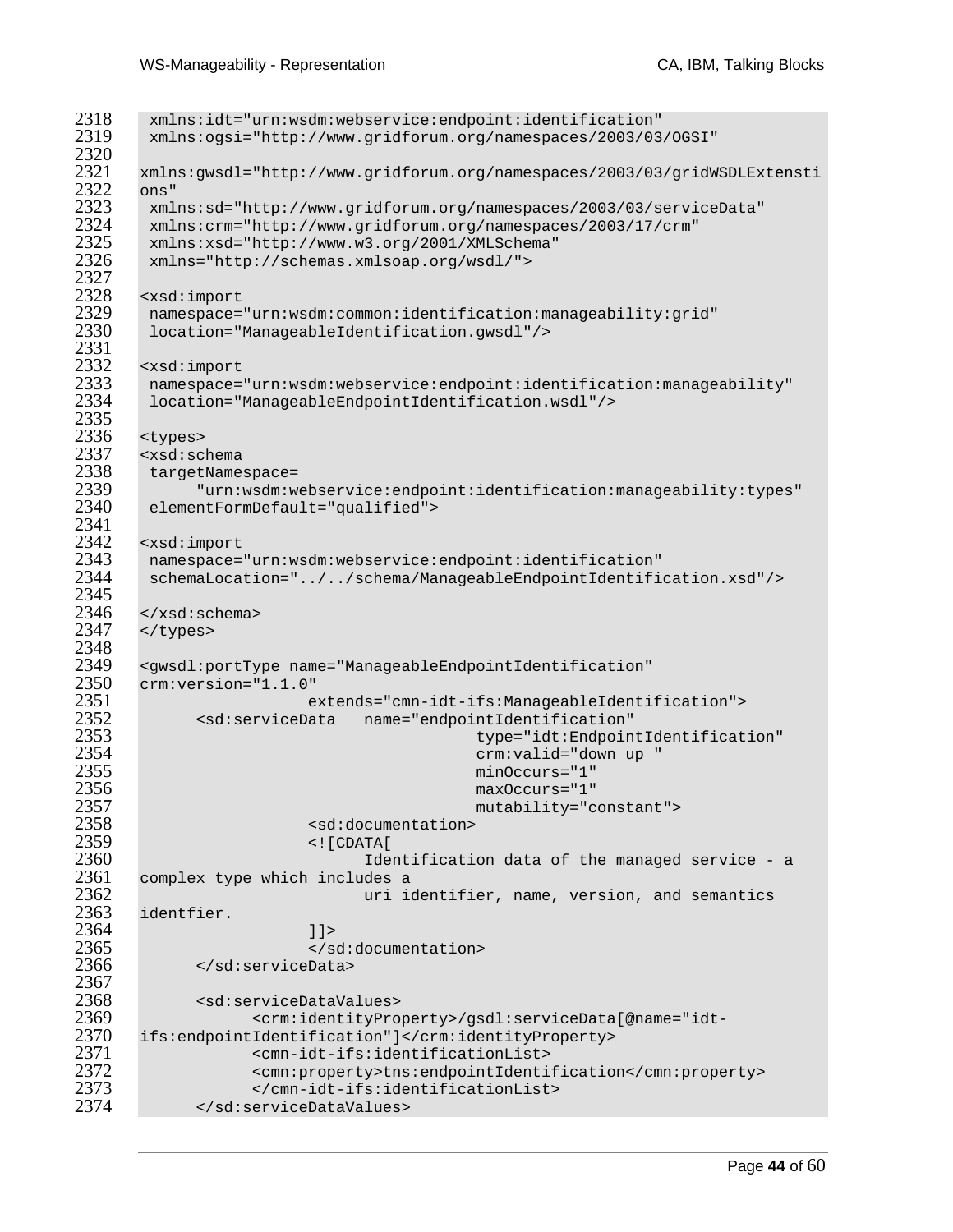```
2375<br>2376
2376 < operation name="getEndpointIdentification"><br>2377 <input message="idt-ifs:getEndpointIde
2377 <input message="idt-ifs:getEndpointIdentificationIn" /> 
2378 <output message="idt-ifs:getEndpointIdentificationOut" /> 
               </operation>
2380<br>2381
2381 </gwsdl:portType> 
        2382 </definitions> 
2383 
2384 
2385 1.3.4 urn:wsdm:common:metrics:manageability:grid 
2386 
2387<br>2388
2388 <definitions 
2389 name="ManageableMetrics" 
2390 targetNamespace="urn:wsdm:common:metrics:manageability:grid" 
2391 xmlns:tns="urn:wsdm:common:metrics:manageability:grid" 
2392 xmlns:mtx-ifs="urn:wsdm:common:metrics:manageability" 
2393 xmlns:mtx-typ="urn:wsdm:common:metrics:manageability:types" 
2394 xmlns:tns-typ="urn:wsdm:common:metrics:manageability:grid:types" 
2395 xmlns:mtx="urn:wsdm:common:metrics" 
2396 xmlns:cmn="urn:wsdm:common" 
         2397 xmlns:ogsi="http://www.gridforum.org/namespaces/2003/03/OGSI" 
2398<br>2399
       2399 xmlns:gwsdl="http://www.gridforum.org/namespaces/2003/03/gridWSDLExtensti
2400 ons" 
2401 xmlns:sd="http://www.gridforum.org/namespaces/2003/03/serviceData"<br>2402 xmlns:crm="http://www.gridforum.org/namespaces/2003/17/crm"
2402 xmlns:crm="http://www.gridforum.org/namespaces/2003/17/crm" 
2403 xmlns:xsd="http://www.w3.org/2001/XMLSchema" 
         2404 xmlns="http://schemas.xmlsoap.org/wsdl/"> 
2405<br>2406
2406 <import 
2407 namespace="urn:wsdm:common:metrics:manageability" 
         2408 location="ManageableMetrics.wsdl"/> 
2409<br>2410
2410 <types><br>2411 <xsd:sc
2411 <xsd:schema<br>2412 targetName
2412 targetNamespace="urn:wsdm:common:metrics:manageability:grid:types"<br>2413 elementFormDefault="qualified">
         elementFormDefault="qualified">
2414<br>2415
2415 <xsd:import 
2416 namespace="urn:wsdm:common" 
         schemaLocation="../../schema/Common.xsd"/>
2418<br>2419
2419 <xsd:import<br>2420 namespace=
2420 namespace="urn:wsdm:common:metrics" 
         2421 schemaLocation="../../schema/ManageableMetrics.xsd"/> 
2422<br>2423
2423 </xsd:schema><br>2424 </types>
        </types>
2425<br>2426
        <gwsdl:portType name="ManageableMetrics" crm:version="1.1.0" >
2427<br>2428
                     2428 <sd:serviceData name="metricsList" 
2429 type="cmn:ArrayOfProperties" 
                                                 crm: valid="up down"
```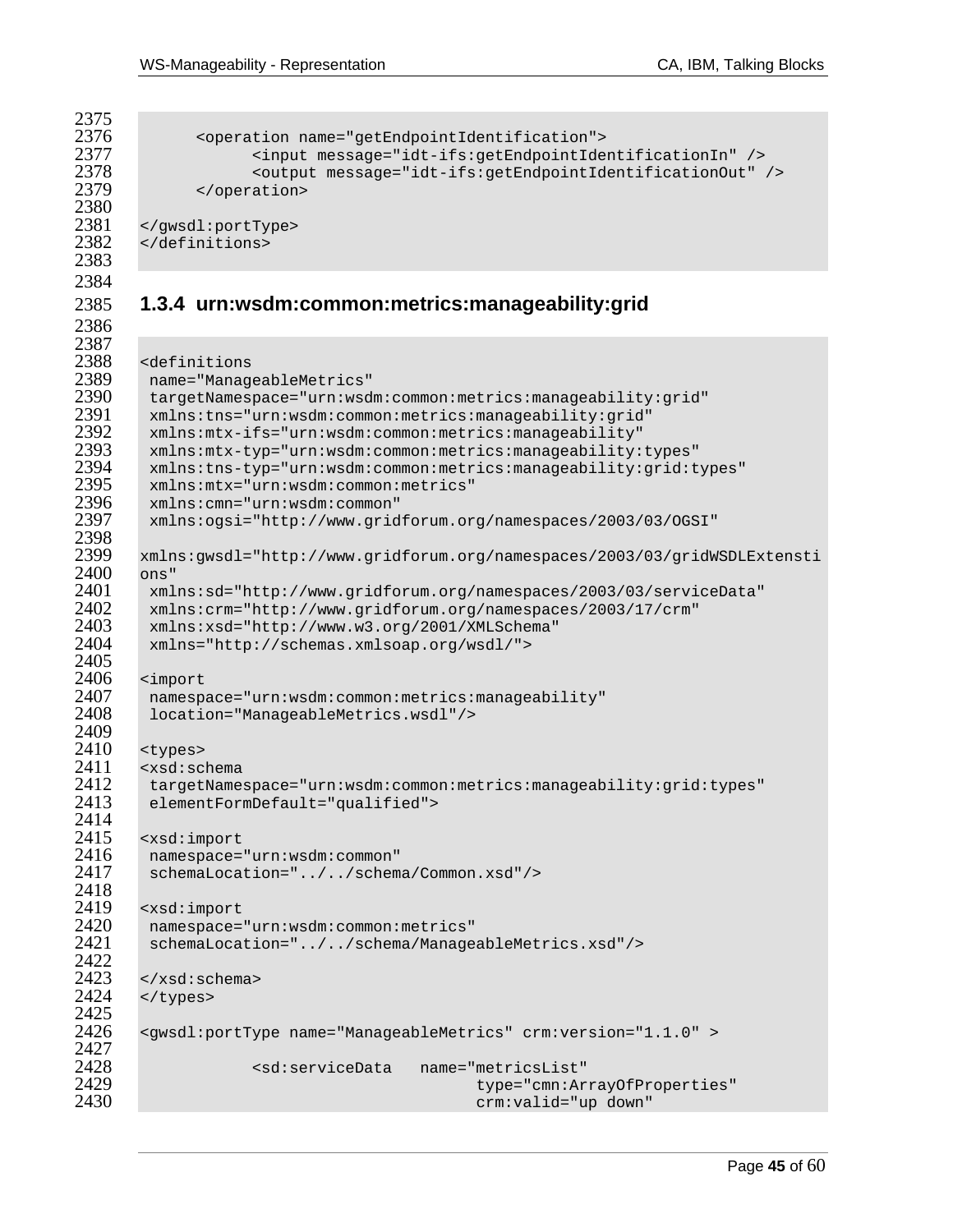minOccurs="0"<br> $2432$  maxOccurs="1" maxOccurs="1" mutability="static"> <sd:documentation> <![CDATA[ QNames of metric properties of a managed Web service endpoint.  $11>$ <br> $2439$   $(18)$ 2439 </sd:documentation><br>2440 </sd:serviceData> </sd:serviceData> <sd:serviceData name="availableMetricEvents" type="cmn:ArrayOfProperties" crm:valid="up down" minOccurs="0" maxOccurs="1" mutability="static"> 2448 <sd:documentation><br>2449 <sd:documentation> <![CDATA[ QNames of metric properts for which events will be emitted.  $1$ 2453 </sd:documentation><br>2454 </sd:serviceData> </sd:serviceData> 2455<br>2456 <sd:serviceData name="activeMetrics" type="cmn:ArrayOfProperties" crm:valid="up" minOccurs="0" maxOccurs="1" mutability="mutable" modifiable="true"> 2463 <sd:documentation><br>2464 <sd:documentation> <![CDATA[ QNames of metrics currently being 2466 collected.<br>2467  $1$ 2468 </sd:documentation><br>2469 </sd:serviceData> </sd:serviceData> <operation name="getMetricsList"> <input message="mtx-ifs:getMetricsListIn" /> 2473 <coutput message="mtx-ifs:getMetricsListOut" /><br>2474 </coveration> </operation> 2475<br>2476 <operation name="getActiveMetrics"> <input message="mtx-ifs:getActiveMetricsIn" /> 2478 <coutput message="mtx-ifs:getActiveMetricsOut" /><br>2479 </coeration> </operation> 2480<br>2481 <operation name="getAvailableMetricEvents"> <input message="mtx-ifs:getAvailableMetricEventsIn" /> <output message="mtx-ifs:getAvailableMetricEventsOut" /> </operation> 2485<br>2486 <operation name="ControlMetricsCollection"> <input message="mtx-ifs:ControlMetricsCollectionIn" />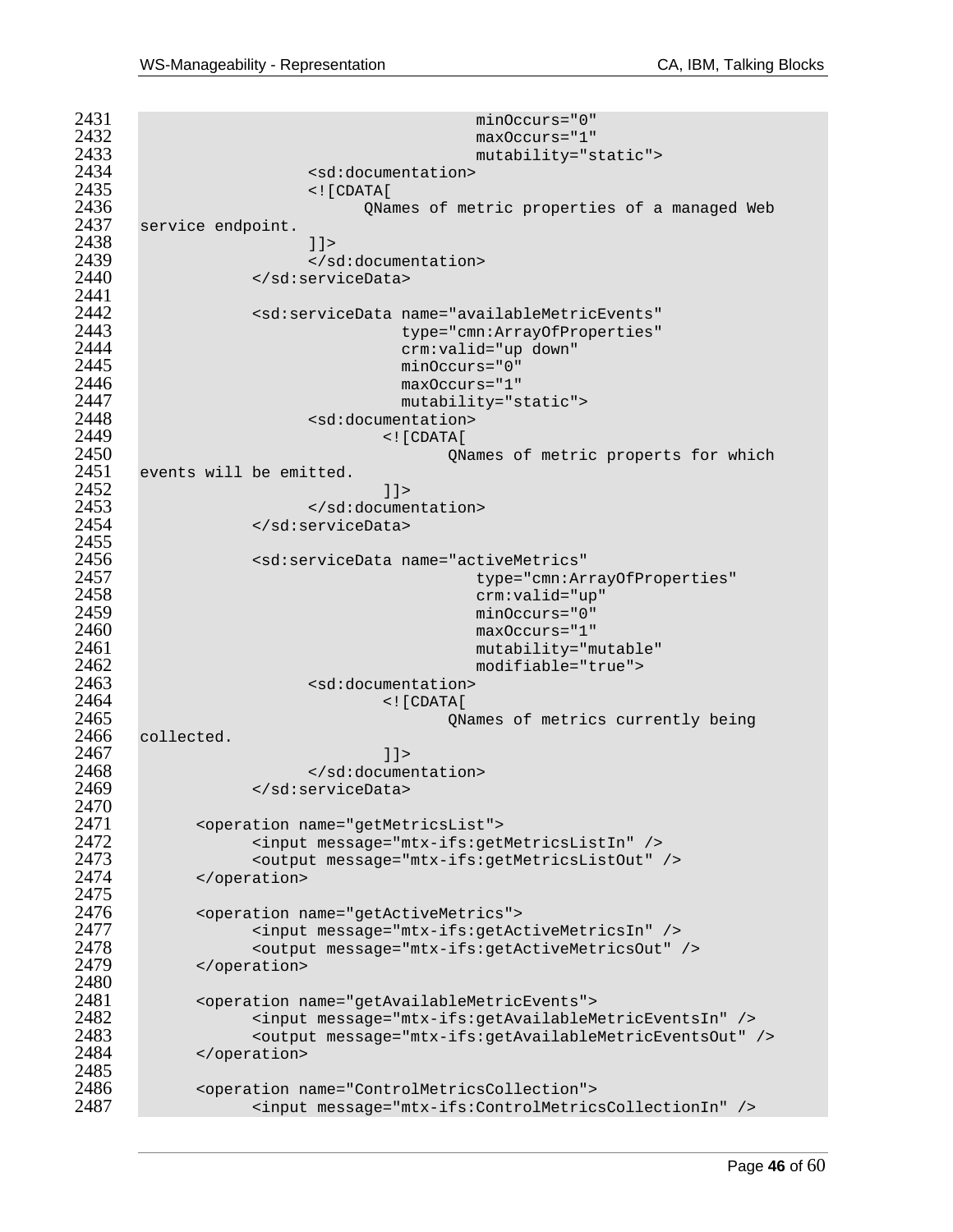```
2488 <output message="mtx-ifs:ControlMetricsCollectionOut" /><br>2489 </operation>
            </operation>
2491 <operation name="ResetMetricsGroup"> 
2492 <input message="mtx-ifs:ResetMetricsGroupIn" /> 
2493 <output message="mtx-ifs:ResetMetricsGroupOut" /> 
            </operation>
2496 </gwsdl:portType> 
      2497 </definitions>
```

```
2498 
2499
```
2490<br>2491

2495<br>2496

### **1.3.5 urn:wsdm:webservice:endpoint:metrics:manageability:grid**

```
2502<br>2503
2503 <definitions 
2504 name="ManageableEndpointMetrics" 
2505 targetNamespace=<br>2506 "urn:wsdm:w
2506 "urn:wsdm:webservice:endpoint:metrics:manageability:grid" 
2507 xmlns:tns= 
2508 "urn:wsdm:webservice:endpoint:metrics:manageability:grid" 
2509 xmlns:cmn-mtx-ifs="urn:wsdm:common:metrics:manageability:grid" 
2510 xmlns:mtx-ifs= 
2511 "urn:wsdm:webservice:endpoint:metrics:manageability"<br>2512 mmlns:mtx-typ=
2512 xmlns:mtx-typ=<br>2513 "urn:wsdm
2513 "urn:wsdm:webservice:endpoint:metrics:manageability:types" 
2514 xmlns:tns-typ= 
2515 "urn:wsdm:webservice:endpoint:metrics:manageability:grid:types" 
2516 xmlns:cmn="urn:wsdm:common" 
2517 xmlns:mtx="urn:wsdm:webservice:endpoint:metrics" 
        2518 xmlns:ogsi="http://www.gridforum.org/namespaces/2003/03/OGSI" 
2519<br>2520
       2520 xmlns:gwsdl="http://www.gridforum.org/namespaces/2003/03/gridWSDLExtensti
2521 ons"<br>2522 xml
2522 xmlns:sd="http://www.gridforum.org/namespaces/2003/03/serviceData" 
2523 xmlns:crm="http://www.gridforum.org/namespaces/2003/17/crm" 
2524 xmlns:xsd="http://www.w3.org/2001/XMLSchema" 
        2525 xmlns="http://schemas.xmlsoap.org/wsdl/"> 
2526<br>2527
2527 <import 
2528 namespace="urn:wsdm:common:metrics:manageability:grid" 
        2529 location="ManageableMetrics.gwsdl"/> 
2530<br>2531
2531 <import 
2532 namespace="urn:webservices:endpoint:metrics:manageability" 
        2533 location="ManageableEndpointMetrics.wsdl"/> 
2534<br>2535
2535 <types><br>2536 <xsd:sc
2536 <xsd∶schema<br>2537 targetName
2537 targetNamespace=<br>2538 "urn:wsdm:w
2538 "urn:wsdm:webservice:endpoint:metrics:manageability:grid:types" 
        elementFormDefault="qualified">
2540<br>2541
       2541 <xsd:import 
2542 namespace="urn:wsdm:webservice:endpoint:metrics" 
        2543 schemaLocation="../../schema/ManageableEndpointMetrics.xsd"/>
```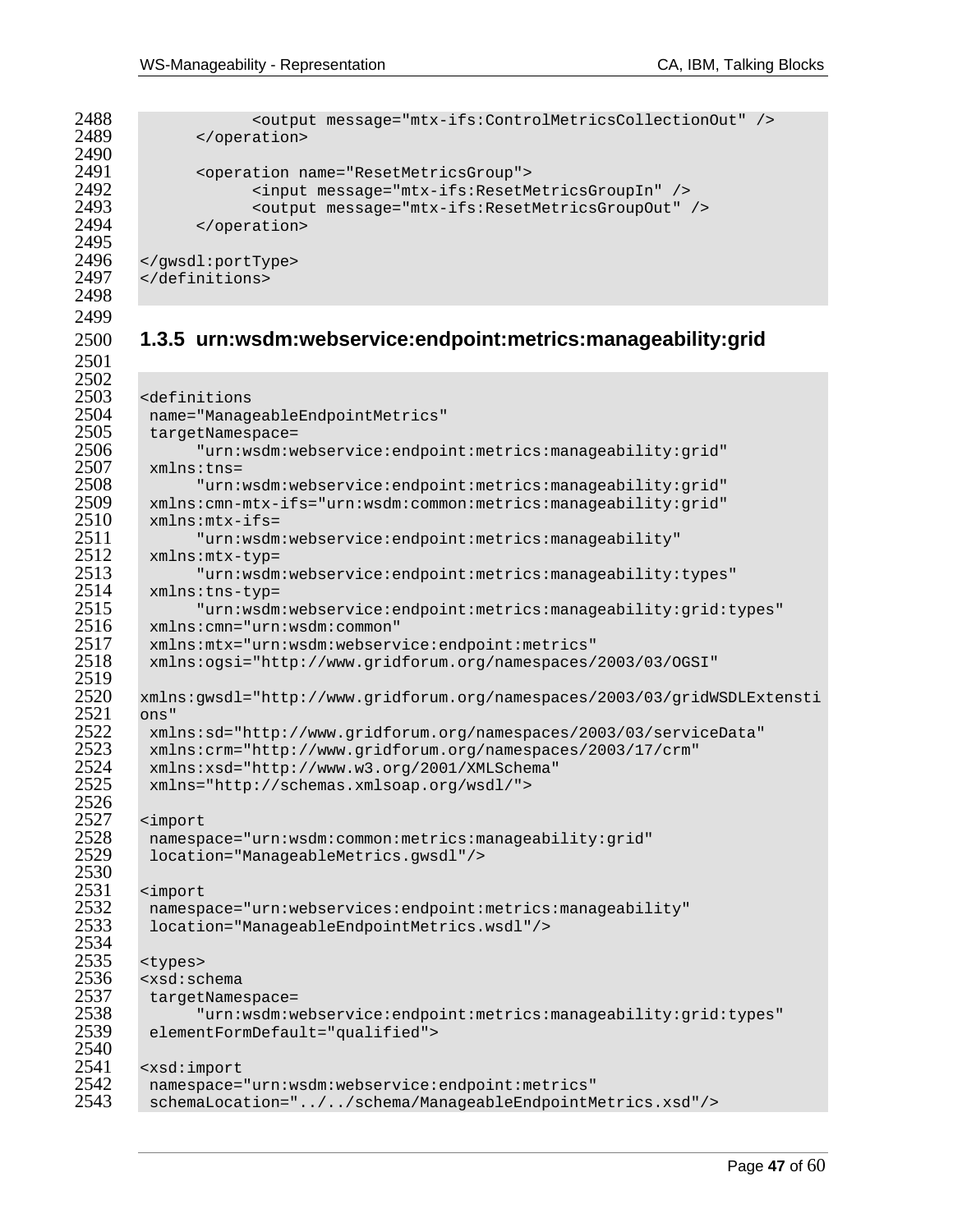| <br>              |                                                                                                                                                                     |
|-------------------|---------------------------------------------------------------------------------------------------------------------------------------------------------------------|
|                   | <gwsdl:porttype <br="" crm:version="1.1.0" name="ManageableEndpointMetrics">extends="cmn-mtx-ifs:ManageableMetrics" &gt;</gwsdl:porttype>                           |
|                   | <sd:servicedata<br>name="requestCounters"<br/>type="mtx:RequestCounters"</sd:servicedata<br>                                                                        |
|                   | $crm:$ valid="up"<br>$minOccurs = "1"$<br>$maxOccurs = "1"$                                                                                                         |
|                   | mutability="mutable"><br><sd:documentation><br/><math>\leq</math>! [CDATA [</sd:documentation>                                                                      |
| service endpoint. | counters for request processing by managed Web                                                                                                                      |
|                   | 11                                                                                                                                                                  |
|                   |                                                                                                                                                                     |
|                   |                                                                                                                                                                     |
|                   |                                                                                                                                                                     |
|                   | <sd:servicedatavalues></sd:servicedatavalues>                                                                                                                       |
|                   | <cmn-mtx-ifs:metricslist></cmn-mtx-ifs:metricslist>                                                                                                                 |
|                   | <cmn:property>tns:requestCounters</cmn:property>                                                                                                                    |
|                   | <br><cmn-mtx-ifs:availablemetricsevents></cmn-mtx-ifs:availablemetricsevents>                                                                                       |
|                   | <cmn:property>tns:requestCounters</cmn:property>                                                                                                                    |
|                   |                                                                                                                                                                     |
|                   | <cmn-mtx-ifs:activemetrics></cmn-mtx-ifs:activemetrics>                                                                                                             |
|                   | <cmn:property>tns:requestCounters</cmn:property>                                                                                                                    |
|                   |                                                                                                                                                                     |
|                   |                                                                                                                                                                     |
|                   | <operation name="getRequestCounters"><br/><input message="mtx-ifs:getRequestCountersIn"/><br/><output message="mtx-ifs:getRequestCountersOut"></output></operation> |
|                   |                                                                                                                                                                     |
|                   |                                                                                                                                                                     |
|                   |                                                                                                                                                                     |
|                   | 1.3.6 urn:wsdm:common:configuration:manageability:grid                                                                                                              |

```
2589<br>2590
2590 <definitions<br>2591 name="Manage
2591 name="ManageableConfiguration"<br>2592 targetNamespace=
2592 targetNamespace= 
2593 "urn:wsdm:common:configuration:manageability:grid"<br>2594 mulns:tns=
2594 xmlns:tns=<br>2595 "urn:
2595 "urn:wsdm:common:configuration:manageability:grid"<br>2596 xmlns:cfg-ifs=
2596 xmlns:cfg-ifs=<br>2597 "urn:wsdm
2597 "urn:wsdm:common:configuration:manageability"<br>2598 mlns:cfg-typ=
2598 xmlns:cfg-typ=<br>2599 "urn:wsdm
                  2599 "urn:wsdm:common:configuration:manageability:types"
```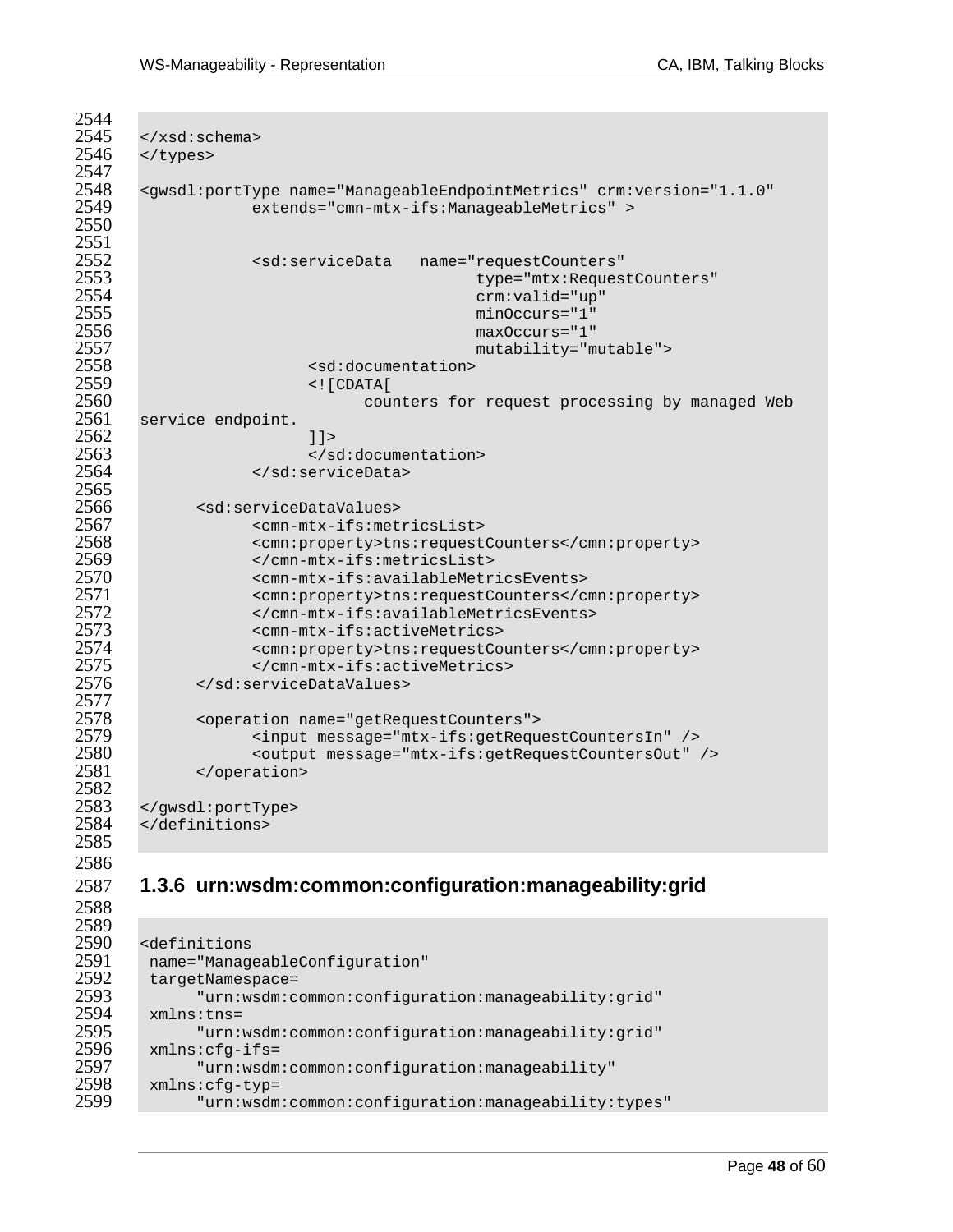$2600$  xmlns:tns-typ=<br> $2601$  "urn:wsdm 2601 "urn:wsdm:common:configuration:manageability:grid:types" 2602 xmlns:cfg="urn:wsdm:common:configuration" 2603 xmlns:cmn="urn:wsdm:common" 2604 xmlns:ogsi="http://www.gridforum.org/namespaces/2003/03/OGSI" 2605<br>2606 2606 xmlns:gwsdl="http://www.gridforum.org/namespaces/2003/03/gridWSDLExtensti  $\frac{2607}{2608}$  ons" 2608 xmlns:sd="http://www.gridforum.org/namespaces/2003/03/serviceData" 2609 xmlns:crm="http://www.gridforum.org/namespaces/2003/17/crm" 2610 xmlns:xsd="http://www.w3.org/2001/XMLSchema" 2611 xmlns="http://schemas.xmlsoap.org/wsdl/"> 2612 2613 <import<br>2614 namesp  $2614$  namespace="urn:wsdm:common:configuration:manageability"<br> $2615$  location="ManageableConfiguration.wsdl"/> 2615 location="ManageableConfiguration.wsdl"/> 2616<br>2617 2617 <types><br>2618 <xsd:sc 2618 <xsd:schema 2619 targetNamespace= 2620 "urn:wsdm:common:configuration:manageability:grid:types" elementFormDefault="qualified"> 2622<br>2623 2623 <xsd:import 2624 namespace="urn:wsdm:common" schemaLocation="../../schema/Common.xsd"/> 2626<br>2627 2627 <xsd:import<br>2628 namespace= 2628 namespace="urn:wsdm:common:configuration"<br>2629 schemaLocation="../../schema/ManageableCo 2629 schemaLocation="../../schema/ManageableConfiguration.xsd"/> 2630<br>2631 2631 </xsd:schema><br>2632 </types> </types> 2633<br>2634 2634 <gwsdl:portType name="ManageableConfiguration" crm:version="1.1.0" > 2635<br>2636 2636 <sd:serviceData name="configurationList" 2637 type="cmn:ArrayOfProperties" 2638 minOccurs="0" maxOccurs="1" 2639 mutability="static" 2640 crm:valid="up down " 2641 crm:volatile="0"> 2642 <wsdl:documentation> 2643 <![CDATA[ 2644 The QNames of the configuration properties of a managed service. service.  $2646$   $11>$ <br> $2647$   $\leq N$ 2647 </wsdl:documentation><br>2648 </sd:serviceData> 2648 </sd:serviceData> 2649 2650 2651 <sd:serviceData name="availableConfigurationEvents"<br>2652 type="cmn:ArravOfProperties" 2652 type="cmn:ArrayOfProperties"<br>2653 minOccurs="0" maxOccurs="1" 2653 minOccurs="0" maxOccurs="1" 2654 mutability="static"<br>2655 crm:valid="up" 2655 crm:valid="up"<br>2656 crm:volatile=" 2656 crm:volatile="0">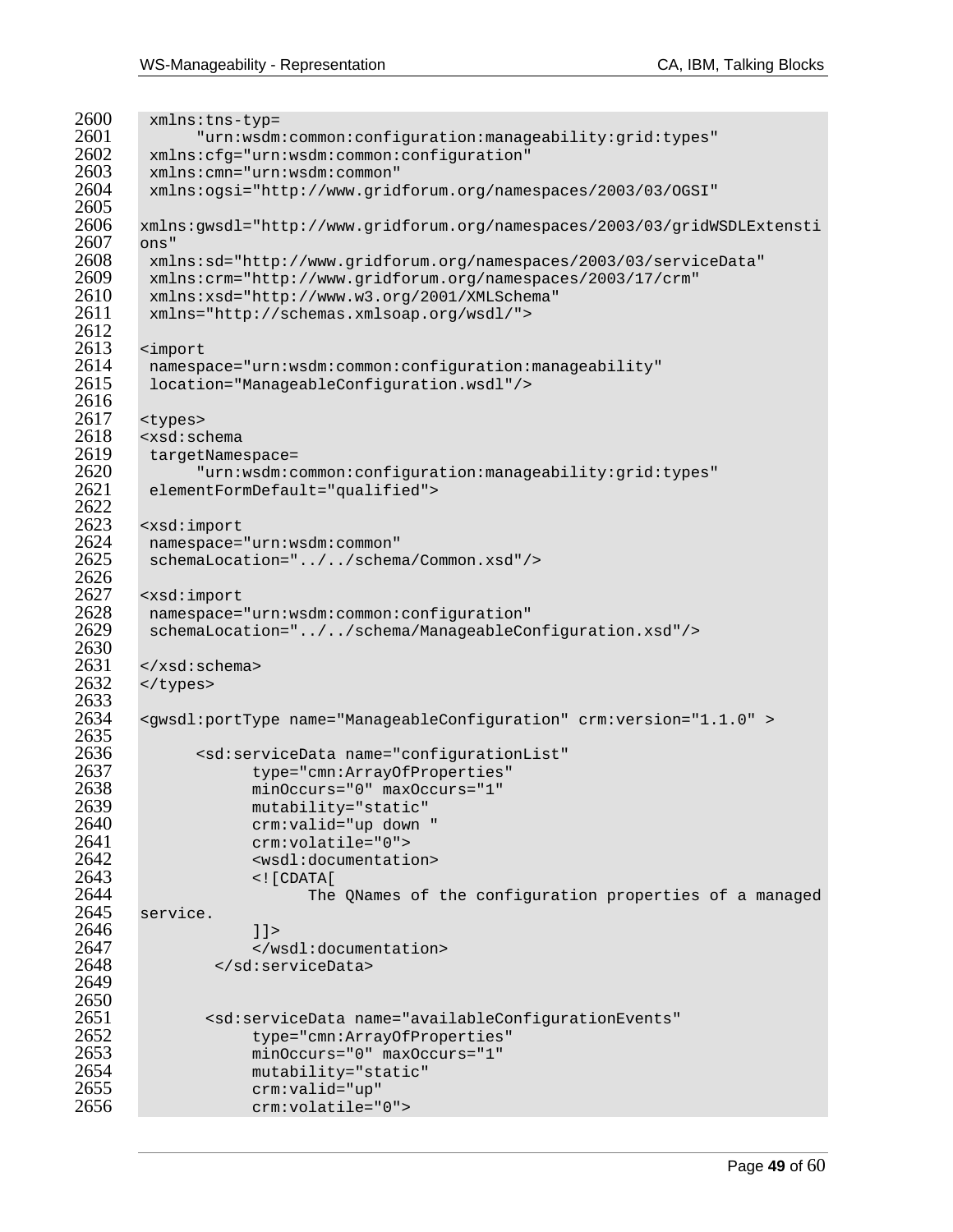```
2657 (and the state of the state of the state of the state of the state of the state of the state of the state of the state of the state of the state of the state of the state of the state of the state of the state of the 
2658 <![CDATA[ 
2659 The QNames of the configuration properties for which 
        property change events emission is supported.
2661 1 ><br>2662 < /w
2662 </wsdl:documentation> 
                   2663 </sd:serviceData> 
2664<br>2665
2665 <operation name="getConfigurationList"> 
2666 <input message="cfg-ifs:getConfigurationListIn" /> 
                        2667 <output message="cfg-ifs:getConfigurationListOut" /> 
2668 </operation> 
2669 
2670 < operation name="getAvailableConfigurationEvents"><br>2671 < input message="cfg-ifs:getAvailableConfigur
2671 <input message="cfg-ifs:getAvailableConfigurationEventsIn" /> 
                        2672 <output message="cfg-ifs:getAvailableConfigurationEventsOut" 
2673 /><br>2674
                </operation>
2675<br>2676
         2676 </gwsdl:portType> 
2677 </definitions> 
2678
```
### **1.3.7 urn:wsdm:webservice:endpoint:configuration:manageability:grid**

```
2682<br>2683
2683 <definitions 
2684 name="ManageableEndpointConfiguration" 
2685 targetNamespace=<br>2686 "urn:wsdm:w
              2686 "urn:wsdm:webservice:endpoint:configuration:manageability:grid" 
2687<br>2688
2688 xmlns:tns="urn:wsdm:webservice:endpoint:configuration:manageability:grid" 
2689 xmlns:cmn-cfg-ifs="urn:wsdm:common:configuration:manageability:grid" 
2690 xmlns:cfg-ifs= 
2691 "urn:wsdm:webservice:endpoint:configuration:manageability" 
2692 xmlns:cfg-typ= 
2693 "urn:wsdm:webservice:endpoint:configuration:manageability:types" 
        2694 xmlns:tns-typ= 
2695<br>2696
              2696 "urn:wsdm:webservice:endpoint:configuration:manageability:grid:type
\frac{2697}{2698} s"
2698 xmlns:cfg="urn:wsdm:webservice:endpoint:configuration" 
2699 xmlns:cmn="urn:wsdm:common" 
        2700 xmlns:ogsi="http://www.gridforum.org/namespaces/2003/03/OGSI" 
2701<br>2702
       2702 xmlns:gwsdl="http://www.gridforum.org/namespaces/2003/03/gridWSDLExtensti
2703 ons" 
2704 xmlns:sd="http://www.gridforum.org/namespaces/2003/03/serviceData" 
2705 xmlns:crm="http://www.gridforum.org/namespaces/2003/17/crm" 
2706 xmlns:xsd="http://www.w3.org/2001/XMLSchema" 
        2707 xmlns="http://schemas.xmlsoap.org/wsdl/"> 
2708<br>2709
2709 <import 
        2710 namespace="urn:wsdm:webservice:endpoint:configuration:manageability" 
2711 location="ManageableEndpointConfiguration.wsdl"/>
2712
```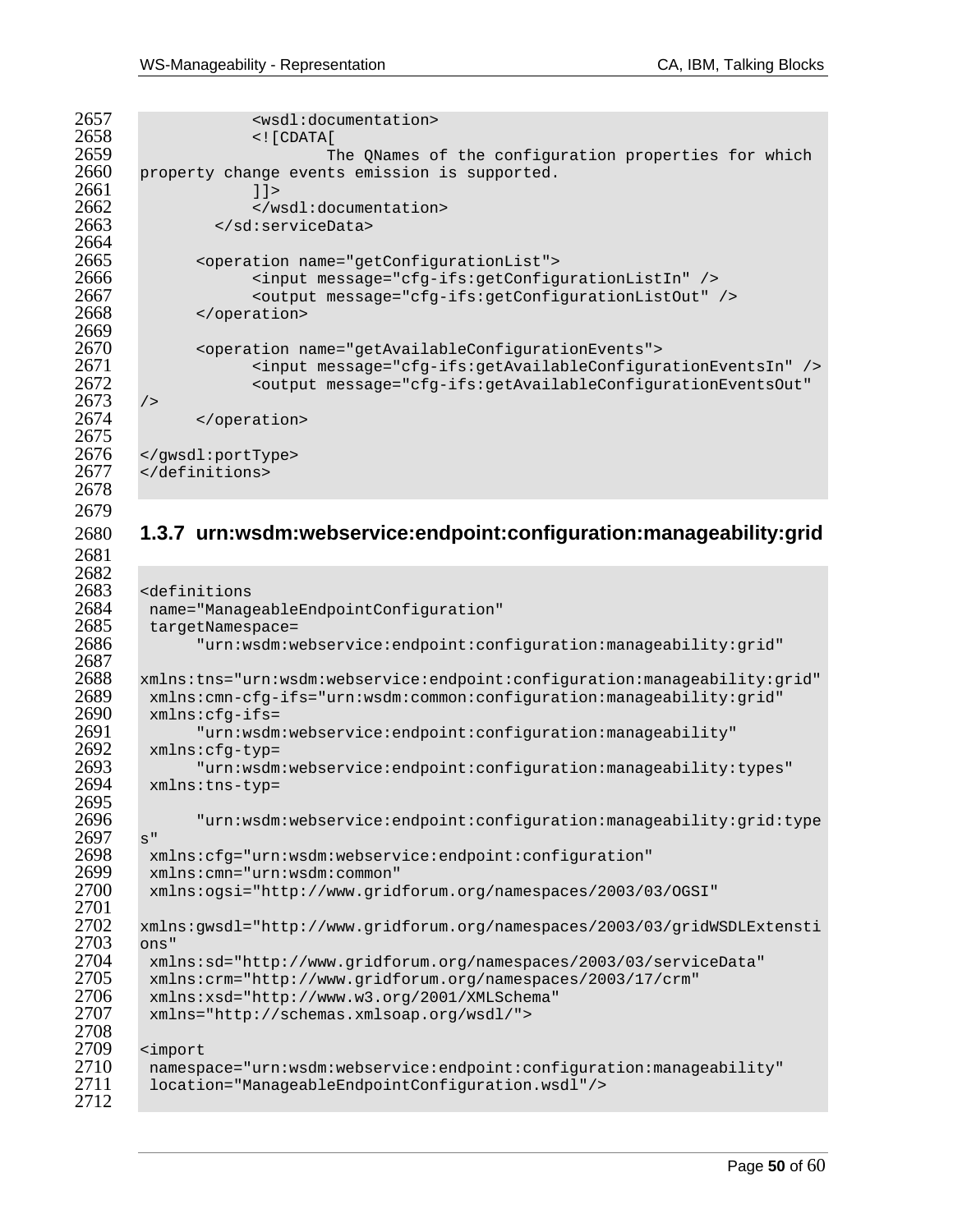```
2713 <import<br>2714 namesp
2714 namespace="urn:wsdm:common:configuration:manageability:grid"<br>2715 location="ManageableConfiguration.gwsdl"/>
         2715 location="ManageableConfiguration.gwsdl"/> 
2716<br>2717
2717 <types> 
2718 <xsd:schema 
         targetNamespace=
2720<br>2721
               2721 "urn:wsdm:webservice:endpoint:configuration:manageability:grid:type
\frac{2722}{2723} s"
         elementFormDefault="qualified">
2724 
2725 <xsd:import<br>2726 namespace=
2726 namespace="urn:wsdm:common"<br>2727 schemaLocation="../../schem
         schemaLocation="../../schema/Common.xsd"/>
2728<br>2729
2729 <xsd:import<br>2730 namespace=
2730 namespace="urn:wsdm:webservice:endpoint:configuration" 
         2731 schemaLocation="../../schema/ManageableEndpointConfiguration.xsd"/> 
2732<br>2733
2733 </xsd:schema><br>2734 </types>
        </types>
2735<br>2736
2736 <gwsdl:portType name="ManageableEndpointConfiguration" 
2737 crm:version="1.1.0" 
                            extends="cmn-cfg-ifs:ManageableConfiguration">
2739<br>2740
2740 <sd:serviceData name="endpointConfiguration"<br>2741 type="cfg:EndpointConfiguration"
2741 type="cfg:EndpointConfiguration"<br>2742 minOccurs="0" maxOccurs="1"
2742 minOccurs="0" maxOccurs="1" 
2743 mutability="mutable" 
2744 modifiable="true" 
2745 crm:valid="up down " 
2746 crm:volatile="1"> 
2747 <wsdl:documentation> 
2748 <![CDATA[ 
                            The configuration for the managed Web service endpoint.
2750 
2751 12752 </wsdl:documentation><br>2753 </sd:serviceData>
               2753 </sd:serviceData> 
2754<br>2755
2755 <sd:serviceDataValues> 
2756 <cmn-cfg-ifs:configurationList> 
2757 <cmn:property>tns:endpointConfiguration</cmn:property> 
2758 </cmn-cfg-ifs:configurationList><br>2759 </sd:serviceDataValues>
               2759 </sd:serviceDataValues> 
2760<br>2761
2761 < operation name="getEndpointConfiguration"><br>2762 < input message="cfg-ifs:getEndpointCo
2762 <input message="cfg-ifs:getEndpointConfigurationIn" /> 
2763 <output message="cfg-ifs:getEndpointConfigurationOut" /> 
              </operation>
2765<br>2766
2766 <operation name="setEndpointConfiguration"><br>2767 - <input message="cfg-ifs:setEndpointCo
2767 <input message="cfg-ifs:setEndpointConfigurationIn" /> 
2768 <coutput message="cfg-ifs:setEndpointConfigurationOut" /><br>2769 </coeration>
               </operation>
```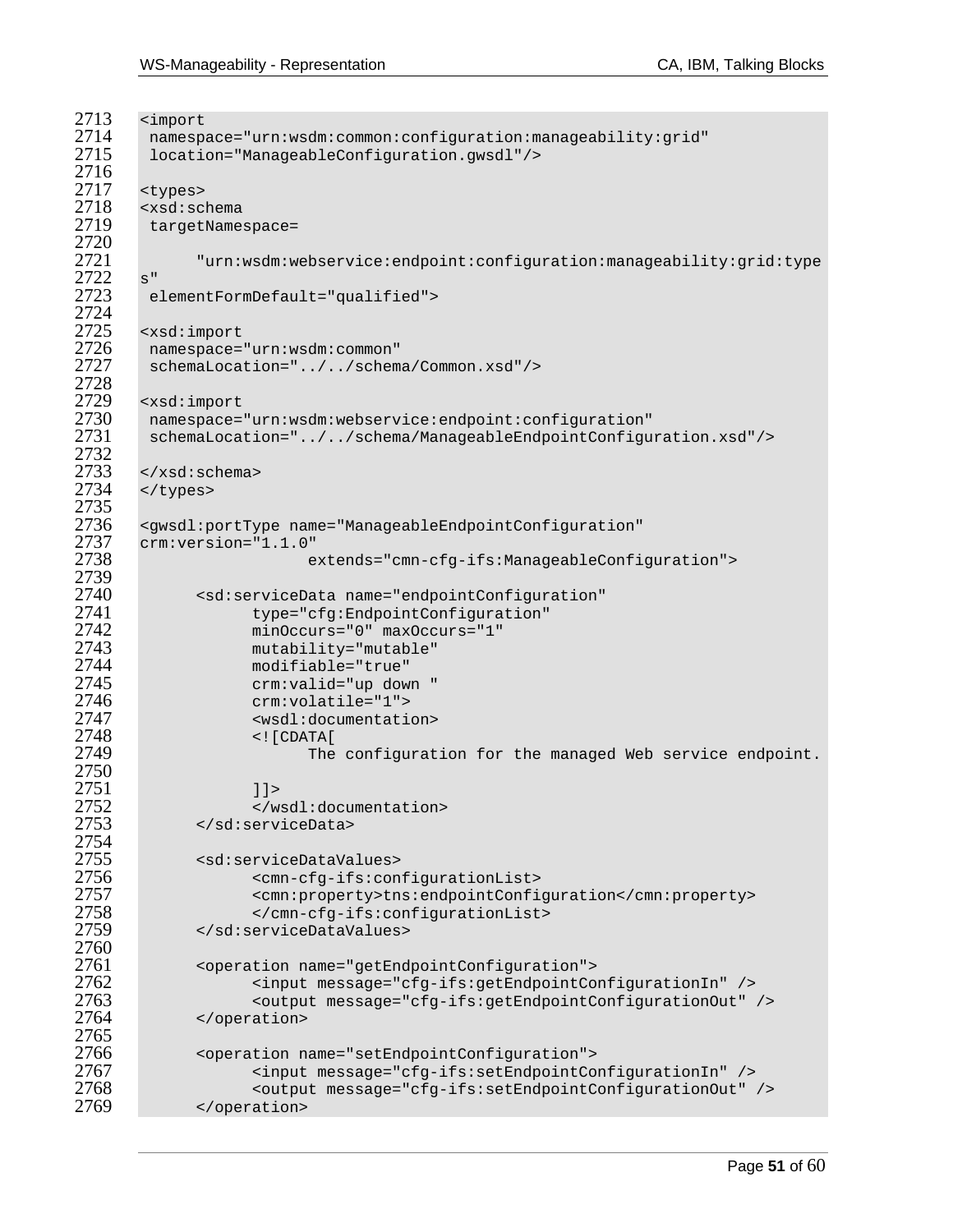2770<br>2771 2771 </gwsdl:portType><br>2772 </definitions> </definitions> **1.3.8 urn:wsdm:common:state:manageability:grid**  <definitions 2779 name="ManageableState"<br>2780 tarqetNamespace="urn:w targetNamespace="urn:wsdm:common:state:manageability:grid" xmlns:tns="urn:wsdm:common:state:manageability:grid" xmlns:stt-ifs="urn:wsdm:common:state:manageability" 2783 xmlns:tns-typ="urn:wsdm:common:state:manageability:grid:types"<br>2784 xmlns:stt="urn:wsdm:common:state" xmlns:stt="urn:wsdm:common:state" xmlns:cmn="urn:wsdm:common" xmlns:ogsi="http://www.gridforum.org/namespaces/2003/03/OGSI" 2787<br>2788 xmlns:gwsdl="http://www.gridforum.org/namespaces/2003/03/gridWSDLExtensti 2789 ons"<br>2790 xml xmlns:sd="http://www.gridforum.org/namespaces/2003/03/serviceData" xmlns:crm="http://www.gridforum.org/namespaces/2003/17/crm" xmlns:xsd="http://www.w3.org/2001/XMLSchema" xmlns="http://schemas.xmlsoap.org/wsdl/"> 2794<br>2795 <import namespace="urn:wsdm:common:state:manageability" location="ManageableState.wsdl"/> 2798<br>2799 2799 <types><br>2800 <xsd:sc <xsd:schema 2801 targetNamespace="urn:wsdm:common:state:manageability:grid:types"<br>2802 elementFormDefault="qualified"> elementFormDefault="qualified"> 2803<br>2804 <xsd:import namespace="urn:wsdm:common" schemaLocation="../../schema/Common.xsd"/> 2808 <xsd:import<br>2809 namespace= namespace="urn:wsdm:common:state" schemaLocation="../../schema/ManageableState.xsd"/> 2811<br>2812  $2812 \times /xsd:$ schema><br> $2813 \times /t$ ypes> </types> 2814<br>2815 <gwsdl:portType name="ManageableState" crm:version="1.1.0" > <sd:serviceData name="currentLifecycleState" type="stt:CurrentState" crm:valid="up down" minOccurs="1" maxOccurs="1" mutability="mutable"> <sd:documentation>  $\leq$  [CDATA]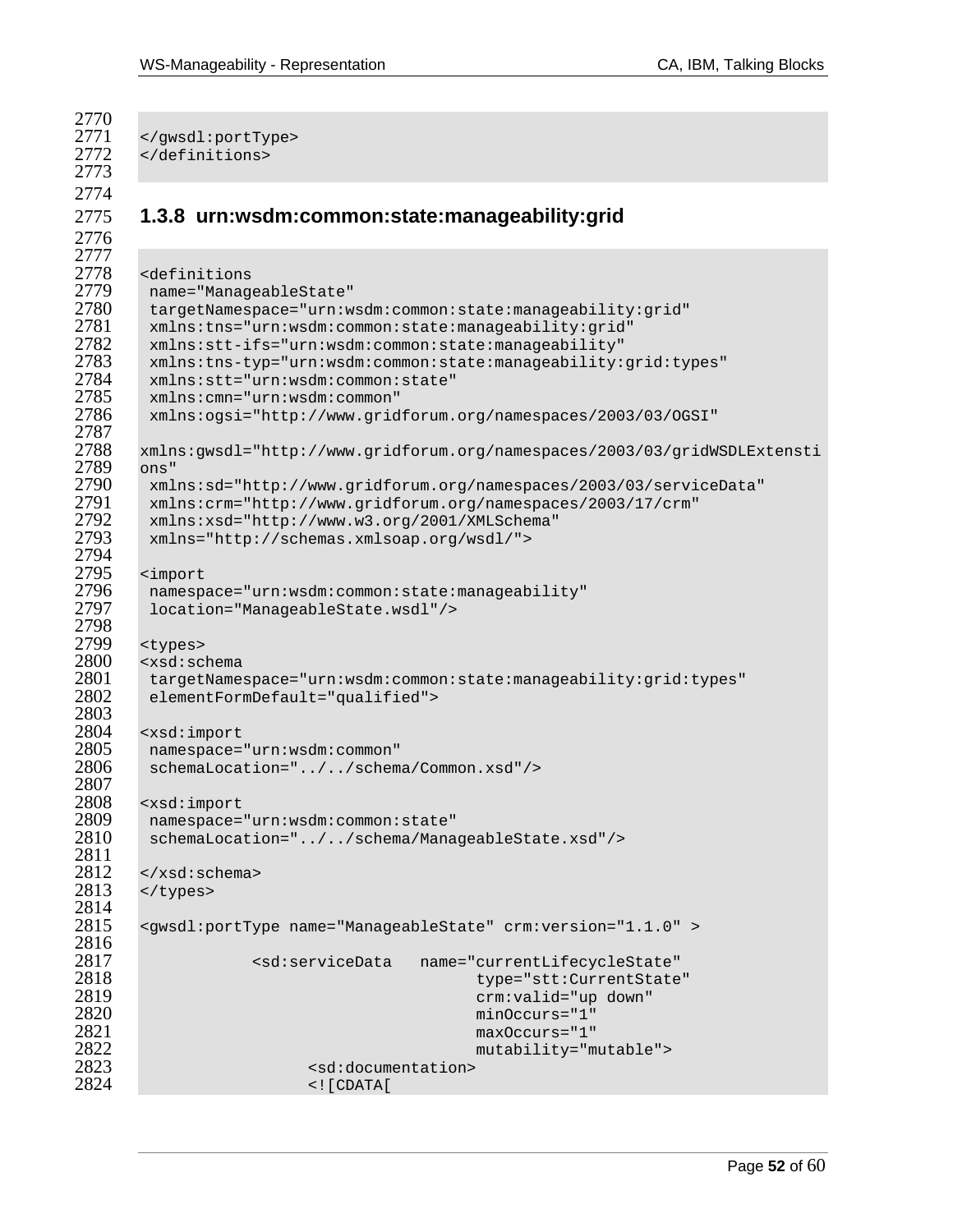2825 current lifecycle state of the Web service<br>2826 endpoint. endpoint.  $11>$ <br> $2828$   $\leq$ /s 2828 </sd:documentation><br>2829 </sd:serviceData> </sd:serviceData> 2831<br>2832 <sd:serviceData name="availableLifecycleTransitionEvents" 2833<br>2834 type="stt:ArrayOfTransitionIdentifiers" crm:valid="up down" minOccurs="0" maxOccurs="1" mutability="static"> 2839 <sd:documentation><br>2840 <sd:documentation> <![CDATA[ the list of state change transistions<br> $2842$  currently being evented on. 11> currently being evented on. ]]> 2843 </sd:documentation><br>2844 </sd:serviceData> </sd:serviceData> 2845<br>2846 <sd:serviceData name="supportedStates" type="stt:ArrayOfStateIdentifiers" crm:valid="up down" minOccurs="1" maxOccurs="1" mutability="static"> <sd:documentation> <![CDATA[ the list of states supported by the managed Web service enpoint. ]]> 2856 </sd:documentation><br>2857 </sd:serviceData> </sd:serviceData> 2858<br>2859 <sd:serviceData name="stateList" type="cmn:ArrayOfProperties" crm:valid="up down" minOccurs="0" maxOccurs="1" mutability="static"> <sd:documentation> <![CDATA[ the list of states supported by the  $2868$  managed Web service enpoint. ]]> managed Web service enpoint. ]]> 2869 </sd:documentation><br>2870 </sd:serviceData> </sd:serviceData> 2872<br>2873 <operation name="getCurrentLifecycleState"> <input message="stt-ifs:getCurrentLifecycleStateIn" /> <output message="stt-ifs:getCurrentLifecycleStateOut" /> </operation> 2877<br>2878 2878 <operation name="getSupportedStates"><br>2879 <input message="stt-ifs:getSupp <input message="stt-ifs:getSupportedStatesIn" /> 2880 < coutput message="stt-ifs:getSupportedStatesOut" /><br>2881 </ operation> </operation>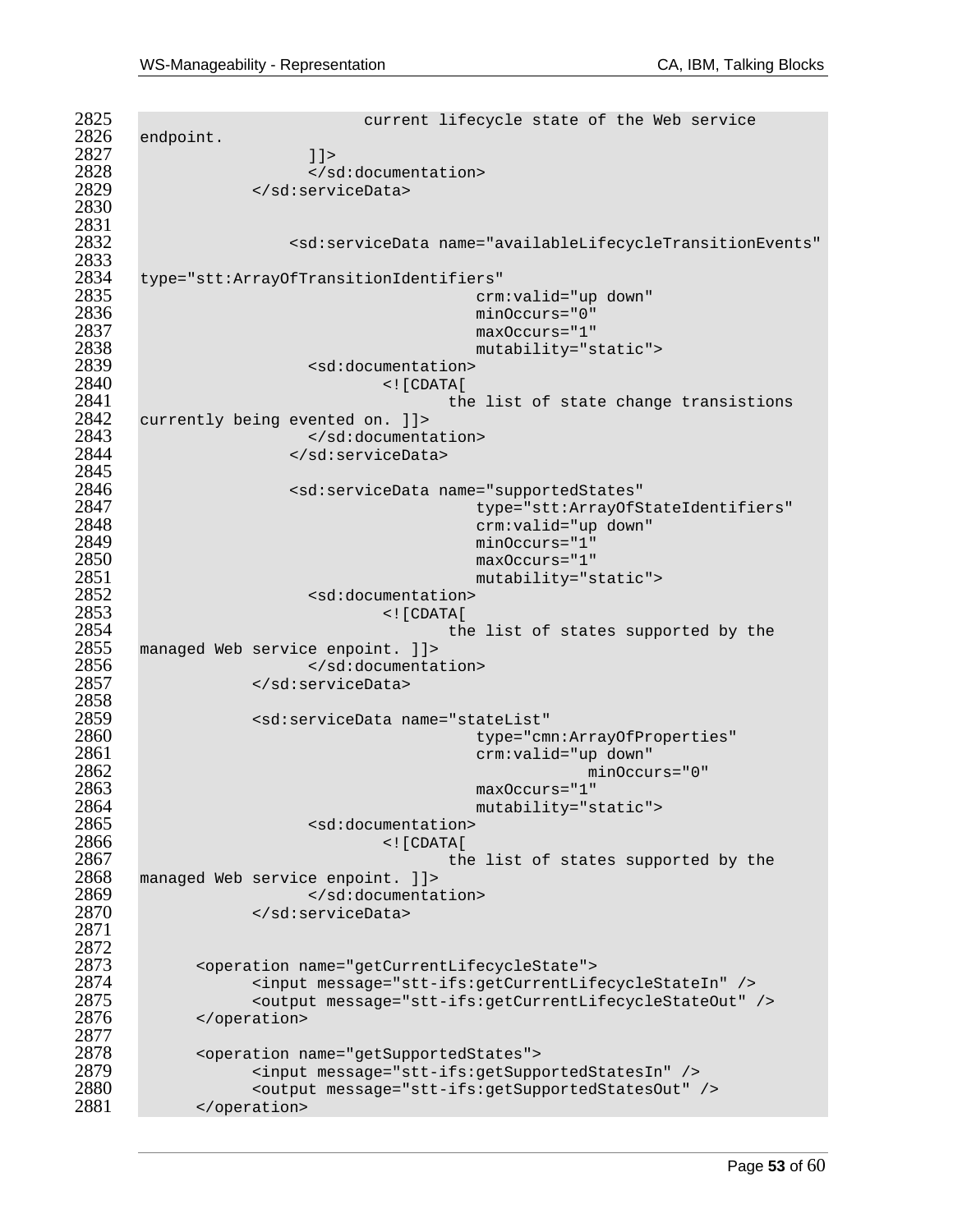2882<br>2883 2887<br>2888 2894<br>2895 

```
2883 <operation name="getStateList"><br>2884 <a>
cinput message="stt-ifs:g
2884 <input message="stt-ifs:getStateListIn" /><br>2885 <output message="stt-ifs:getStateListOut"
2885 <coutput message="stt-ifs:getStateListOut" /><br>2886 </coveration>
                </operation>
2888 <operation name="getAvailableLifecycleTransitionEvents"><br>2889 <input message="stt-
-2889 <input message="stt<br>2890 ifs:getAvailableLifecycleTransit
2890 ifs:getAvailableLifecycleTransitionEventsIn" /> 
2891 <output message="stt-
2892 ifs:getAvailableLifecycleTransitionEventsOut" /> 
                </operation>
2895 </gwsdl:portType><br>2896 </definitions>
         </definitions>
```
### **1.3.9 urn:wsdm:webservice:endpoint:state:manageability:grid**

| ムノワエ |                                                                           |
|------|---------------------------------------------------------------------------|
| 2902 | <definitions< th=""></definitions<>                                       |
| 2903 | name="ManageableEndpointState"                                            |
| 2904 | targetNamespace=                                                          |
| 2905 | "urn:wsdm:webservice:endpoint:state:manageability"                        |
| 2906 | $xmlns:stt-ifs=$                                                          |
| 2907 | "urn:wsdm:webservice:endpoint:state:manageability"                        |
| 2908 | xmlns:stt-typ=                                                            |
| 2909 | "urn:wsdm:webservice:endpoint:state:manageability:types"                  |
| 2910 | xmlns:xsd="http://www.w3.org/2001/XMLSchema"                              |
| 2911 | xmlns="http://schemas.xmlsoap.org/wsdl/">                                 |
| 2912 |                                                                           |
| 2913 | <types></types>                                                           |
| 2914 | $<$ xsd: schema                                                           |
| 2915 | targetNamespace=                                                          |
| 2916 | "urn:wsdm:webservice:endpoint:state:manageability:types"                  |
| 2917 | xmlns: cmn-stt="urn: wsdm: common: state"                                 |
| 2918 | xmlns:stt="urn:wsdm:webservice:endpoint:state"                            |
| 2919 | xmlns: cmn="urn: wsdm: common"                                            |
| 2920 | elementFormDefault="qualified">                                           |
| 2921 |                                                                           |
| 2922 | <xsd:import< th=""></xsd:import<>                                         |
| 2923 | namespace="urn:wsdm:common"                                               |
| 2924 | schemaLocation="//schema/Common.xsd"/>                                    |
| 2925 |                                                                           |
| 2926 | <xsd:import< th=""></xsd:import<>                                         |
| 2927 | namespace="urn:wsdm:common:state"                                         |
| 2928 | schemaLocation="//schema/ManageableState.xsd"/>                           |
| 2929 |                                                                           |
| 2930 | <xsd:import< th=""></xsd:import<>                                         |
| 2931 | namespace="urn:wsdm:webservice:endpoint:state"                            |
| 2932 | schemaLocation="//schema/ManageableEndpointState.xsd"/>                   |
| 2933 |                                                                           |
| 2934 | <xsd:element name="ControlRequestProcessingDataCollectors"></xsd:element> |
| 2935 | <xsd:complextype></xsd:complextype>                                       |
| 2936 | <xsd:sequence></xsd:sequence>                                             |
| 2937 | <xsd:element <="" name="transition" th=""></xsd:element>                  |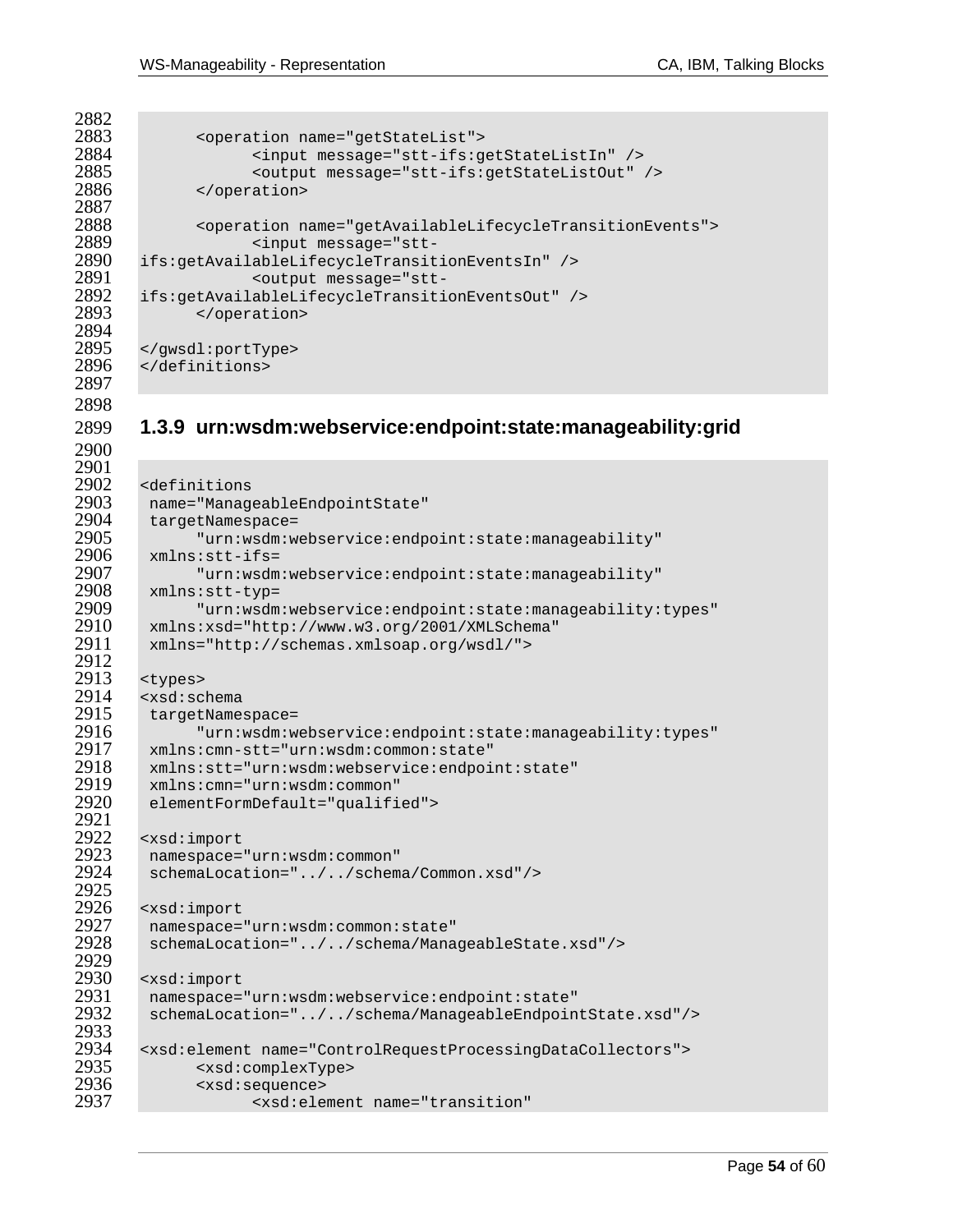```
2938 type="cmn-stt:TransitionIdentifier"/><br>2939 stad:element.name="dataCollectors"
2939 <br>
2940 \leftarrow xsd:element name="dataCollectors"/>
2940 type="stt:DataCollectors"/> 
2941 </xsd:sequence> 
2942 </xsd:complexType> 
      2943 </xsd:element> 
2944<br>2945
2945 <xsd:element name="ControlRequestProcessingDataCollectorsResponse"> 
2946 <xsd:complexType> 
2947 <xsd:sequence> 
2948 <xsd:element name="OK" type="xsd:boolean"/> 
2949 </xsd:sequence> 
2950 </xsd:complexType> 
      2951 </xsd:element> 
2952<br>2953
      2953 <xsd:element name="Enable"/> 
2954<br>2955
2955 <xsd:element name="EnableResponse"> 
2956 <xsd:complexType> 
2957 <xsd:sequence> 
2958 <xsd:element name="OK" type="xsd:boolean"/> 
2959 </xsd:sequence> 
2960 </xsd:complexType> 
      2961 </xsd:element> 
2962<br>2963
      2963 <xsd:element name="Disable"/> 
2964<br>2965
2965 <xsd:element name="DisableResponse"> 
2966 <xsd:complexType> 
2967 <xsd:sequence> 
2968 <xsd:element name="OK" type="xsd:boolean"/> 
2969 </xsd:sequence> 
2970 </xsd:complexType> 
      </xsd:element>
2972<br>2973
      2973 <xsd:element name="Shutdown"/> 
2974<br>2975
2975 <xsd:element name="ShutdownResponse"> 
2976 <xsd:complexType> 
2977 <xsd:sequence> 
2978 <xsd:element name="OK" type="xsd:boolean"/> 
2979 </xsd:sequence> 
2980 </xsd:complexType> 
      2981 </xsd:element> 
2982<br>2983
      2983 <xsd:element name="getRequestProcessingTransitionSettings"/> 
2984<br>2985
2985 <xsd:element name="getRequestProcessingTransitionSettingsResponse"> 
2986 <xsd:complexType> 
2987 <xsd:sequence> 
2988 <xsd:element name="requestProcessingTransitionSettings" 
2989 type="stt:ArrayOfRequestProcessingTransitionSettings"/> 
2990 </xsd:sequence> 
2991 </xsd:complexType> 
      2992 </xsd:element> 
2993<br>2994
      2994 <xsd:element name="getAvailableRequestProcessingTransitionEvents"/>
```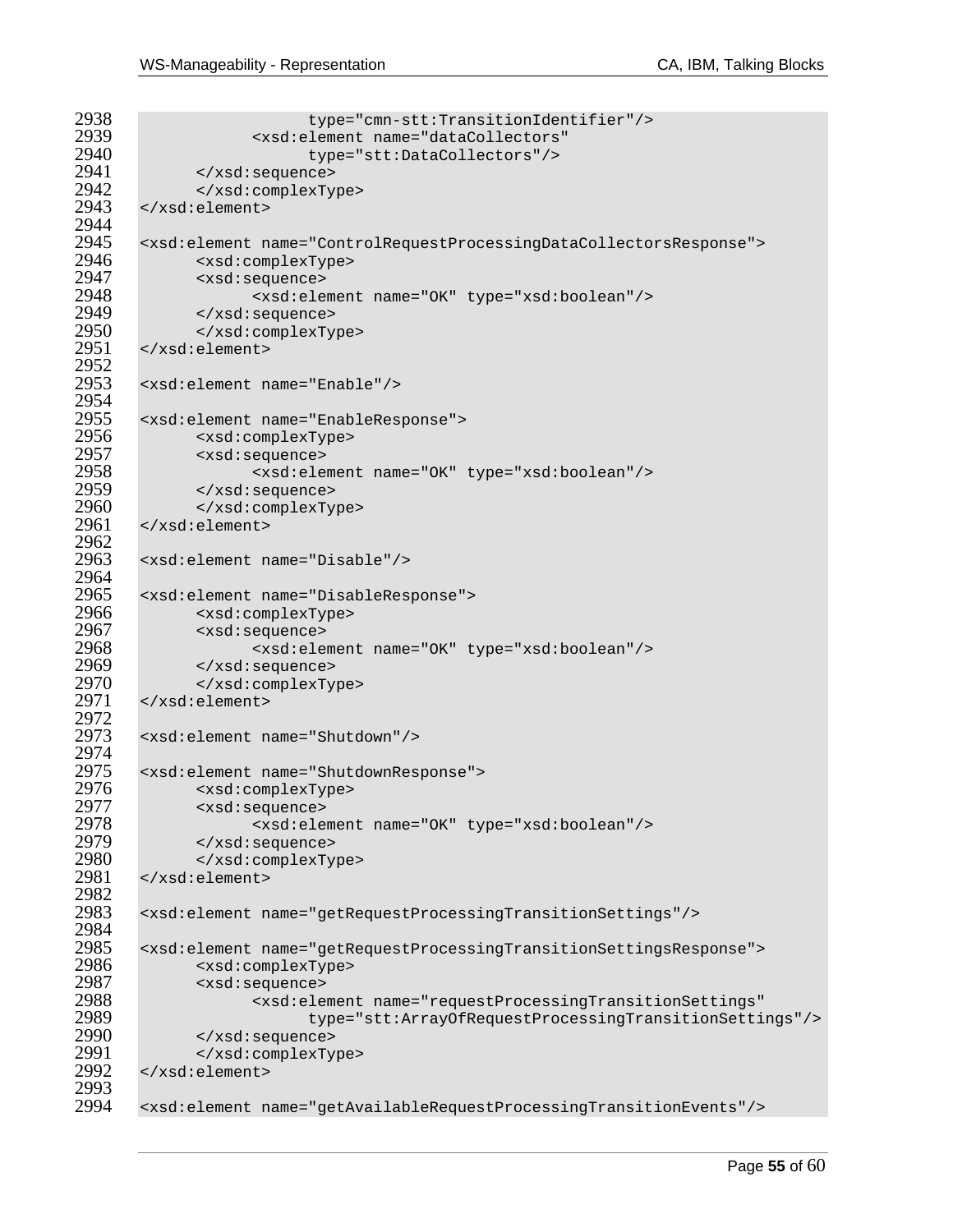```
2995<br>2996
2996 <xsd:element<br>2997 name="getAva
2997 name="getAvailableRequestProcessingTransitionEventsResponse"> 
2998 <xsd:complexType> 
2999 <xsd:sequence> 
3000 <xsd:element 
3001 name="availableRequestProcessingTransitionEvents" 
3002 type="cmn-stt:ArrayOfTransitionIdentifiers"/> 
3003 </xsd:sequence> 
3004 </xsd:complexType> 
       3005 </xsd:element> 
3006<br>3007
3007 </xsd:schema> 
       </types>
3009<br>3010
3010 <message name="getAvailableRequestProcessingTransitionEventsIn"> 
3011 <part name="parameters" element="stt-
3012 typ:getAvailableRequestProcessingTransitionEvents"/> 
       3013 </message> 
3014<br>3015
3015 <message name="getAvailableRequestProcessingTransitionEventsOut"> 
3016 <part name="parameters" element="stt-
3017 typ:getAvailableRequestProcessingTransitionEventsResponse"/> 
       </message>
3019<br>3020
3020 <message name="getRequestProcessingTransitionSettingsIn"> 
3021 <part name="parameters" element="stt-
3022 typ:getRequestProcessingTransitionSettings"/><br>3023 </message>
       3023 </message> 
3024<br>3025
3025 <message name="getRequestProcessingTransitionSettingsOut"> 
3026 <part name="parameters" element="stt-
3027 typ:getRequestProcessingTransitionSettingsResponse"/> 
       </message>
3029<br>3030
3030 <message name="ControlRequestProcessingDataCollectorsIn"> 
3031 <part name="parameters" element="stt-
3032 typ:ControlRequestProcessingDataCollectors"/><br>3033 </message>
       3033 </message> 
3034<br>3035
3035 <message name="ControlRequestProcessingDataCollectorsOut"> 
3036 <part name="parameters" element="stt-
3037 typ:ControlRequestProcessingDataCollectorsResponse"/> 
       3038 </message> 
3039<br>3040
3040 <message name="EnableIn"> 
3041 <part name="parameters" element="stt-typ:Enable"/> 
       3042 </message> 
3043<br>3044
3044 <message name="EnableOut"> 
3045 <part name="parameters" element="stt-typ:EnableResponse"/> 
       </message>
3047<br>3048
3048 <message name="DisableIn"> 
3049 <part name="parameters" element="stt-typ:Disable"/> 
       3050 </message> 
3051
```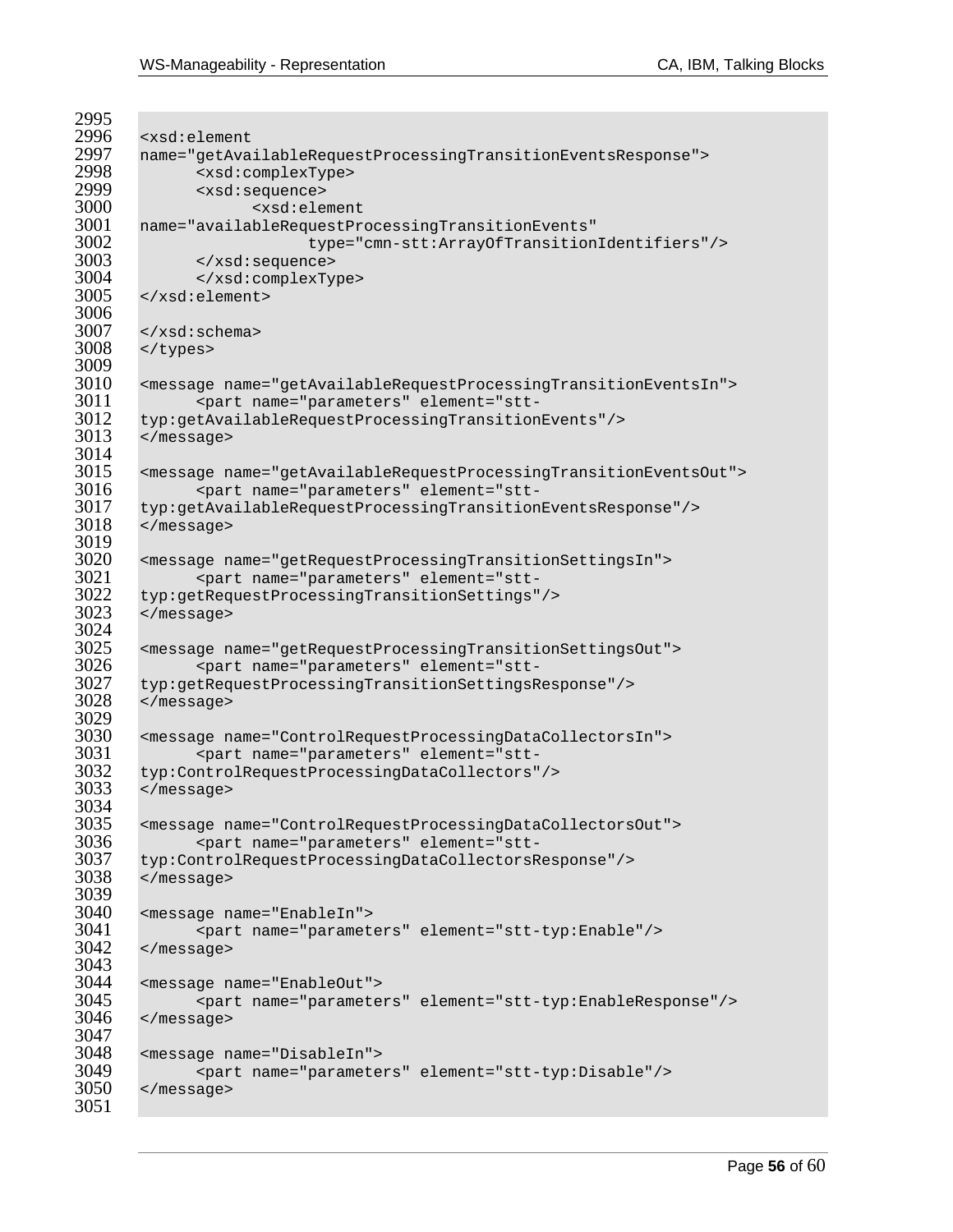```
3052 <message name="DisableOut"> 
3053 <part name="parameters" element="stt-typ:DisableResponse"/> 
       </message>
3055<br>3056
3056 <message name="ShutdownIn"> 
3057 <part name="parameters" element="stt-typ:Shutdown"/> 
       3058 </message> 
3059<br>3060
3060 <message name="ShutdownOut"> 
3061 <part name="parameters" element="stt-typ:ShutdownResponse"/><br>3062 </message>
       3062 </message> 
3063 
3064 <portType name="ManageableEndpointState"> 
3065 
3066 <operation name="getAvailableRequestProcessingTransitionEvents"> 
-3067 <input message="stt<br>3068 ifs:getAvailableRequestProcessin
3068 ifs:getAvailableRequestProcessingTransitionEventsIn" /> 
3069 <output message="stt-
3070 ifs:getAvailableRequestProcessingTransitionEventsOut" /> 
            </operation>
3072<br>3073
3073 <operation name="getRequestProcessingTransitionSettings"> 
3074 <input message="stt-
3075 ifs:getRequestProcessingTransitionSettingsIn" /> 
3076 <output message="stt-
3077 ifs:getRequestProcessingTransitionSettingsOut" /> 
            3078 </operation> 
3079<br>3080
3080 <operation name="ControlRequestProcessingDataCollectors"> 
                  3081 <input message="stt-
3082 ifs:ControlRequestProcessingDataCollectorsIn" /> 
-3083 <output message="stt<br>3084 ifs:ControlRequestProcessingDataC
3084 ifs:ControlRequestProcessingDataCollectorsOut" /> 
            </operation>
3086<br>3087
3087 <operation name="Enable"> 
3088 <input message="stt-ifs:EnableIn" /> 
3089 <output message="stt-ifs:EnableOut" /> 
            </operation>
3091<br>3092
3092 <operation name="Disable"> 
3093 <input message="stt-ifs:DisableIn" /> 
3094 <output message="stt-ifs:DisableOut" /> 
            3095 </operation> 
3096<br>3097
3097 <operation name="Shutdown"> 
3098 <input message="stt-ifs:ShutdownIn" /> 
3099 <output message="stt-ifs:ShutdownOut" /> 
             </operation>
3101 
3102 </portType> 
      </definitions>
3104 
3105 
3106 1.3.10 urn:wsmr:common:relationships:manageability:grid 
3107
```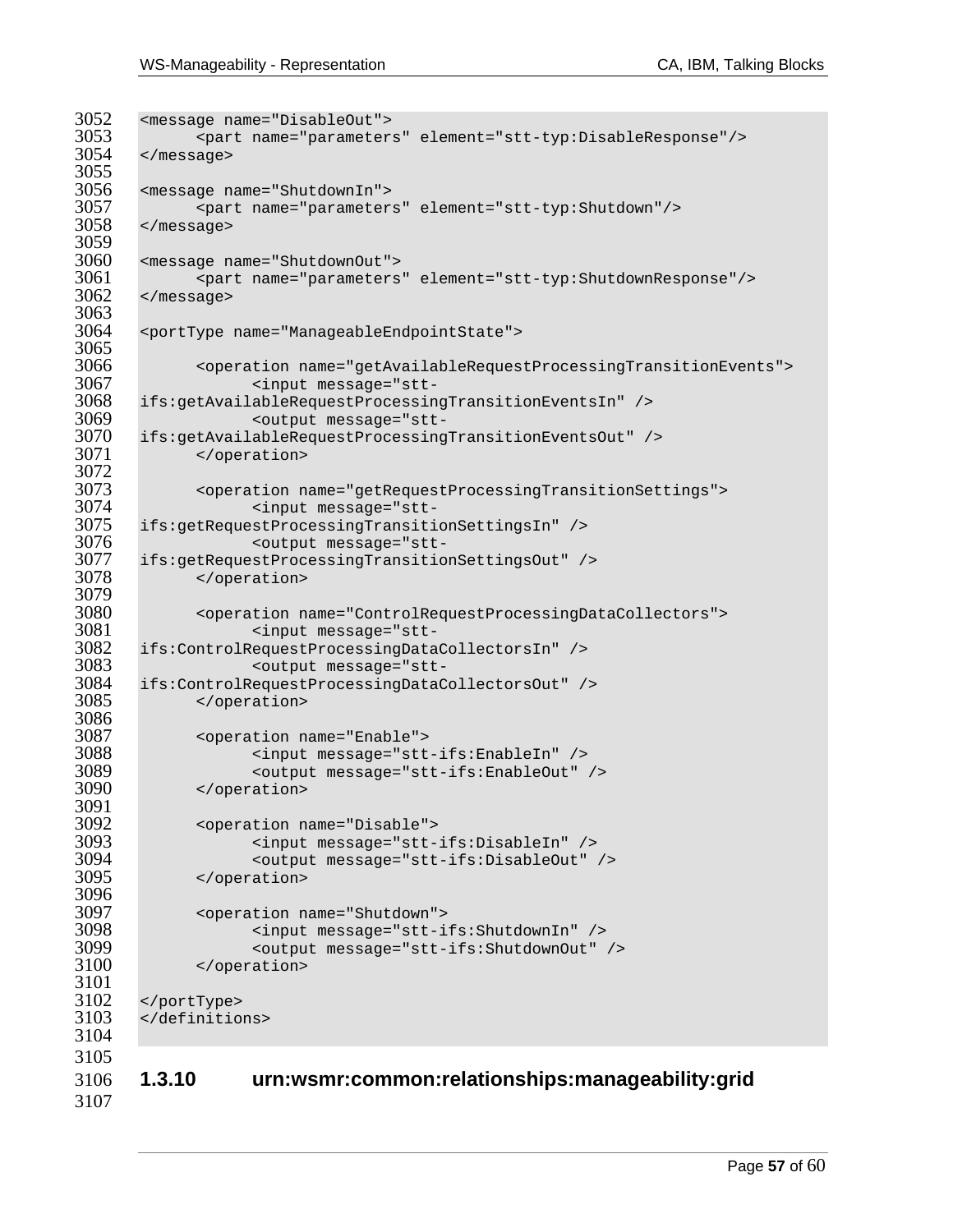```
3108<br>3109
3109 <definitions 
3110 name="ManageableRelationships" 
3111 targetNamespace="urn:wsmr:common:relationships:manageability:grid" 
3112 xmlns:rel-ifs="urn:wsmr:common:relationships:manageability" 
3113 xmlns:rel-typ="urn:wsmr:common:relationships:manageability:types" 
3114 xmlns:tns-typ="urn:wsmr:common:relationships:manageability:grid:types" 
3115 xmlns:rel="urn:wsmr:common:relationships" 
3116 xmlns:cmn="urn:wsdm:common" 
        3117 xmlns:ogsi="http://www.gridforum.org/namespaces/2003/03/OGSI" 
3118<br>3119
       3119 xmlns:gwsdl="http://www.gridforum.org/namespaces/2003/03/gridWSDLExtensti
3120 ons" 
3121 xmlns:sd="http://www.gridforum.org/namespaces/2003/03/serviceData" 
3122 xmlns:crm="http://www.gridforum.org/namespaces/2003/17/crm" 
3123 xmlns:xsd="http://www.w3.org/2001/XMLSchema" 
        3124 xmlns="http://schemas.xmlsoap.org/wsdl/"> 
3125<br>3126
3126 <import 
3127 namespace="urn:wsmr:common:relationships:manageability" 
        3128 location="ManageableRelationships.wsdl"/> 
3129<br>3130
3130 <types> 
3131 <xsd:schema 
3132 targetNamespace="urn:wsmr:common:relationships:manageability:grid:types" 
        elementFormDefault="qualified">
3134<br>3135
3135 <xsd:import 
3136 namespace="urn:wsdm:common" 
        schemaLocation="../../schema/Common.xsd"/>
3138<br>3139
3139 <xsd:import 
3140 namespace="urn:wsmr:common:relationships" 
        3141 schemaLocation="../../schema/ManageableRelationships.xsd"/> 
3142<br>3143
3143 < x \times xsd:schema><br>3144 < x \times y</types>
3145<br>3146
       3146 <gwsdl:portType name="ManageableRelationships" crm:version="1.1.0" > 
3147<br>3148
3148 <sd:serviceData name="endpointRelationships" 
3149 type="rel:ArrayOfRelationships"<br>3150 crm:valid="up down"
3150 crm:valid="up down" 
3151 crm:volatile="1"> 
3152 <wsdl:documentation> 
3153 <![CDATA[ 
3154 The relationship between this manageable service and 
       other manageable service endpoints.
3156 1 ><br>3157 \le/ws
3157 </wsdl:documentation> 
               3158 </sd:serviceData> 
3159<br>3160
3160 <sd:serviceData name="availableRelationships" 
3161 type="rel:ArrayOfAnyRelationshipTypes" 
3162 crm:valid="up" 
3163 crm:volatile="1"> 
                   3164 <wsdl:documentation>
```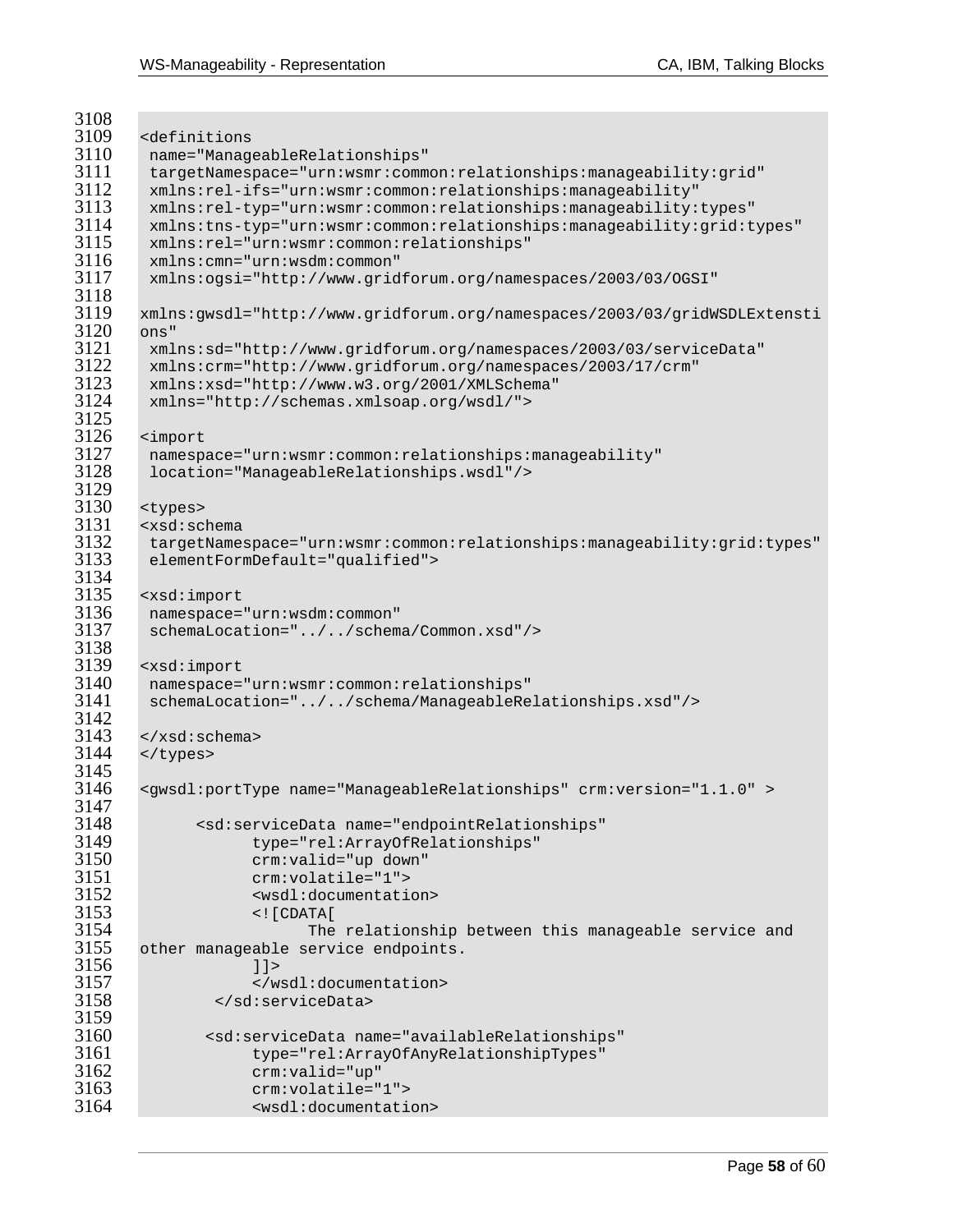3211<br>3212

```
3165 <! [CDATA]
                        relationships supported by a manageable service
3167 11><br>3168 \leq w3168 </wsdl:documentation> 
             3169 </sd:serviceData> 
3170<br>3171
3171 <sd:serviceData name="availableRelationshipEvents" 
3172 type="cmn:ArrayOfEventIdentifiers" 
3173 crm:valid="up" 
3174 crm:volatile="1"> 
                 3175 <wsdl:documentation> 
3176 <![CDATA[ 
3177 The events generated when a an endpoint relationship 
      changes
3179 11><br>3180 \leq w3180 </wsdl:documentation> 
             3181 </sd:serviceData> 
3182<br>3183
3183 <operation name="getRelationships"> 
3184 <input message="rel-ifs:getRelationshipsIn" /> 
3185 <output message="rel-ifs:getRelationshipsOut" /> 
            3186 </operation> 
3187 
3188 <operation name="getAvailableRelationships"> 
3189 <input message="rel-ifs:getAvailableRelationshipsIn" /> 
3190 <output message="rel-ifs:getAvailableRelationshipsOut" /> 
            </operation>
3192<br>3193
3193 <operation name="getAvailableRelationshipEvents"> 
                 3194 <input message="rel-ifs:getAvailableRelationshipEventsIn" /> 
3195 <output message="rel-ifs:getAvailableRelationshipEventsOut" 
3196 /><br>3197</operation>
3198<br>3199
3199 <operation name="QueryRelationships"> 
3200 <input message="rel-ifs:QueryRelationshipsIn" /> 
3201 <wtput message="rel-ifs:QueryRelationshipsOut" /><br>3202 </operation>
            </operation>
3203<br>3204
3204 </gwsdl:portType> 
      3205 </definitions> 
3206 
3207
```
### **1.3.11 urn:wsmr:webservice:endpoint:relationships:manageabilit y:grid**

```
3212 <definitions 
3213 name="ManageableEndpointRelationships" 
3214 targetNamespace=<br>3215 "urn:wsmr:w
3215 "urn:wsmr:webservice:endpoint:relationships:manageability:grid" 
3216 xmlns:cmn-rel-ifs= 
3217 "urn:wsmr:common:relationships:manageability:grid" 
3218 xmlns:wse-rel-ifs= 
3219 "urn:wsmr:webservice:endpoint:relationships:manageability" 
       xmlns:tns=
```